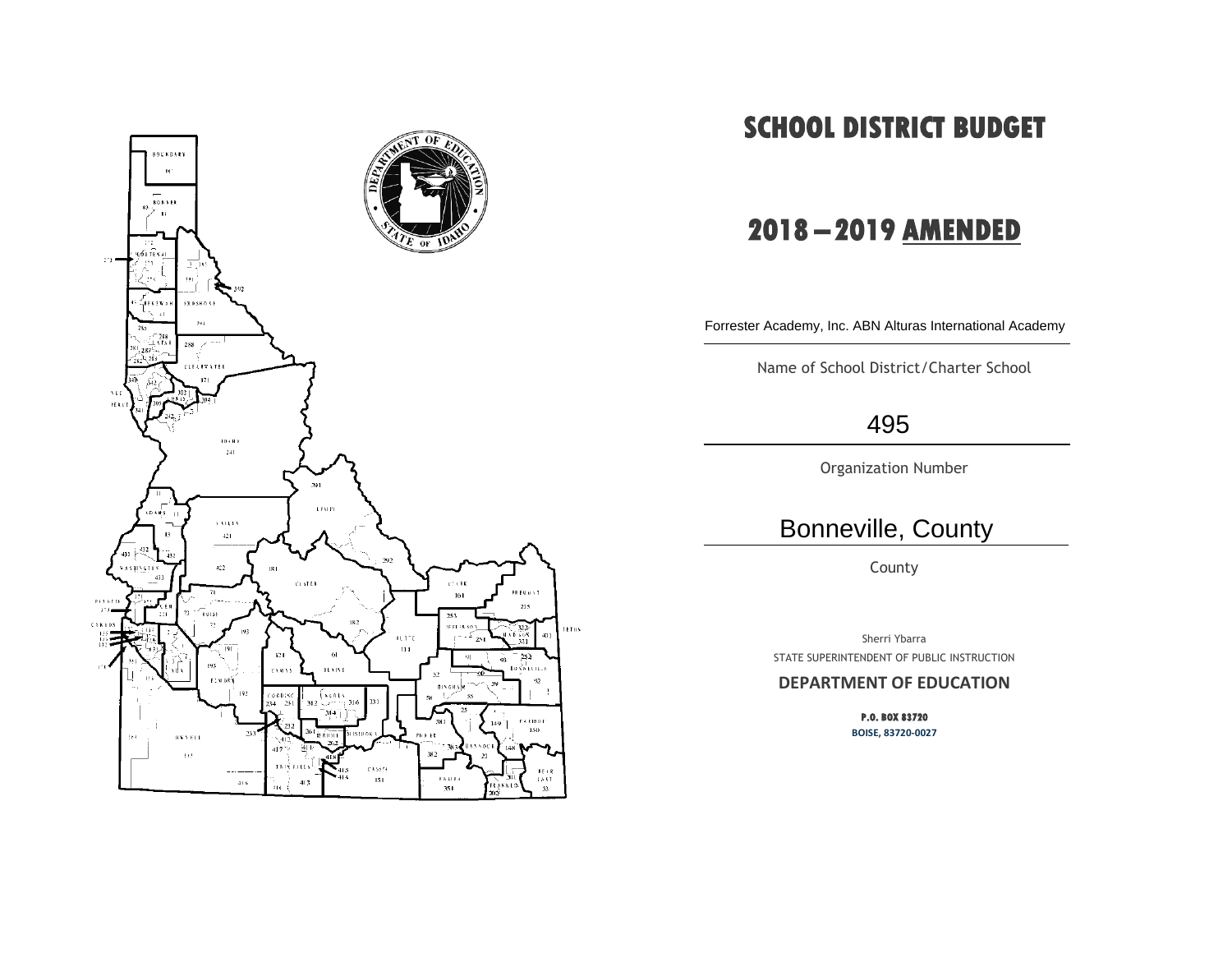| <b>CODE</b> | <b>CONTENTS</b>                                                         | <b>BUDGET</b><br>INCLUDED* |                                                                                  |
|-------------|-------------------------------------------------------------------------|----------------------------|----------------------------------------------------------------------------------|
|             | <b>GENERAL FUND</b>                                                     |                            |                                                                                  |
| 100         | General M & O                                                           | x                          | 2018 - 2019 /                                                                    |
|             | <b>SPECIAL REVENUE FUNDS</b>                                            |                            |                                                                                  |
| 220         | <b>Forest Reserve Fund</b>                                              |                            |                                                                                  |
| 230-239     | <b>Special Project (Local)</b>                                          |                            | This document represents the Bo.                                                 |
| 240-249     | Special Project (State)                                                 | X                          | proposed expenditures and the fund                                               |
| 250-289     | Special Project (Federal)                                               | X                          | 2018 - 2019 fiscal year. The planning                                            |
| 290         | <b>Child Nutrition Fund</b>                                             |                            | been directed by the Board of Truste<br>enable the charter school to accompl     |
|             | <b>DEBT SERVICE FUNDS</b>                                               |                            | year.                                                                            |
| 310         | Bond Redemption & Interest Fund                                         |                            |                                                                                  |
|             | <b>CAPITAL PROJECT FUNDS</b>                                            |                            | In compliance with Section 33-80<br><b>Superintendent of Public Instruction,</b> |
| 410         | <b>Capital Construction Project Fund</b>                                |                            | hearing in the school district on JUNE                                           |
| 420         | <b>Plant Facilities Fund</b>                                            |                            | formally adopted this budget on JUN                                              |
| 430         | Plant Facilities Fund - School Bldg Main - Student Occupie              |                            |                                                                                  |
|             | <b>ENTERPRISE FUNDS</b>                                                 |                            |                                                                                  |
| 510         | <b>Enterprise Fund</b>                                                  |                            |                                                                                  |
|             | <b>INTERNAL SERVICE FUNDS</b>                                           |                            |                                                                                  |
| 610         | <b>Internal Service Fund</b>                                            |                            | ER NTENDENT/CHARTER                                                              |
|             |                                                                         |                            | <b>ADMINISTRATOR</b>                                                             |
| 710/720     | <b>Trust Funds</b>                                                      |                            | <b>Michelle Ball</b><br>(PLEASE PRINT)<br><b>CONTACT PERSON</b>                  |
|             |                                                                         |                            |                                                                                  |
|             |                                                                         |                            | michelle.ball@alturasacademy.org<br><b>EMAIL ADDRESS</b>                         |
|             |                                                                         |                            |                                                                                  |
|             |                                                                         |                            | 208-522-5145<br><b>PHONE NUMBER</b>                                              |
|             | * Indicate with an asterisk which reports are included in this document |                            |                                                                                  |

#### 2019 AMENDED SCHOOL BUDGET

the Board of Trustees' estimate of revenues, he fund balances of available school funds for the planning, preparation and presentation of the budget has f Trustees and the use of these resources will accomplish its goals and objectives for the school

on 33-801, Idaho Code, and the policy of the State truction, this document has been presented at a public on JUNE 20, 2019 and the Board of Trustees on JUNE 20, 2019.

SIGNED:

CHAIRPERSON OF THE BOARD

Forrester Academy, Inc, #495 SCHOOL DISTRICT/CHARTER NAME

 $6/20/2019$ 

**DATE** 

Copy on file in the Office of the **Superintendent of Public Instruction**  Page 1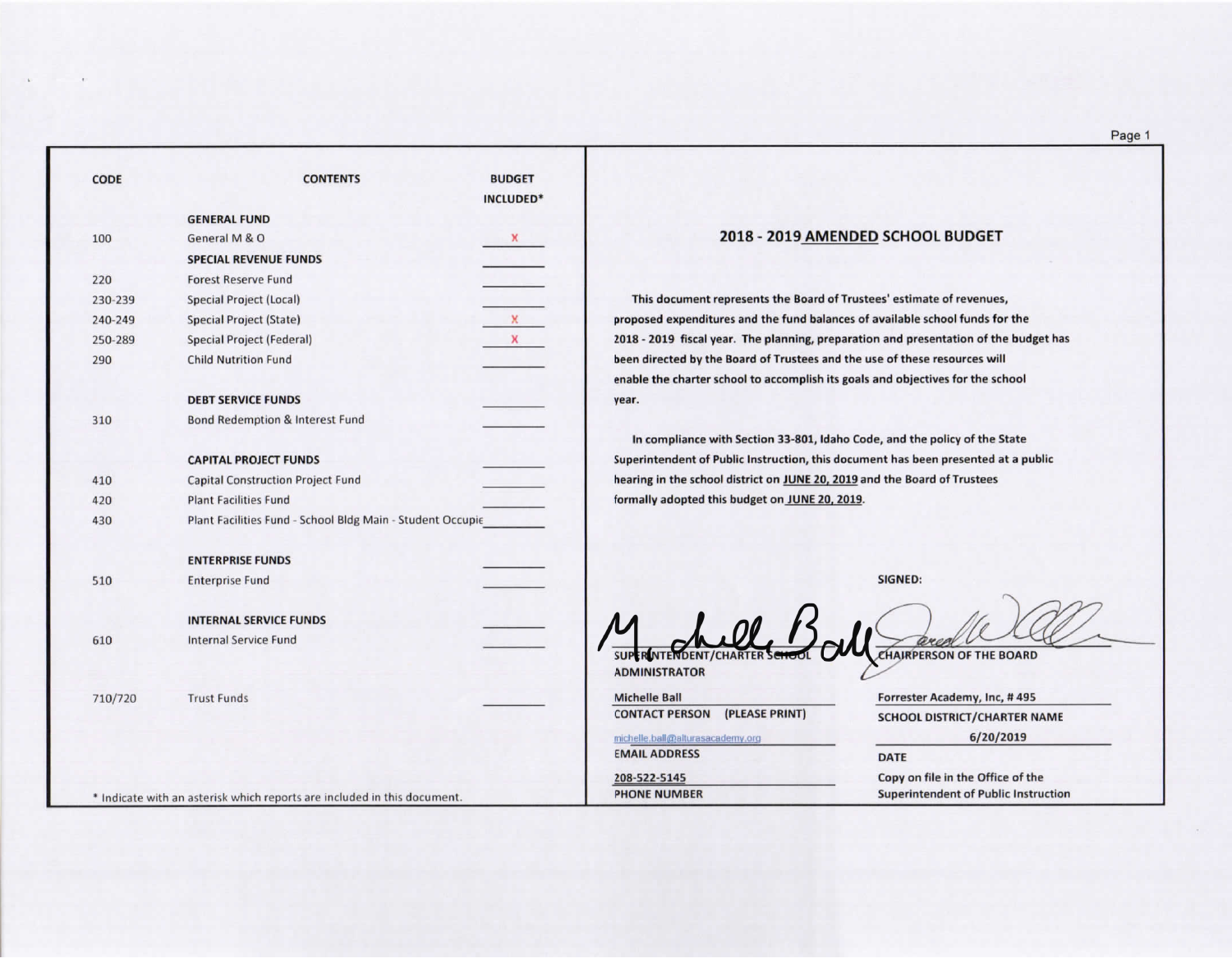## **SUMMARY STATEMENT 2018 - 2019 SCHOOL BUDGET ALL FUNDS ALTURAS INTERNATIONAL ACADEMY**

GENERAL M & O FUND

ALL OTHER FUNDS

| <b>GEINERAL IVI &amp; O FUIND</b><br>ALL UTHER FUNDS |      |                                |              |                                                          |             |                                                               |             |                 |               |               |  |  |
|------------------------------------------------------|------|--------------------------------|--------------|----------------------------------------------------------|-------------|---------------------------------------------------------------|-------------|-----------------|---------------|---------------|--|--|
|                                                      |      |                                | Prior Year   | Prior Year                                               | Current     | Amended                                                       | Prior Year  | Prior Year      | Current       | Amended       |  |  |
| <b>Budget</b>                                        |      | <b>REVENUES</b>                | Actual       | Actual                                                   | Budget      | <b>Budget</b>                                                 | Actual      | Actual          | <b>Budget</b> | Budget        |  |  |
| Line                                                 |      |                                | 2016-2017    | 2017-2018                                                | 2018-2019   | 2018-2019                                                     | 2016-2017   | 2017-2018       | 2018-2019     | 2018-2019     |  |  |
| #01                                                  |      | <b>Beginning Balances</b>      | $\mathbf{0}$ | 163,783CR                                                | $\mathbf 0$ | 346,551CR                                                     | 0           | 1,462CR         | $\Omega$      | $\Omega$      |  |  |
| #39                                                  |      | Local Revenue                  | 534,248CR    | 424,527CR                                                | $\mathbf 0$ | 245,250CR                                                     | 42,218CR    | 36.816CR        | 240,000CR     | 31,000CR      |  |  |
| #41                                                  |      | <b>County Revenue</b>          | $\Omega$     | $\Omega$                                                 | $\mathbf 0$ | 0                                                             | 0           | $\mathbf 0$     | 0             | $\Omega$      |  |  |
| #55                                                  |      | <b>State Revenue</b>           | 1,307,953CR  | 2,242,162CR                                              | 2,714,160CR | 2,694,682CR                                                   | 42,884CR    | 73,967CR        | 99,539CR      | 97,609CR      |  |  |
| #68                                                  |      | <b>Federal Revenue</b>         | 0            | 0                                                        | 0           | 0                                                             | 38,214CR    | 93,602CR        | 126,218CR     | 117,968CR     |  |  |
| #72                                                  |      | Other Sources                  | $\mathbf 0$  | $\mathbf{0}$                                             | $\Omega$    | 0                                                             | 0           | $\mathbf 0$     | $\mathbf 0$   | $\Omega$      |  |  |
| #76                                                  |      | Transfers                      | $\mathbf 0$  | $\mathbf 0$                                              | 200,000CR   | 0                                                             | 0           | 4,940CR         | $\Omega$      | 10,000CR      |  |  |
|                                                      |      | <b>TOTALS ***</b>              | 1,842,201CR  | 2,830,472CR                                              | 2,914,160CR | 3,286,483CR                                                   | 123,316CR   | 210,787CR       | 465,757CR     | 256,577CR     |  |  |
|                                                      |      |                                |              |                                                          |             |                                                               |             |                 |               |               |  |  |
|                                                      |      |                                |              | <b>GENERAL M &amp; O FUND</b>                            |             |                                                               |             | ALL OTHER FUNDS |               |               |  |  |
|                                                      |      |                                | Prior Year   | Prior Year                                               | Current     | Amended                                                       | Prior Year  | Prior Year      | Current       | Amended       |  |  |
| <b>Budget</b>                                        |      | <b>EXPENDITURES</b>            | Actual       | Actual                                                   | Budget      | Budget                                                        | Actual      | Actual          | <b>Budget</b> | <b>Budget</b> |  |  |
| Line                                                 | OBJ# |                                | 2016-2017    | 2017-2018                                                | 2018-2019   | 2018-2019                                                     | 2016-2017   | 2017-2018       | 2018-2019     | 2018-2019     |  |  |
| #60                                                  | 100  | Salaries                       | 641,108      | 1,020,841                                                | 1,349,761   | 1,349,761                                                     | 13,222      | 38,743          | 101,042       | 80,257        |  |  |
| #60                                                  | 200  | <b>Benefits</b>                | 183,598      | 309,671                                                  | 408,001     | 412,901                                                       | 3,293       | 6,097           | 16,501        | 9,044         |  |  |
| #60                                                  | 300  | <b>Purchased Services</b>      | 695,087      | 926,835                                                  | 961,094     | 1,007,732                                                     | 42,423      | 114,783         | 72,359        | 112,183       |  |  |
| #60                                                  | 400  | Supplies & Materials           | 100,258      | 189,038                                                  | 59,600      | 46,900                                                        | 5,490       | 5,580           | $\mathbf 0$   | 35,100        |  |  |
| #60                                                  | 500  | Capital Outlay                 | 53,534       | 21,853                                                   | 5,500       | 700                                                           | 57,426      | 45,584          | 75,855        | 28,325        |  |  |
| #60                                                  | 600  | Debt Retirement                | 118          | 962                                                      | 900         | 900                                                           | $\mathbf 0$ | $\mathbf 0$     | $\Omega$      | $\Omega$      |  |  |
| #60                                                  | 700  | Insurance & Judgments          | 4,715        | 9,781                                                    | 11,000      | 11,000                                                        | 0           | $\mathbf 0$     | $\mathbf 0$   | $\mathbf 0$   |  |  |
| #60                                                  | 800  | Transfers                      | $\mathbf 0$  | 4,940                                                    | $\mathbf 0$ | 10,000                                                        | 0           | $\mathbf 0$     | 200,000       | $\mathbf 0$   |  |  |
| #62                                                  |      | <b>Contingency Reserve</b>     | $\mathbf{0}$ | $\Omega$                                                 | $\Omega$    | 0                                                             | 0           | 0               | $\mathbf 0$   | $\Omega$      |  |  |
| #73                                                  |      | <b>Unappropriated Balances</b> | 163,783      | 346,551                                                  | 118,304     | 446,589                                                       | 1,462       | 0               | $\mathbf 0$   | 8,332CR       |  |  |
|                                                      |      | <b>TOTALS ***</b>              | 1,842,201    | 2,830,472                                                | 2,914,160   | 3,286,483                                                     | 123,316     | 210,787         | 465,757       | 256,577       |  |  |
|                                                      |      |                                |              | * All transfers-in and transfers-out should net to zero. |             |                                                               |             |                 |               |               |  |  |
|                                                      |      |                                |              |                                                          |             | *** RETURN THIS PAGE TO THE STATE DEPARTMENT OF EDUCATION *** |             |                 |               |               |  |  |
|                                                      |      |                                |              |                                                          |             |                                                               |             |                 |               |               |  |  |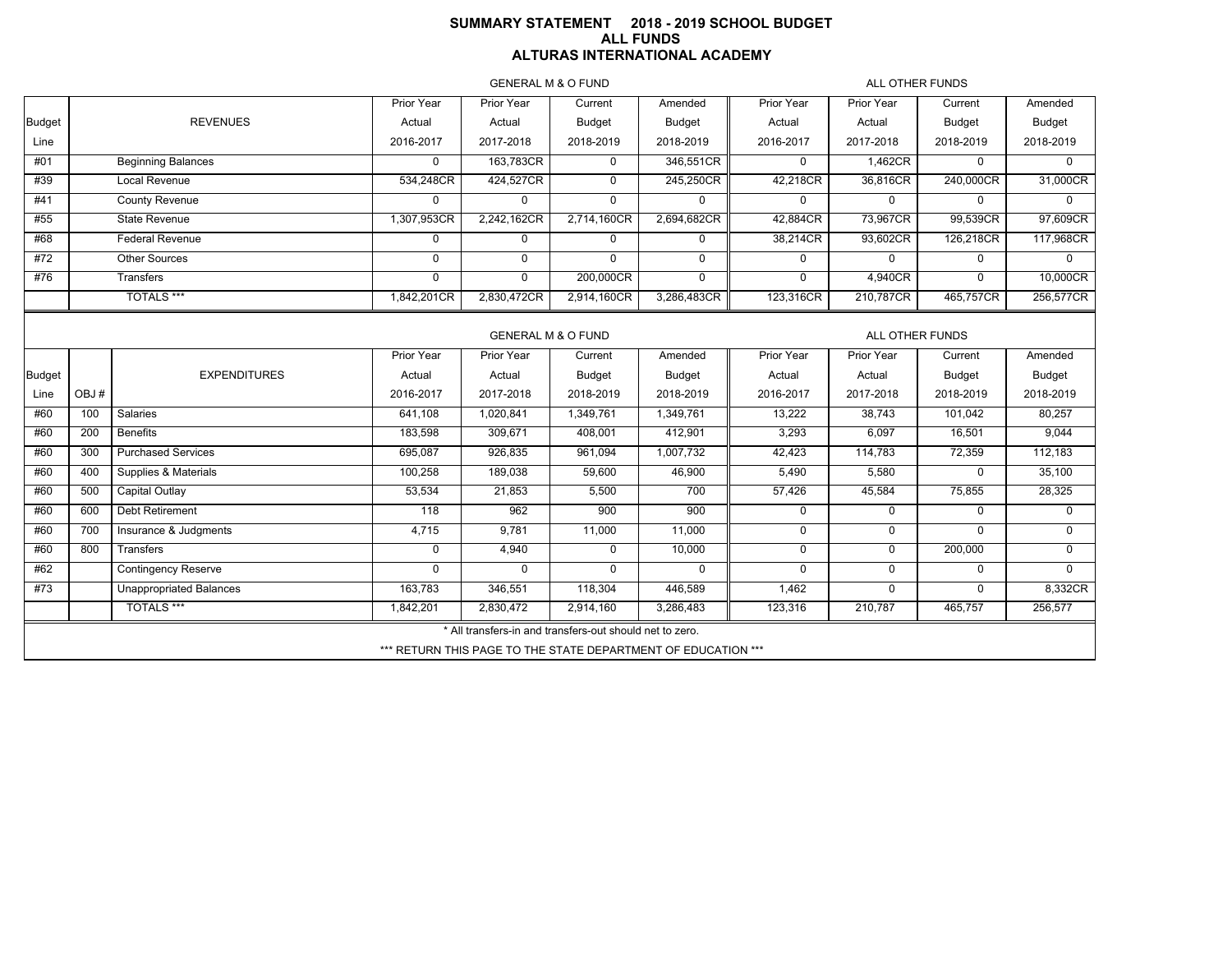|                 |        | <b>REVENUES</b>                 | <b>Current Year</b> | Amended Budget |               |                 |        | <b>REVENUES</b>                       | <b>Current Year</b> | <b>Amended Budget</b> |             |
|-----------------|--------|---------------------------------|---------------------|----------------|---------------|-----------------|--------|---------------------------------------|---------------------|-----------------------|-------------|
| Line            | Code   | Item                            | <b>Budget</b>       | Line Amounts   | <b>Totals</b> | Line            | Code   | Item                                  | <b>Budget</b>       | Line Amounts          | Totals      |
|                 | 320000 | <b>Estimated Fund Balance</b>   |                     | 346.551CR      |               | 40              |        | 429000 Other County                   |                     |                       |             |
| 2               |        | as of July 1                    | 0                   | *******        | 346,551CR     | 41              | 420000 | <b>TOTAL COUNTY</b><br>$***$          | $\Omega$            | *******               | $\mathbf 0$ |
| 3               | 411100 | Taxes-General M & O             |                     |                |               | 42              |        |                                       |                     |                       |             |
| $\overline{4}$  | 411200 | Taxes-Suplemental               |                     |                |               | 43              |        | 431100   Base Support Program         | 2,023,750CR         | 2,013,310CR           |             |
| $\overline{5}$  | 411300 | Taxes-Emergency                 |                     |                |               | 44              |        | 431200   Transportation Support       | 144,600CR           | 117,130CR             |             |
| 6               | 411400 | Taxes-Tort                      |                     |                |               | 45              |        | 431400 Except Child/SED Support       |                     |                       |             |
|                 | 411500 | Taxes-Cooperative               |                     |                |               | 46              |        | 431500 Border Tuition Support         |                     |                       |             |
| 8               | 411600 | <b>Taxes-Tuition</b>            |                     |                |               | 47              |        | 431600 Tuition Equivalency            |                     |                       |             |
| 9               | 411700 | Taxes-Migrant                   |                     |                |               | 48              |        | 431800 Benefit Apportionment          | 257,539CR           | 247,581CR             |             |
| 10              | 411900 | Taxes-Other                     |                     |                |               | 49              |        | 431900 Other State Support            | 259,939CR           | 290,901CR             |             |
| 11              | 412100 | <b>Taxes-Plant Facility</b>     |                     |                |               | 50              | 432100 | <b>Driver Education Prog.</b>         |                     |                       |             |
| 12              | 412500 | Taxes-Bond & Interest           |                     |                |               | 51              |        | 432400 Professional Technical Prog    |                     |                       |             |
| 13              |        | $**$<br><b>TOTAL TAXES</b>      | 0                   | *******        | $\mathbf 0$   | 52              |        | 437000 Lottery/Additional State Maint | 28.332CR            | 25,760CR              |             |
| 14              | 413000 | Penalty: Delinguent Taxes       |                     |                |               | 53              |        | 438000 Rev in Lieu of/Ag Equip Tax    |                     |                       |             |
| 15              |        |                                 |                     |                |               | 54              | 439000 | Other State Revenue                   |                     |                       |             |
| 16              | 414100 | Tuition - Individuals           |                     |                |               | 55              |        |                                       |                     |                       |             |
| 17              | 414200 | Tuition-Districts in Idaho      |                     |                |               | 56              | 430000 | <b>TOTAL STATE</b><br>$***$           | 2.714.160CR         | *******               | 2,694,682CR |
| 18              | 414300 | Tuition-Out of State Districts  |                     |                |               | 57              |        |                                       |                     |                       |             |
| 19              |        |                                 |                     |                |               | 58              | 442000 | Indirect Unrestricted Fed.            |                     |                       |             |
| $\overline{20}$ | 415000 | <b>Earnings on Investments</b>  |                     | 4,250CR        |               | 59              | 443000 | <b>Direct Restricted Fed.</b>         |                     |                       |             |
| $\overline{21}$ |        |                                 |                     |                |               | 60              |        | 445100 Title I - ESEA                 |                     |                       |             |
| 22              | 416100 | School Food Service             |                     |                |               | 61              | 445200 | Title VI, ESEA-Innovative Pr          |                     |                       |             |
| 23              |        | 416200   Meal Sales: Non-Reimb. |                     |                |               | 62              |        | 445300 Perkins III-Voc Tech Act       |                     |                       |             |
| 24              | 416900 | Other Food Sales                |                     |                |               | 63              |        | 445400 Adult Education                |                     |                       |             |
| 25              |        |                                 |                     |                |               | 64              |        | 445500 Child Nutrition Reimb.         |                     |                       |             |
| 26              | 417100 | Admissions/Activities           |                     |                |               | 65              | 445600 | Title VI-B                            |                     |                       |             |
| 27              |        | 417200 Bookstore Sales          |                     |                |               | 66              | 445900 | Other Indirect Fed. Prog.             |                     |                       |             |
| 28              | 417300 | Clubs, Org. Dues, Etc.          |                     |                |               | 67              | 448200 | Impact Aid - P.L. 874                 |                     |                       |             |
| 29              | 417400 | School Fees & Charges           |                     |                |               | 68              | 440000 | $***$<br><b>TOTAL FEDERAL</b>         | $\Omega$            | *******               | $\mathbf 0$ |
| 30              | 417900 | <b>Other Student Revenues</b>   |                     |                |               | 69              |        |                                       |                     |                       |             |
| 31              |        |                                 |                     |                |               | $\overline{70}$ | 451000 | Proceeds: Bonds, Capital Leases       |                     |                       |             |
| $\overline{32}$ | 418100 | <b>Community Service</b>        |                     |                |               | $\overline{71}$ | 453000 | Sale of Fixed Assets                  |                     |                       |             |
| 33              |        |                                 |                     |                |               | $\overline{72}$ | 450000 | <b>TOTAL OTHER</b><br>$**$            | $\Omega$            | *******               | $\mathbf 0$ |
| 34              | 419100 | Rentals                         |                     |                |               | 73              |        |                                       |                     |                       |             |
| 35              | 419200 | <b>Contributions/Donations</b>  |                     | 241.000CR      |               | $\overline{74}$ |        | <b>TOTAL REVENUES</b><br>$***$        | 2.714.160CR         | *******               | 2,939,932CR |
| 36              | 419300 | <b>Transportaion Fees</b>       |                     |                |               | 75              |        |                                       |                     |                       |             |
| 37              | 419900 | <b>Other Local</b>              |                     |                |               | 76              | 460000 | <b>TRANSFERS IN</b>                   | 200,000CR           |                       |             |
| $\overline{38}$ |        | TOTAL OTHER LOCAL **            | 0                   | *******        | 245,250CR     | 77              |        |                                       |                     |                       |             |
| 39              | 410000 | <b>TOTAL LOCAL</b>              |                     | *******        |               | 78              | 400000 | BAL.+ REVENUE + TRANS.                |                     | *******               |             |
|                 |        | $(Line 13 + 38)$                | 0                   |                | 245,250CR     |                 |        | (Lines $1 + 74 + 76$ )                | 2,914,160CR         |                       | 3,286,483CR |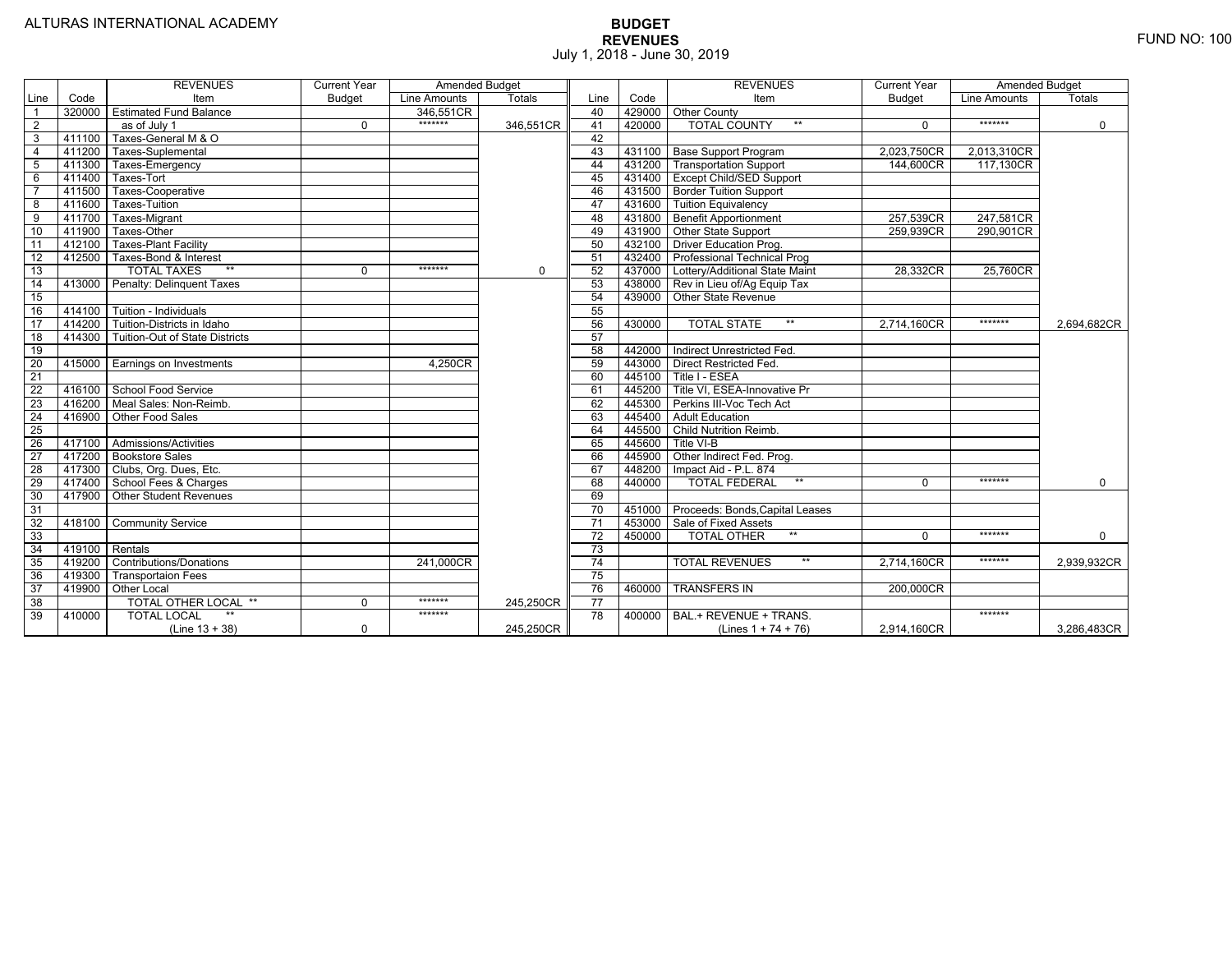|                         |      | <b>EXPENDITURES</b>             | <b>Current Year</b> | Amended       | 100       | 200             | 300<br>Purchased | 400<br>Supplies  | 500<br>Capital | 600<br>Debt | 700<br>Insurance- | 800         |
|-------------------------|------|---------------------------------|---------------------|---------------|-----------|-----------------|------------------|------------------|----------------|-------------|-------------------|-------------|
| Line                    | Code | Functions/Programs              | <b>Budget</b>       | <b>Budget</b> | Salaries  | <b>Benefits</b> | Services         | <b>Materials</b> | Objects        | Retirement  | Judgment          | Transfers   |
| $\overline{\mathbf{1}}$ | 512  | <b>Elemetary School Prog.</b>   | 1,479,187           | 1,479,187     | 1,066,033 | 320,874         | 62,280           | 30,000           |                |             |                   |             |
| 2                       | 515  | Secondary School Prog.          |                     |               |           |                 |                  |                  |                |             |                   |             |
| $\overline{3}$          | 517  | Alternative School Prog.        |                     |               |           |                 |                  |                  |                |             |                   |             |
| 4                       | 519  | Vocational-Technical Prog.      |                     |               |           |                 |                  |                  |                |             |                   |             |
| 5                       | 521  | <b>Exceptional Child Prog.</b>  | 68.334              | 107.822       | 48.828    | 14,892          | 44,102           |                  |                |             |                   |             |
| 6                       | 522  | Preschool Exceptional Prog.     |                     |               |           |                 |                  |                  |                |             |                   |             |
|                         | 524  | Gifted & Talented Prog.         |                     |               |           |                 |                  |                  |                |             |                   |             |
| 8                       | 531  | Interscholastic Prog.           |                     |               |           |                 |                  |                  |                |             |                   |             |
| 9                       | 532  | School Activity Prog.           | 5,700               | 1,800         |           |                 | 1,100            | 700              |                |             |                   |             |
| 10                      | 541  | Summer School Prog.             |                     |               |           |                 |                  |                  |                |             |                   |             |
| 11                      | 542  | Adult School Prog.              |                     |               |           |                 |                  |                  |                |             |                   |             |
| 12                      | 546  | Detention Center Prog.          |                     |               |           |                 |                  |                  |                |             |                   |             |
| 13                      |      |                                 |                     |               |           |                 |                  |                  |                |             |                   |             |
| 14                      | 500  | <b>TOTAL INSTRUCTION **</b>     | 1,553,221           | 1,588,809     | 1,114,861 | 335,766         | 107,482          | 30,700           | $\mathbf 0$    | $\Omega$    | $\mathbf{0}$      | $\mathbf 0$ |
| 15                      |      |                                 |                     |               |           |                 |                  |                  |                |             |                   |             |
| 16                      | 611  | Attend-Guidance-Health Prog     |                     |               |           |                 |                  |                  |                |             |                   |             |
| $\overline{17}$         | 616  | Special Services Prog.          |                     |               |           |                 |                  |                  |                |             |                   |             |
| 18                      |      |                                 |                     |               |           |                 |                  |                  |                |             |                   |             |
| 19                      | 621  | Instruction Improvement Prog    |                     |               |           |                 |                  |                  |                |             |                   |             |
| $\overline{20}$         | 622  | <b>Educational Media Prog.</b>  |                     |               |           |                 |                  |                  |                |             |                   |             |
| $\overline{21}$         | 623  | Instruction-Related Tech Prog   |                     |               |           |                 |                  |                  |                |             |                   |             |
| 22                      | 631  | Board of Education Prog.        | 5,700               | 5,700         |           |                 | 5.700            |                  |                |             |                   |             |
| 23                      | 632  | District Admin Prog.            | 5,400               | 15,300        |           | 9,400           |                  | 5,000            |                | 900         |                   |             |
| 24                      |      |                                 |                     |               |           |                 |                  |                  |                |             |                   |             |
| 25                      | 641  | School Administration Prog.     | 373,635             | 360,185       | 234,900   | 67,735          | 36,850           | 9,000            | 700            |             | 11,000            |             |
| 26                      |      |                                 |                     |               |           |                 |                  |                  |                |             |                   |             |
| 27                      | 651  | <b>Business Operation Prog.</b> | 39,000              | 39,000        |           |                 | 39.000           |                  |                |             |                   |             |
| 28                      | 655  | Central Service Prog.           |                     |               |           |                 |                  |                  |                |             |                   |             |
| 29                      | 656  | Admin Tech Services Prog.       |                     |               |           |                 |                  |                  |                |             |                   |             |
| 30                      | 661  | Bldg-Care Prog. (Custodial)     | 63,000              | 91,000        |           |                 | 90,000           | 1,000            |                |             |                   |             |
| 31                      | 663  | Maint-Non Student Occupied      |                     |               |           |                 |                  |                  |                |             |                   |             |
| 32                      | 664  | Maint-Student Occupied Bldgs    | 536,000             | 586,000       |           |                 | 585,000          | 1,000            |                |             |                   |             |
| 33                      | 665  | Maintenance - Grounds           | 9,900               | 3,900         |           |                 | 3,700            | 200              |                |             |                   |             |
| 34                      | 667  | <b>Security Program</b>         |                     |               |           |                 |                  |                  |                |             |                   |             |
| 35                      |      |                                 |                     |               |           |                 |                  |                  |                |             |                   |             |
| 36                      | 681  | Pupil-To School Trans. Prog.    | 210,000             | 140,000       |           |                 | 140,000          |                  |                |             |                   |             |
| 37                      | 682  | Pupil-Activity Trans. Prog.     |                     |               |           |                 |                  |                  |                |             |                   |             |
| 38                      | 683  | General Transportation Prog.    |                     |               |           |                 |                  |                  |                |             |                   |             |
|                         |      |                                 |                     |               |           |                 |                  |                  |                |             |                   |             |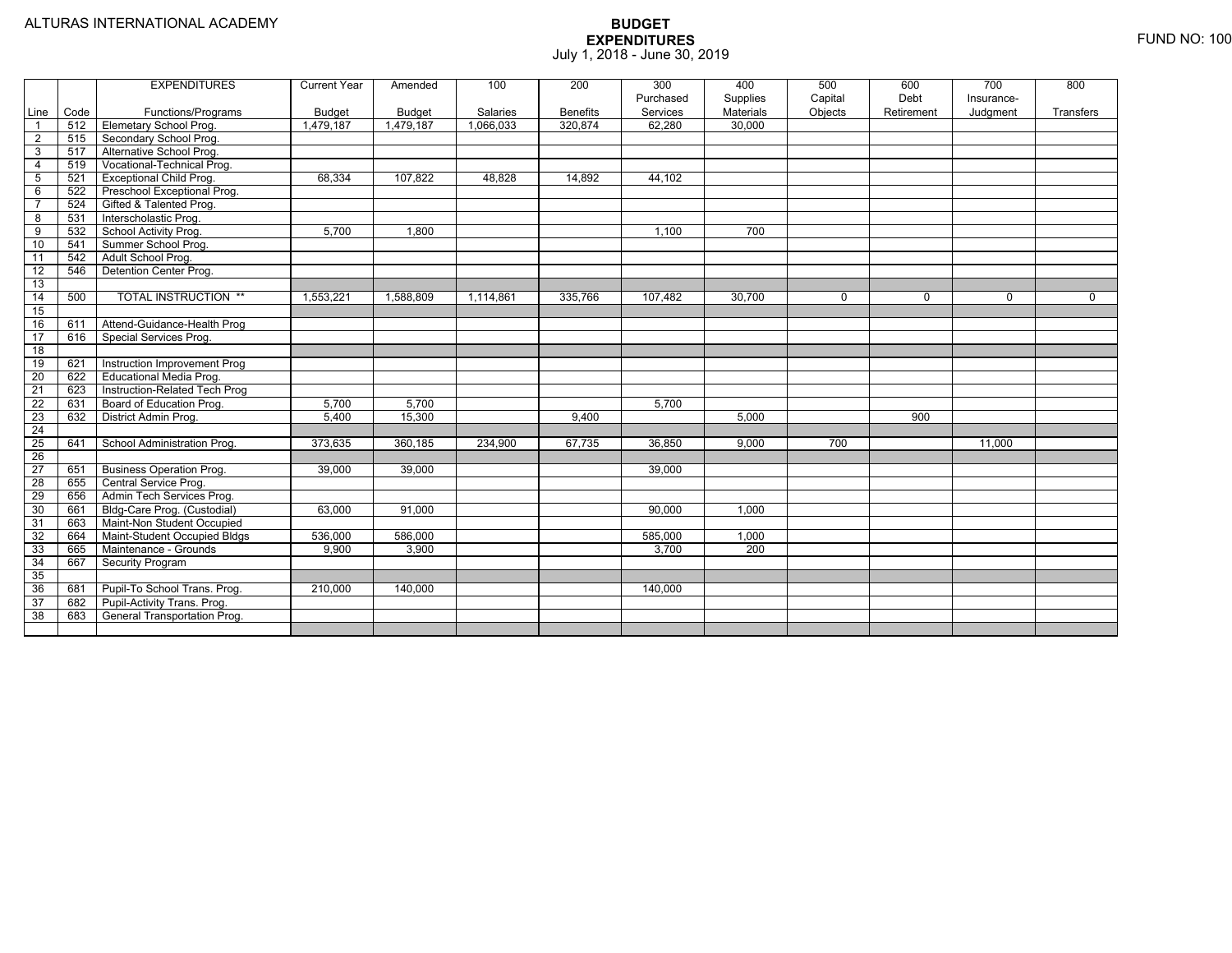|      |      | <b>EXPENDITURES</b>               | <b>Current Year</b> | Amended     | 100                   | 200             | 300                                                  | 400       | 500         | 600         | 700         | 800         |  |
|------|------|-----------------------------------|---------------------|-------------|-----------------------|-----------------|------------------------------------------------------|-----------|-------------|-------------|-------------|-------------|--|
|      |      |                                   |                     |             |                       |                 | Purchased                                            | Supplies  | Capital     | Debt        | Insurance-  |             |  |
| Line | Code | Functions/Programs                | <b>Budget</b>       | Budget      | Salaries              | <b>Benefits</b> | Services                                             | Materials | Objects     | Retirement  | Judgment    | Transfers   |  |
| 39   | 691  | Other Support Services Prog.      |                     |             |                       |                 |                                                      |           |             |             |             |             |  |
| 40   |      |                                   |                     |             |                       |                 |                                                      |           |             |             |             |             |  |
| 41   | 600  | <b>TOTAL SUPPORT SERV.**</b>      | 1,242,635           | 1,241,085   | 234,900               | 77,135          | 900,250                                              | 16,200    | 700         | 900         | 11,000      | 0           |  |
| 42   |      |                                   |                     |             |                       |                 |                                                      |           |             |             |             |             |  |
| 43   | 710  | Child Nutrition Program           |                     |             |                       |                 |                                                      |           |             |             |             |             |  |
| 44   | 720  | <b>Community Services Program</b> |                     |             |                       |                 |                                                      |           |             |             |             |             |  |
| 45   | 730  | <b>Enterprise Operations</b>      |                     |             |                       |                 |                                                      |           |             |             |             |             |  |
| 46   | 700  | TOTAL NON-INSTRUCTION**           | $\mathbf 0$         | $\mathbf 0$ | $\mathbf 0$           | $\mathbf 0$     | $\mathbf 0$                                          | 0         | $\mathbf 0$ | $\mathbf 0$ | $\mathbf 0$ | $\mathbf 0$ |  |
| 47   |      |                                   |                     |             |                       |                 |                                                      |           |             |             |             |             |  |
| 48   | 810  | Capital Assets-Student Occ        |                     |             |                       |                 |                                                      |           |             |             |             |             |  |
| 49   | 811  | Capital Assets-Non Student Occ    |                     |             |                       |                 |                                                      |           |             |             |             |             |  |
| 50   | 800  | TOTAL CAPITAL ASSETS PROG**       | $\mathbf 0$         | $\mathbf 0$ | $\mathbf 0$           | $\mathbf 0$     | $\mathbf 0$                                          | 0         | $\mathbf 0$ | $\mathbf 0$ | 0           | $\mathbf 0$ |  |
| 51   |      |                                   |                     |             |                       |                 |                                                      |           |             |             |             |             |  |
| 52   | 911  | Debt Services Prog.-Princ.        |                     |             |                       |                 |                                                      |           |             |             |             |             |  |
| 53   | 912  | Debt Services Prog.-Int.          |                     |             |                       |                 |                                                      |           |             |             |             |             |  |
| 54   | 913  | Debt Serv Prog-Refnded Debt       |                     |             |                       |                 |                                                      |           |             |             |             |             |  |
| 55   | 920  | <b>Transfers Out</b>              |                     | 10.000      | 10.000                |                 |                                                      |           |             |             |             |             |  |
| 56   |      |                                   |                     |             |                       |                 |                                                      |           |             |             |             |             |  |
| 57   | 900  | TOTAL OTHER SERVICES **           | $\mathbf 0$         | 10,000      | $\mathbf 0$           | $\mathbf 0$     | 0                                                    | 0         | $\mathbf 0$ | $\mathbf 0$ | 0           | 10,000      |  |
| 58   |      |                                   |                     |             |                       |                 |                                                      |           |             |             |             |             |  |
| 59   |      |                                   |                     |             |                       |                 |                                                      |           |             |             |             |             |  |
| 60   |      | <b>TOTAL EXPENDITURES</b>         |                     |             |                       |                 |                                                      |           |             |             |             |             |  |
|      |      | (Lines 14+41+47+49+57) **         | 2,795,856           | 2,839,894   | 1,349,761             | 412,901         | 1,007,732                                            | 46,900    | 700         | 900         | 11,000      | 10,000      |  |
| 61   |      |                                   |                     |             |                       |                 |                                                      |           |             |             |             |             |  |
| 62   | 950  | <b>Contingency Reserve</b>        |                     |             |                       |                 |                                                      |           |             |             |             |             |  |
|      |      | (5% of Line 60)                   |                     |             |                       |                 |                                                      |           |             |             |             |             |  |
| 63   |      |                                   |                     |             |                       |                 |                                                      |           |             |             |             |             |  |
| 64   |      | <b>TOTAL APPROPRIATION</b>        |                     |             |                       |                 |                                                      |           |             |             |             |             |  |
|      |      | (Line 60 + Line 62)               | 2,795,856           | 2,839,894   |                       |                 |                                                      |           |             |             |             |             |  |
| 65   |      |                                   |                     |             |                       |                 |                                                      |           |             |             |             |             |  |
|      |      |                                   |                     |             |                       |                 |                                                      |           |             |             |             |             |  |
| 66   |      | <b>BUDGET SUMMARY</b>             |                     |             | <b>BUDGET SUMMARY</b> |                 |                                                      |           |             |             |             |             |  |
| 67   |      |                                   |                     |             |                       |                 |                                                      |           |             |             |             |             |  |
| 68   |      | <b>Beginning Fund Balance</b>     |                     | 346,551CR   |                       |                 | The total on line 70 must equal the total on line 74 |           |             |             |             |             |  |
| 69   |      | Revenues + Transfers In           | 2,914,160CR         | 2,939,932CR |                       |                 |                                                      |           |             |             |             |             |  |
| 70   |      | TOTAL REVENUE (68 + 69)           | 2,914,160CR         | 3,286,483CR |                       |                 |                                                      |           |             |             |             |             |  |
| 71   |      |                                   |                     |             |                       |                 |                                                      |           |             |             |             |             |  |
| 72   |      | <b>Total Appropriation</b>        | 2,795,856           | 2,839,894   |                       |                 |                                                      |           |             |             |             |             |  |
| 73   |      | <b>Unappropriated Balance</b>     | 118,304             | 446,589     |                       |                 |                                                      |           |             |             |             |             |  |
| 74   |      | TOTAL APPROPRIATION (72+73)       | 2,914,160           | 3,286,483   |                       |                 |                                                      |           |             |             |             |             |  |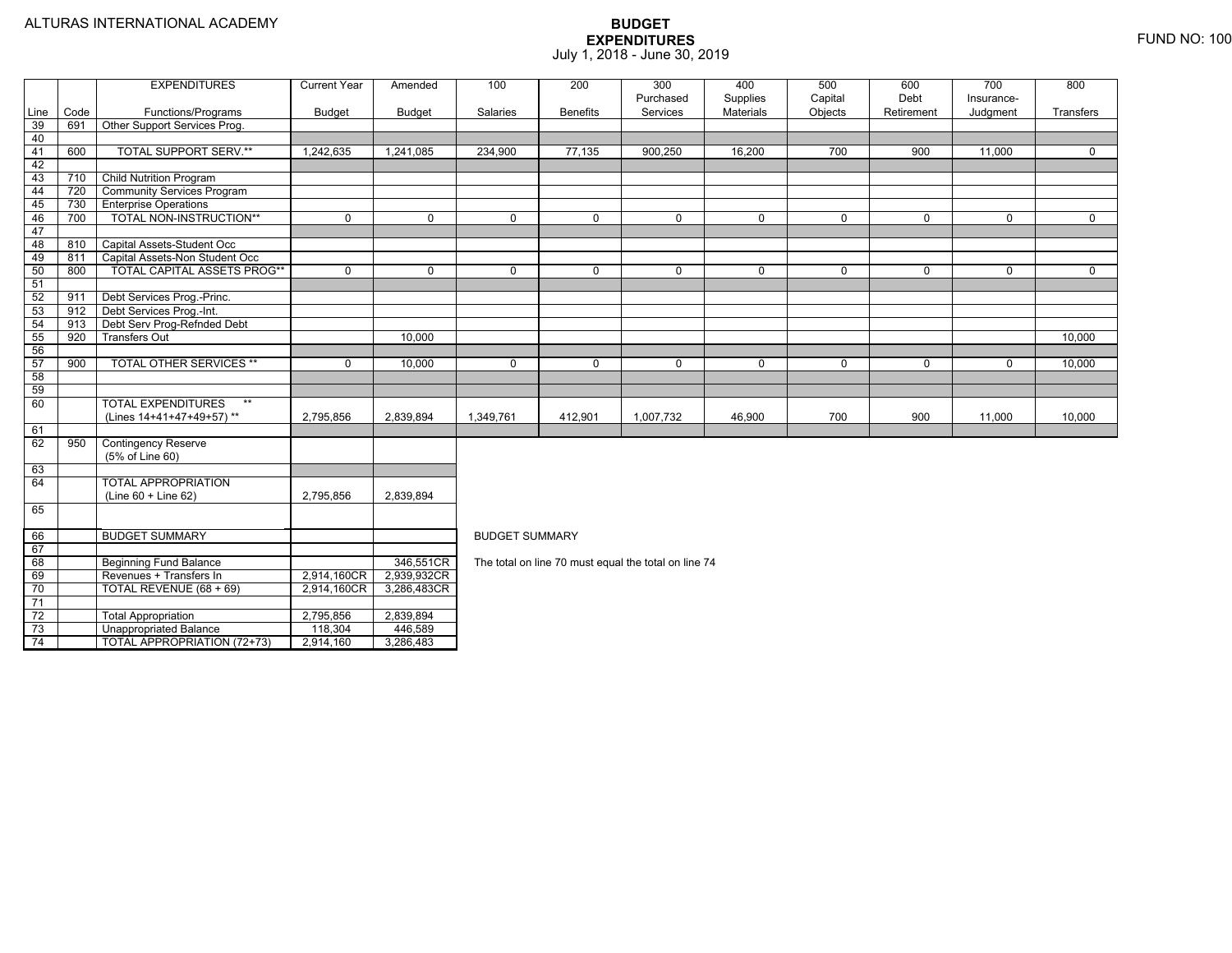|                 |                | <b>REVENUES</b>                         | <b>Current Year</b> | Amended Budget |               |                 |        | <b>REVENUES</b>                          | <b>Current Year</b> | <b>Amended Budget</b> |               |
|-----------------|----------------|-----------------------------------------|---------------------|----------------|---------------|-----------------|--------|------------------------------------------|---------------------|-----------------------|---------------|
| Line            | Code           | Item                                    | <b>Budget</b>       | Line Amounts   | <b>Totals</b> | Line            | Code   | Item                                     | <b>Budget</b>       | Line Amounts          | <b>Totals</b> |
|                 |                | 320000 Estimated Fund Balance           |                     | $******$       |               | 40              |        | 429000 Other County                      |                     |                       |               |
| $\overline{2}$  |                | as of July 1                            | $\Omega$            | *******        | $\mathbf 0$   | 41              | 420000 | <b>TOTAL COUNTY</b><br>$***$             | $\Omega$            | *******               | $\mathbf 0$   |
| 3               | 411100         | Taxes-General M & O                     |                     |                |               | 42              |        |                                          |                     |                       |               |
| $\overline{4}$  | 411200         | Taxes-Suplemental                       |                     |                |               | 43              |        | 431100   Base Support Program            |                     |                       |               |
| 5               |                | 411300 Taxes-Emergency                  |                     |                |               | 44              |        | 431200   Transportation Support          |                     |                       |               |
| 6               | 411400         | Taxes-Tort                              |                     |                |               | 45              |        | 431400 Except Child/SED Support          |                     |                       |               |
|                 | 411500         | Taxes-Cooperative                       |                     |                |               | 46              |        | 431500   Border Tuition Support          |                     |                       |               |
| 8               | 411600         | Taxes-Tuition                           |                     |                |               | 47              |        | 431600 Tuition Equivalency               |                     |                       |               |
| 9               | 411700         | Taxes-Migrant                           |                     |                |               | 48              |        | 431800 Benefit Apportionment             |                     |                       |               |
| 10              | 411900         | Taxes-Other                             |                     |                |               | 49              |        | 431900 Other State Support               |                     |                       |               |
| 11              | 412100         | <b>Taxes-Plant Facility</b>             |                     |                |               | 50              | 432100 | <b>Driver Education Prog.</b>            |                     |                       |               |
| 12              | 412500         | Taxes-Bond & Interest                   |                     |                |               | 51              |        | 432400 Professional Technical Prog       |                     |                       |               |
| 13              |                | $**$<br><b>TOTAL TAXES</b>              | 0                   | *******        | $\mathbf 0$   | 52              |        | 437000 Lottery/Additional State Maint    |                     |                       |               |
| 14              |                | 413000 Penalty: Delinguent Taxes        |                     |                |               | 53              |        | 438000 Rev in Lieu of/Ag Equip Tax       |                     |                       |               |
| 15              |                |                                         |                     |                |               | 54              | 439000 | Other State Revenue                      |                     |                       |               |
| 16              |                | 414100 Tuition - Individuals            |                     |                |               | 55              |        |                                          |                     |                       |               |
| 17              |                | 414200 Tuition-Districts in Idaho       |                     |                |               | 56              | 430000 | $**$<br><b>TOTAL STATE</b>               | U                   | *******               | $\Omega$      |
| 18              |                | 414300   Tuition-Out of State Districts |                     |                |               | 57              |        |                                          |                     |                       |               |
| 19              |                |                                         |                     |                |               | 58              |        | 442000   Indirect Unrestricted Fed.      |                     |                       |               |
| 20              |                | 415000 Earnings on Investments          |                     |                |               | 59              |        | 443000 Direct Restricted Fed.            |                     |                       |               |
| 21              |                |                                         |                     |                |               | 60              |        | 445100 Title I - ESEA                    |                     |                       |               |
| 22              |                | 416100 School Food Service              |                     |                |               | 61              | 445200 | Title VI. ESEA-Innovative Pr             |                     |                       |               |
| 23              |                | 416200   Meal Sales: Non-Reimb.         |                     |                |               | 62              |        | 445300 Perkins III-Voc Tech Act          |                     |                       |               |
| 24              |                | 416900 Other Food Sales                 |                     |                |               | 63              |        | 445400 Adult Education                   |                     |                       |               |
| $\overline{25}$ |                |                                         |                     |                |               | 64              | 445500 | <b>Child Nutrition Reimb.</b>            |                     |                       |               |
| 26              |                | 417100 Admissions/Activities            |                     |                |               | 65              | 445600 | Title VI-B                               |                     |                       |               |
| $\overline{27}$ |                | 417200 Bookstore Sales                  |                     |                |               | 66              | 445900 | Other Indirect Fed. Prog.                |                     |                       |               |
| 28              |                | 417300 Clubs, Org. Dues, Etc.           |                     |                |               | 67              | 448200 | Impact Aid - P.L. 874                    |                     |                       |               |
| $\overline{29}$ |                | 417400 School Fees & Charges            |                     |                |               | 68              | 440000 | $***$<br><b>TOTAL FEDERAL</b>            | $\Omega$            | *******               | $\mathbf 0$   |
| 30              |                | 417900   Other Student Revenues         |                     |                |               | 69              |        |                                          |                     |                       |               |
| 31              |                |                                         |                     |                |               | $\overline{70}$ |        | 451000   Proceeds: Bonds, Capital Leases |                     |                       |               |
| $\overline{32}$ |                | 418100 Community Service                |                     |                |               | $\overline{71}$ |        | 453000 Sale of Fixed Assets              |                     |                       |               |
| 33              |                |                                         |                     |                |               | $\overline{72}$ | 450000 | <b>TOTAL OTHER</b><br>$**$               | $\Omega$            | *******               | $\mathbf 0$   |
| 34              | 419100 Rentals |                                         |                     |                |               | 73              |        |                                          |                     |                       |               |
| 35              |                | 419200 Contributions/Donations          | 200.000CR           |                |               | 74              |        | <b>TOTAL REVENUES</b><br>$**$            | 200.000CR           | *******               | $\Omega$      |
| 36              | 419300         | <b>Transportaion Fees</b>               |                     |                |               | 75              |        |                                          |                     |                       |               |
| 37              |                | 419900 Other Local                      |                     |                |               | 76              | 460000 | <b>TRANSFERS IN</b>                      |                     |                       |               |
| 38              |                | TOTAL OTHER LOCAL **                    | 200,000CR           | *******        | $\mathbf 0$   | $\overline{77}$ |        |                                          |                     |                       |               |
| 39              | 410000         | <b>TOTAL LOCAL</b>                      |                     | *******        |               | 78              | 400000 | BAL.+ REVENUE + TRANS.                   |                     | *******               |               |
|                 |                | $(Line 13 + 38)$                        | 200.000CR           |                | $\Omega$      |                 |        | (Lines $1 + 74 + 76$ )                   | 200.000CR           |                       | $\mathbf 0$   |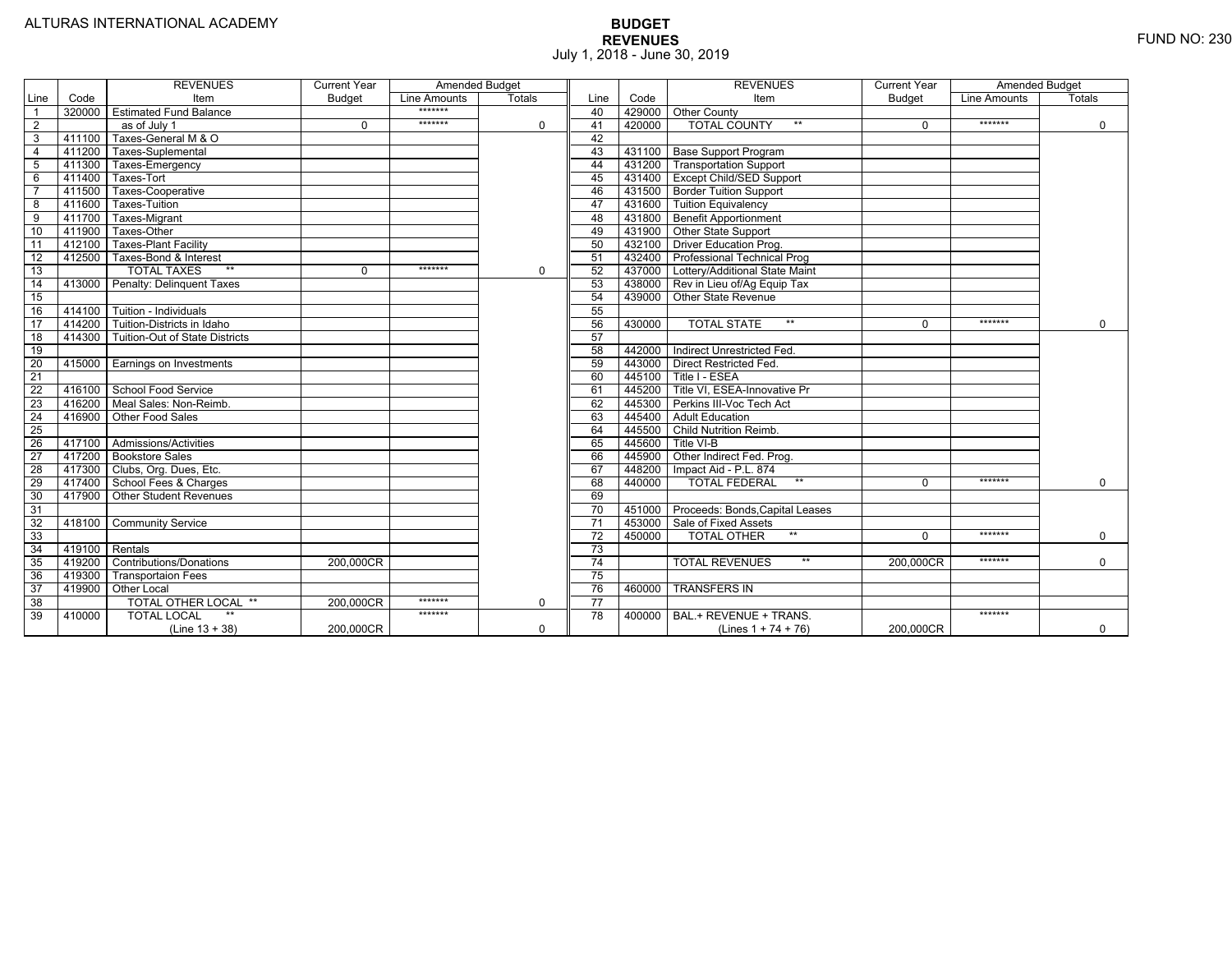|                 |      | <b>EXPENDITURES</b>             | <b>Current Year</b> | Amended       | 100      | 200             | 300<br>Purchased | 400<br>Supplies | 500<br>Capital | 600<br>Debt | 700<br>Insurance- | 800       |
|-----------------|------|---------------------------------|---------------------|---------------|----------|-----------------|------------------|-----------------|----------------|-------------|-------------------|-----------|
| Line            | Code | Functions/Programs              | <b>Budget</b>       | <b>Budget</b> | Salaries | <b>Benefits</b> | Services         | Materials       | Objects        | Retirement  | Judgment          | Transfers |
| $\overline{1}$  | 512  | Elemetary School Prog.          |                     |               |          |                 |                  |                 |                |             |                   |           |
| $\overline{2}$  | 515  | Secondary School Prog.          |                     |               |          |                 |                  |                 |                |             |                   |           |
| $\overline{3}$  | 517  | Alternative School Prog.        |                     |               |          |                 |                  |                 |                |             |                   |           |
| $\overline{4}$  | 519  | Vocational-Technical Prog.      |                     |               |          |                 |                  |                 |                |             |                   |           |
| 5               | 521  | <b>Exceptional Child Prog.</b>  |                     |               |          |                 |                  |                 |                |             |                   |           |
| 6               | 522  | Preschool Exceptional Prog.     |                     |               |          |                 |                  |                 |                |             |                   |           |
| $\overline{7}$  | 524  | Gifted & Talented Prog.         |                     |               |          |                 |                  |                 |                |             |                   |           |
| 8               | 531  | Interscholastic Prog.           |                     |               |          |                 |                  |                 |                |             |                   |           |
| 9               | 532  | School Activity Prog.           |                     |               |          |                 |                  |                 |                |             |                   |           |
| 10              | 541  | Summer School Prog.             |                     |               |          |                 |                  |                 |                |             |                   |           |
| 11              | 542  | Adult School Prog.              |                     |               |          |                 |                  |                 |                |             |                   |           |
| $\overline{12}$ | 546  | Detention Center Prog.          |                     |               |          |                 |                  |                 |                |             |                   |           |
| 13              |      |                                 |                     |               |          |                 |                  |                 |                |             |                   |           |
| 14              | 500  | <b>TOTAL INSTRUCTION **</b>     | 0                   | $\mathbf 0$   | 0        | $\mathbf{0}$    | $\mathbf 0$      | $\mathbf 0$     | 0              | 0           | 0                 | 0         |
| 15              |      |                                 |                     |               |          |                 |                  |                 |                |             |                   |           |
| 16              | 611  | Attend-Guidance-Health Prog     |                     |               |          |                 |                  |                 |                |             |                   |           |
| 17              | 616  | Special Services Prog.          |                     |               |          |                 |                  |                 |                |             |                   |           |
| $\overline{18}$ |      |                                 |                     |               |          |                 |                  |                 |                |             |                   |           |
| 19              | 621  | Instruction Improvement Prog    |                     |               |          |                 |                  |                 |                |             |                   |           |
| 20              | 622  | Educational Media Prog.         |                     |               |          |                 |                  |                 |                |             |                   |           |
| 21              | 623  | Instruction-Related Tech Prog   |                     |               |          |                 |                  |                 |                |             |                   |           |
| 22              | 631  | Board of Education Prog.        |                     |               |          |                 |                  |                 |                |             |                   |           |
| 23              | 632  | District Admin Prog.            |                     |               |          |                 |                  |                 |                |             |                   |           |
| $\overline{24}$ |      |                                 |                     |               |          |                 |                  |                 |                |             |                   |           |
| 25              | 641  | School Administration Prog.     |                     |               |          |                 |                  |                 |                |             |                   |           |
| 26              |      |                                 |                     |               |          |                 |                  |                 |                |             |                   |           |
| 27              | 651  | <b>Business Operation Prog.</b> |                     |               |          |                 |                  |                 |                |             |                   |           |
| $\overline{28}$ | 655  | Central Service Prog.           |                     |               |          |                 |                  |                 |                |             |                   |           |
| 29              | 656  | Admin Tech Services Prog.       |                     |               |          |                 |                  |                 |                |             |                   |           |
| 30              | 661  | Bldg-Care Prog. (Custodial)     |                     |               |          |                 |                  |                 |                |             |                   |           |
| 31              | 663  | Maint-Non Student Occupied      |                     |               |          |                 |                  |                 |                |             |                   |           |
| 32              | 664  | Maint-Student Occupied Bldgs    |                     |               |          |                 |                  |                 |                |             |                   |           |
| 33              | 665  | Maintenance - Grounds           |                     |               |          |                 |                  |                 |                |             |                   |           |
| 34              | 667  | Security Program                |                     |               |          |                 |                  |                 |                |             |                   |           |
| 35              |      |                                 |                     |               |          |                 |                  |                 |                |             |                   |           |
| 36              | 681  | Pupil-To School Trans. Prog.    |                     |               |          |                 |                  |                 |                |             |                   |           |
| 37              | 682  | Pupil-Activity Trans. Prog.     |                     |               |          |                 |                  |                 |                |             |                   |           |
| 38              | 683  | General Transportation Prog.    |                     |               |          |                 |                  |                 |                |             |                   |           |
|                 |      |                                 |                     |               |          |                 |                  |                 |                |             |                   |           |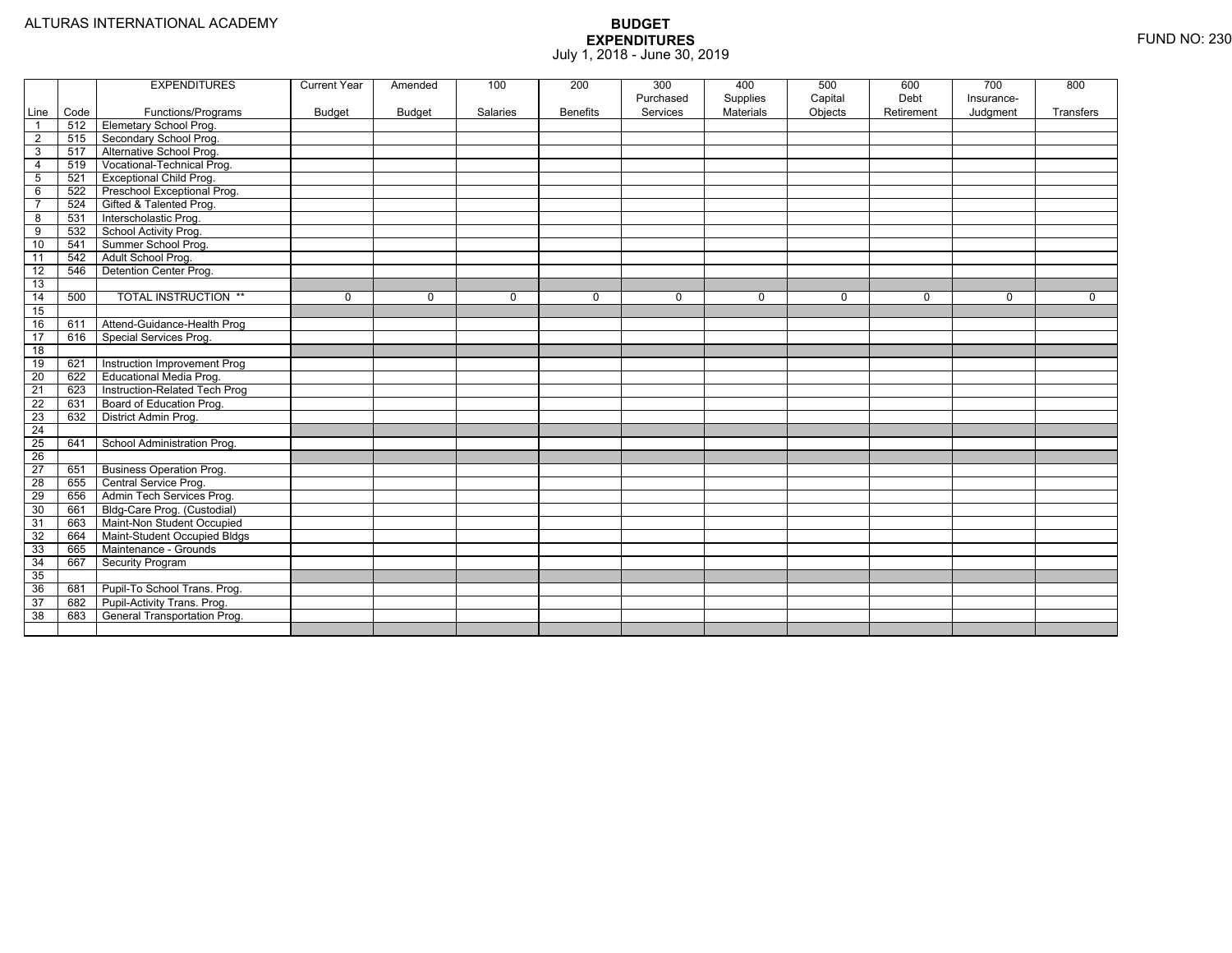4 | | TOTAL APPROPRIATION (72+73) | 200,000 | 0

|      |      | <b>EXPENDITURES</b>                | <b>Current Year</b> | Amended        | 100                   | 200             | 300                                                  | 400                          | 500                | 600                | 700                    | 800         |  |
|------|------|------------------------------------|---------------------|----------------|-----------------------|-----------------|------------------------------------------------------|------------------------------|--------------------|--------------------|------------------------|-------------|--|
| Line | Code | Functions/Programs                 | <b>Budget</b>       | <b>Budget</b>  | Salaries              | <b>Benefits</b> | Purchased<br>Services                                | Supplies<br><b>Materials</b> | Capital<br>Objects | Debt<br>Retirement | Insurance-<br>Judgment | Transfers   |  |
| 39   | 691  | Other Support Services Prog.       |                     |                |                       |                 |                                                      |                              |                    |                    |                        |             |  |
| 40   |      |                                    |                     |                |                       |                 |                                                      |                              |                    |                    |                        |             |  |
| 41   | 600  | <b>TOTAL SUPPORT SERV.**</b>       | $\mathbf 0$         | $\Omega$       | $\Omega$              | $\Omega$        | $\Omega$                                             | $\mathbf 0$                  | $\Omega$           | $\Omega$           | $\Omega$               | $\Omega$    |  |
| 42   |      |                                    |                     |                |                       |                 |                                                      |                              |                    |                    |                        |             |  |
| 43   | 710  | <b>Child Nutrition Program</b>     |                     |                |                       |                 |                                                      |                              |                    |                    |                        |             |  |
| 44   | 720  | <b>Community Services Program</b>  |                     |                |                       |                 |                                                      |                              |                    |                    |                        |             |  |
| 45   | 730  | <b>Enterprise Operations</b>       |                     |                |                       |                 |                                                      |                              |                    |                    |                        |             |  |
| 46   | 700  | TOTAL NON-INSTRUCTION**            | $\mathbf 0$         | $\Omega$       | $\Omega$              | $\Omega$        | 0                                                    | $\mathbf 0$                  | $\Omega$           | $\Omega$           | $\Omega$               | $\mathbf 0$ |  |
| 47   |      |                                    |                     |                |                       |                 |                                                      |                              |                    |                    |                        |             |  |
| 48   | 810  | Capital Assets-Student Occ         |                     |                |                       |                 |                                                      |                              |                    |                    |                        |             |  |
| 49   | 811  | Capital Assets-Non Student Occ     |                     |                |                       |                 |                                                      |                              |                    |                    |                        |             |  |
| 50   | 800  | <b>TOTAL CAPITAL ASSETS PROG**</b> | $\mathbf 0$         | $\Omega$       | $\Omega$              | $\Omega$        | $\Omega$                                             | $\mathbf 0$                  | $\mathbf 0$        | $\Omega$           | $\Omega$               | $\Omega$    |  |
| 51   |      |                                    |                     |                |                       |                 |                                                      |                              |                    |                    |                        |             |  |
| 52   | 911  | Debt Services Prog.-Princ.         |                     |                |                       |                 |                                                      |                              |                    |                    |                        |             |  |
| 53   | 912  | Debt Services Prog.-Int.           |                     |                |                       |                 |                                                      |                              |                    |                    |                        |             |  |
| 54   | 913  | Debt Serv Prog-Refnded Debt        |                     |                |                       |                 |                                                      |                              |                    |                    |                        |             |  |
| 55   | 920  | <b>Transfers Out</b>               | 200,000             |                |                       |                 |                                                      |                              |                    |                    |                        |             |  |
| 56   |      |                                    |                     |                |                       |                 |                                                      |                              |                    |                    |                        |             |  |
| 57   | 900  | <b>TOTAL OTHER SERVICES **</b>     | 200,000             | $\mathbf 0$    | $\Omega$              | $\Omega$        | $\Omega$                                             | $\mathbf 0$                  | $\Omega$           | $\Omega$           | $\Omega$               | $\mathbf 0$ |  |
| 58   |      |                                    |                     |                |                       |                 |                                                      |                              |                    |                    |                        |             |  |
| 59   |      |                                    |                     |                |                       |                 |                                                      |                              |                    |                    |                        |             |  |
| 60   |      | <b>TOTAL EXPENDITURES</b><br>$***$ |                     |                |                       |                 |                                                      |                              |                    |                    |                        |             |  |
|      |      | (Lines 14+41+47+49+57)**           | 200,000             | $\mathbf 0$    | 0                     | $\mathbf 0$     | 0                                                    | 0                            | 0                  | $\mathbf 0$        | $\mathbf 0$            | $\mathbf 0$ |  |
| 61   |      |                                    |                     |                |                       |                 |                                                      |                              |                    |                    |                        |             |  |
| 62   | 950  | <b>Contingency Reserve</b>         |                     |                |                       |                 |                                                      |                              |                    |                    |                        |             |  |
|      |      | (5% of Line 60)                    |                     |                |                       |                 |                                                      |                              |                    |                    |                        |             |  |
| 63   |      |                                    |                     |                |                       |                 |                                                      |                              |                    |                    |                        |             |  |
| 64   |      | <b>TOTAL APPROPRIATION</b>         |                     |                |                       |                 |                                                      |                              |                    |                    |                        |             |  |
|      |      | $(Line 60 + Line 62)$              | 200,000             | $\mathbf 0$    |                       |                 |                                                      |                              |                    |                    |                        |             |  |
| 65   |      |                                    |                     |                |                       |                 |                                                      |                              |                    |                    |                        |             |  |
| 66   |      | <b>BUDGET SUMMARY</b>              |                     |                | <b>BUDGET SUMMARY</b> |                 |                                                      |                              |                    |                    |                        |             |  |
| 67   |      |                                    |                     |                |                       |                 |                                                      |                              |                    |                    |                        |             |  |
| 68   |      | <b>Beginning Fund Balance</b>      |                     |                |                       |                 | The total on line 70 must equal the total on line 74 |                              |                    |                    |                        |             |  |
| 69   |      | Revenues + Transfers In            | 200,000CR           |                |                       |                 |                                                      |                              |                    |                    |                        |             |  |
| 70   |      | TOTAL REVENUE (68 + 69)            | 200,000CR           | $\overline{0}$ |                       |                 |                                                      |                              |                    |                    |                        |             |  |
| 71   |      |                                    |                     |                |                       |                 |                                                      |                              |                    |                    |                        |             |  |
| 72   |      | <b>Total Appropriation</b>         | 200,000             |                |                       |                 |                                                      |                              |                    |                    |                        |             |  |
| 73   |      | Unappropriated Balance             |                     |                |                       |                 |                                                      |                              |                    |                    |                        |             |  |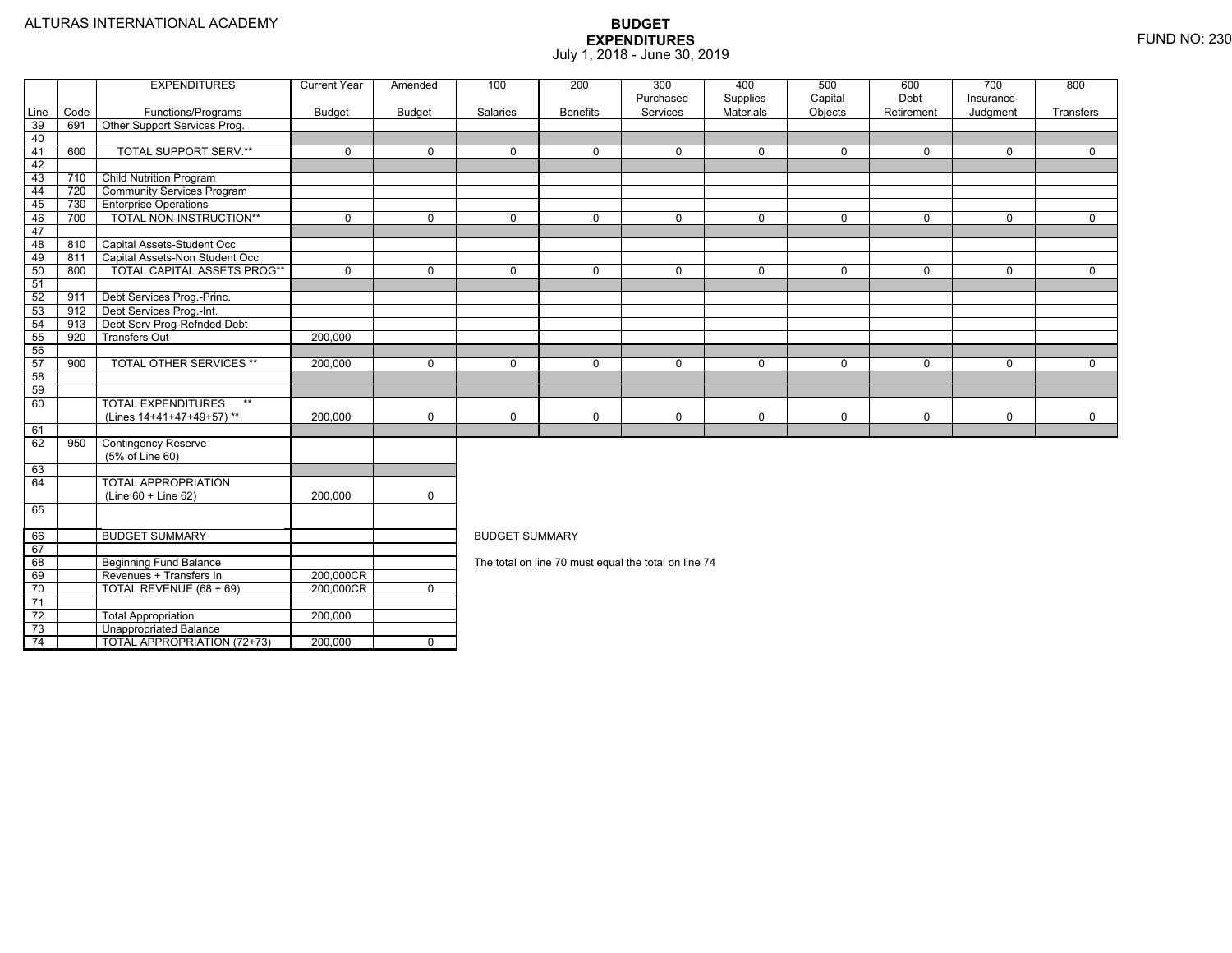|                 |                | <b>REVENUES</b>                         | <b>Current Year</b> | <b>Amended Budget</b> |               |                 |        | <b>REVENUES</b>                        | <b>Current Year</b> | <b>Amended Budget</b> |             |
|-----------------|----------------|-----------------------------------------|---------------------|-----------------------|---------------|-----------------|--------|----------------------------------------|---------------------|-----------------------|-------------|
| Line            | Code           | Item                                    | <b>Budget</b>       | Line Amounts          | <b>Totals</b> | Line            | Code   | Item                                   | <b>Budget</b>       | Line Amounts          | Totals      |
|                 |                | 320000 Estimated Fund Balance           |                     | *******               |               | 40              |        | 429000 Other County                    |                     |                       |             |
| $\overline{2}$  |                | as of July 1                            | $\Omega$            | *******               | 0             | 41              | 420000 | <b>TOTAL COUNTY</b><br>$***$           | $\Omega$            | *******               | $\mathbf 0$ |
| 3               | 411100         | Taxes-General M & O                     |                     |                       |               | 42              |        |                                        |                     |                       |             |
| $\overline{4}$  | 411200         | Taxes-Suplemental                       |                     |                       |               | 43              |        | 431100   Base Support Program          |                     |                       |             |
| 5               |                | 411300 Taxes-Emergency                  |                     |                       |               | 44              |        | 431200 Transportation Support          |                     |                       |             |
| 6               | 411400         | Taxes-Tort                              |                     |                       |               | 45              |        | 431400 Except Child/SED Support        |                     |                       |             |
|                 | 411500         | Taxes-Cooperative                       |                     |                       |               | 46              |        | 431500   Border Tuition Support        |                     |                       |             |
| 8               | 411600         | <b>Taxes-Tuition</b>                    |                     |                       |               | 47              |        | 431600 Tuition Equivalency             |                     |                       |             |
| 9               | 411700         | Taxes-Migrant                           |                     |                       |               | 48              |        | 431800 Benefit Apportionment           |                     |                       |             |
| 10              | 411900         | Taxes-Other                             |                     |                       |               | 49              |        | 431900 Other State Support             | 91.784CR            | 97.609CR              |             |
| 11              | 412100         | <b>Taxes-Plant Facility</b>             |                     |                       |               | 50              |        | 432100 Driver Education Prog.          |                     |                       |             |
| 12              | 412500         | Taxes-Bond & Interest                   |                     |                       |               | 51              |        | 432400 Professional Technical Prog     |                     |                       |             |
| 13              |                | $**$<br><b>TOTAL TAXES</b>              | $\Omega$            | *******               | $\mathbf 0$   | 52              |        | 437000 Lottery/Additional State Maint  |                     |                       |             |
| 14              |                | 413000 Penalty: Delinguent Taxes        |                     |                       |               | 53              |        | 438000 Rev in Lieu of/Ag Equip Tax     |                     |                       |             |
| 15              |                |                                         |                     |                       |               | 54              |        | 439000 Other State Revenue             |                     |                       |             |
| 16              |                | 414100 Tuition - Individuals            |                     |                       |               | 55              |        |                                        |                     |                       |             |
| 17              |                | 414200 Tuition-Districts in Idaho       |                     |                       |               | 56              | 430000 | $**$<br><b>TOTAL STATE</b>             | 91,784CR            | *******               | 97,609CR    |
| $\overline{18}$ |                | 414300   Tuition-Out of State Districts |                     |                       |               | 57              |        |                                        |                     |                       |             |
| 19              |                |                                         |                     |                       |               | 58              |        | 442000   Indirect Unrestricted Fed.    |                     |                       |             |
| 20              |                | 415000 Earnings on Investments          |                     |                       |               | 59              |        | 443000 Direct Restricted Fed.          |                     |                       |             |
| 21              |                |                                         |                     |                       |               | 60              |        | 445100 Title I - ESEA                  |                     |                       |             |
| 22              |                | 416100 School Food Service              |                     |                       |               | 61              |        | 445200 Title VI. ESEA-Innovative Pr    |                     |                       |             |
| 23              |                | 416200   Meal Sales: Non-Reimb.         |                     |                       |               | 62              |        | 445300 Perkins III-Voc Tech Act        |                     |                       |             |
| 24              |                | 416900 Other Food Sales                 |                     |                       |               | 63              |        | 445400 Adult Education                 |                     |                       |             |
| $\overline{25}$ |                |                                         |                     |                       |               | 64              |        | 445500 Child Nutrition Reimb.          |                     |                       |             |
| 26              |                | 417100 Admissions/Activities            |                     |                       |               | 65              | 445600 | Title VI-B                             |                     |                       |             |
| $\overline{27}$ |                | 417200 Bookstore Sales                  |                     |                       |               | 66              | 445900 | Other Indirect Fed. Prog.              |                     |                       |             |
| 28              |                | 417300 Clubs, Org. Dues, Etc.           |                     |                       |               | 67              | 448200 | Impact Aid - P.L. 874                  |                     |                       |             |
| $\overline{29}$ |                | 417400 School Fees & Charges            |                     |                       |               | 68              | 440000 | $***$<br><b>TOTAL FEDERAL</b>          | $\Omega$            | *******               | $\mathbf 0$ |
| 30              |                | 417900 Other Student Revenues           |                     |                       |               | 69              |        |                                        |                     |                       |             |
| 31              |                |                                         |                     |                       |               | 70              |        | 451000 Proceeds: Bonds, Capital Leases |                     |                       |             |
| $\overline{32}$ | 418100         | <b>Community Service</b>                |                     |                       |               | $\overline{71}$ | 453000 | Sale of Fixed Assets                   |                     |                       |             |
| 33              |                |                                         |                     |                       |               | 72              | 450000 | $**$<br><b>TOTAL OTHER</b>             | $\Omega$            | *******               | $\mathbf 0$ |
| 34              | 419100 Rentals |                                         |                     |                       |               | 73              |        |                                        |                     |                       |             |
| 35              | 419200         | <b>Contributions/Donations</b>          |                     |                       |               | 74              |        | $**$<br><b>TOTAL REVENUES</b>          | 91.784CR            | *******               | 97,609CR    |
| 36              | 419300         | <b>Transportaion Fees</b>               |                     |                       |               | 75              |        |                                        |                     |                       |             |
| 37              | 419900         | <b>Other Local</b>                      |                     |                       |               | 76              | 460000 | <b>TRANSFERS IN</b>                    |                     |                       |             |
| 38              |                | TOTAL OTHER LOCAL **                    | $\mathbf 0$         | *******               | $\Omega$      | $\overline{77}$ |        |                                        |                     |                       |             |
| 39              | 410000         | <b>TOTAL LOCAL</b>                      |                     | *******               |               | $\overline{78}$ |        | 400000 BAL.+ REVENUE + TRANS.          |                     | *******               |             |
|                 |                | $(Line 13 + 38)$                        | $\Omega$            |                       | $\Omega$      |                 |        | (Lines $1 + 74 + 76$ )                 | 91.784CR            |                       | 97,609CR    |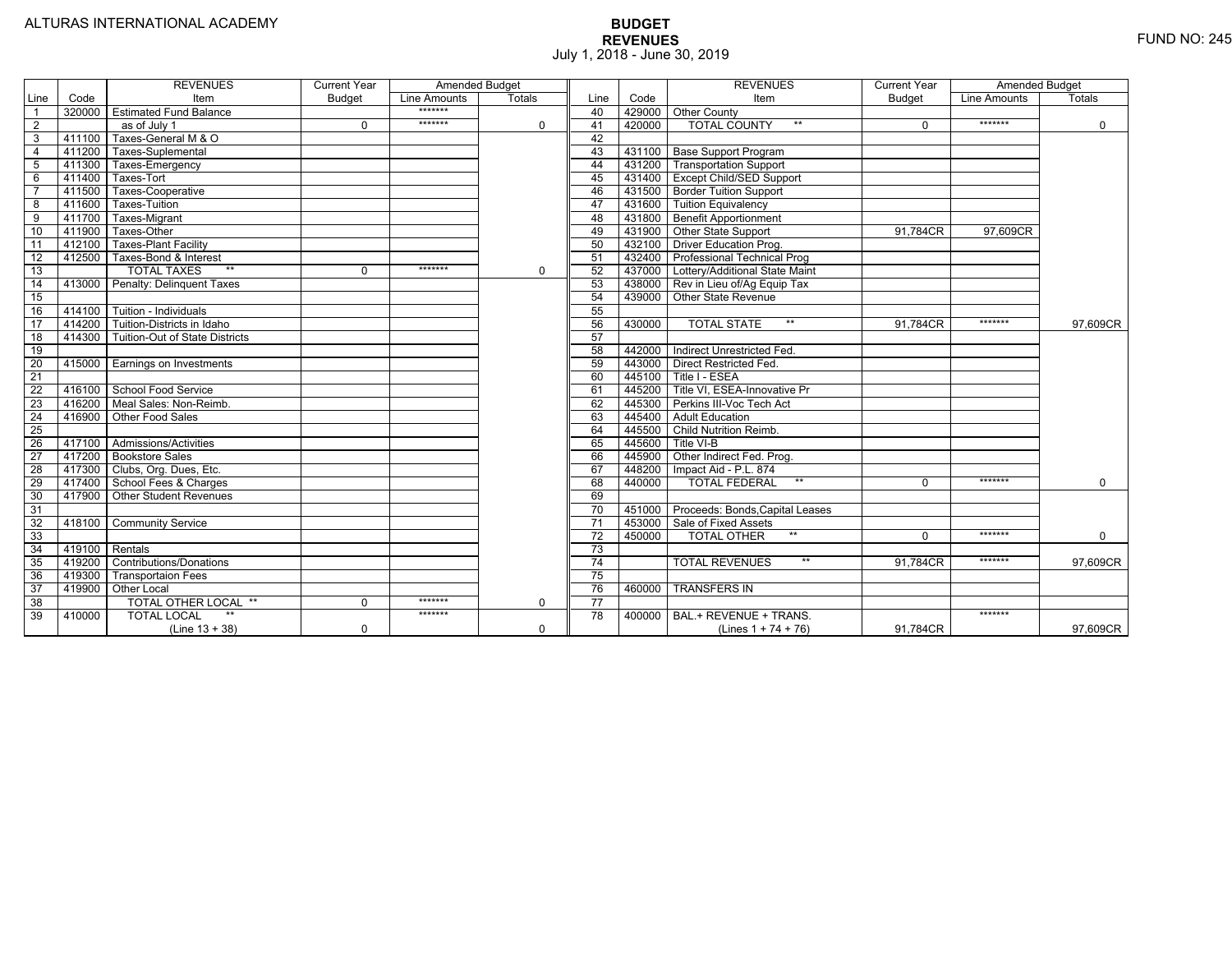|                 |      | <b>EXPENDITURES</b>             | <b>Current Year</b> | Amended | 100      | 200             | 300       | 400       | 500     | 600        | 700         | 800       |
|-----------------|------|---------------------------------|---------------------|---------|----------|-----------------|-----------|-----------|---------|------------|-------------|-----------|
|                 |      |                                 |                     |         |          |                 | Purchased | Supplies  | Capital | Debt       | Insurance-  |           |
| Line            | Code | Functions/Programs              | <b>Budget</b>       | Budget  | Salaries | <b>Benefits</b> | Services  | Materials | Objects | Retirement | Judgment    | Transfers |
| $\overline{1}$  | 512  | <b>Elemetary School Prog.</b>   | 91.784              | 97,609  |          |                 | 35.684    | 33,600    | 28.325  |            |             |           |
| $\overline{2}$  | 515  | Secondary School Prog.          |                     |         |          |                 |           |           |         |            |             |           |
| 3               | 517  | Alternative School Prog.        |                     |         |          |                 |           |           |         |            |             |           |
| $\overline{4}$  | 519  | Vocational-Technical Prog.      |                     |         |          |                 |           |           |         |            |             |           |
| $5\phantom{.0}$ | 521  | <b>Exceptional Child Prog.</b>  |                     |         |          |                 |           |           |         |            |             |           |
| 6               | 522  | Preschool Exceptional Prog.     |                     |         |          |                 |           |           |         |            |             |           |
| $\overline{7}$  | 524  | Gifted & Talented Prog.         |                     |         |          |                 |           |           |         |            |             |           |
| 8               | 531  | Interscholastic Prog.           |                     |         |          |                 |           |           |         |            |             |           |
| $\overline{9}$  | 532  | School Activity Prog.           |                     |         |          |                 |           |           |         |            |             |           |
| 10              | 541  | Summer School Prog.             |                     |         |          |                 |           |           |         |            |             |           |
| 11              | 542  | Adult School Prog.              |                     |         |          |                 |           |           |         |            |             |           |
| 12              | 546  | Detention Center Prog.          |                     |         |          |                 |           |           |         |            |             |           |
| 13              |      |                                 |                     |         |          |                 |           |           |         |            |             |           |
| 14              | 500  | <b>TOTAL INSTRUCTION **</b>     | 91,784              | 97,609  | $\Omega$ | $\Omega$        | 35,684    | 33,600    | 28,325  | $\Omega$   | $\mathbf 0$ | $\Omega$  |
| 15              |      |                                 |                     |         |          |                 |           |           |         |            |             |           |
| 16              | 611  | Attend-Guidance-Health Prog     |                     |         |          |                 |           |           |         |            |             |           |
| $\overline{17}$ | 616  | Special Services Prog.          |                     |         |          |                 |           |           |         |            |             |           |
| $\overline{18}$ |      |                                 |                     |         |          |                 |           |           |         |            |             |           |
| 19              | 621  | Instruction Improvement Prog    |                     |         |          |                 |           |           |         |            |             |           |
| $\overline{20}$ | 622  | <b>Educational Media Prog.</b>  |                     |         |          |                 |           |           |         |            |             |           |
| 21              | 623  | Instruction-Related Tech Prog   |                     |         |          |                 |           |           |         |            |             |           |
| $\overline{22}$ | 631  | Board of Education Prog.        |                     |         |          |                 |           |           |         |            |             |           |
| $\overline{23}$ | 632  | District Admin Prog.            |                     |         |          |                 |           |           |         |            |             |           |
| $\overline{24}$ |      |                                 |                     |         |          |                 |           |           |         |            |             |           |
| $\overline{25}$ | 641  | School Administration Prog.     |                     |         |          |                 |           |           |         |            |             |           |
| $\overline{26}$ |      |                                 |                     |         |          |                 |           |           |         |            |             |           |
| $\overline{27}$ | 651  | <b>Business Operation Prog.</b> |                     |         |          |                 |           |           |         |            |             |           |
| $\overline{28}$ | 655  | Central Service Prog.           |                     |         |          |                 |           |           |         |            |             |           |
| 29              | 656  | Admin Tech Services Prog.       |                     |         |          |                 |           |           |         |            |             |           |
| 30              | 661  | Bldg-Care Prog. (Custodial)     |                     |         |          |                 |           |           |         |            |             |           |
| 31              | 663  | Maint-Non Student Occupied      |                     |         |          |                 |           |           |         |            |             |           |
| 32              | 664  | Maint-Student Occupied Bldgs    |                     |         |          |                 |           |           |         |            |             |           |
| 33              | 665  | Maintenance - Grounds           |                     |         |          |                 |           |           |         |            |             |           |
| 34              | 667  | Security Program                |                     |         |          |                 |           |           |         |            |             |           |
| 35              |      |                                 |                     |         |          |                 |           |           |         |            |             |           |
| 36              | 681  | Pupil-To School Trans. Prog.    |                     |         |          |                 |           |           |         |            |             |           |
| 37              | 682  | Pupil-Activity Trans. Prog.     |                     |         |          |                 |           |           |         |            |             |           |
| 38              | 683  | General Transportation Prog.    |                     |         |          |                 |           |           |         |            |             |           |
|                 |      |                                 |                     |         |          |                 |           |           |         |            |             |           |
|                 |      |                                 |                     |         |          |                 |           |           |         |            |             |           |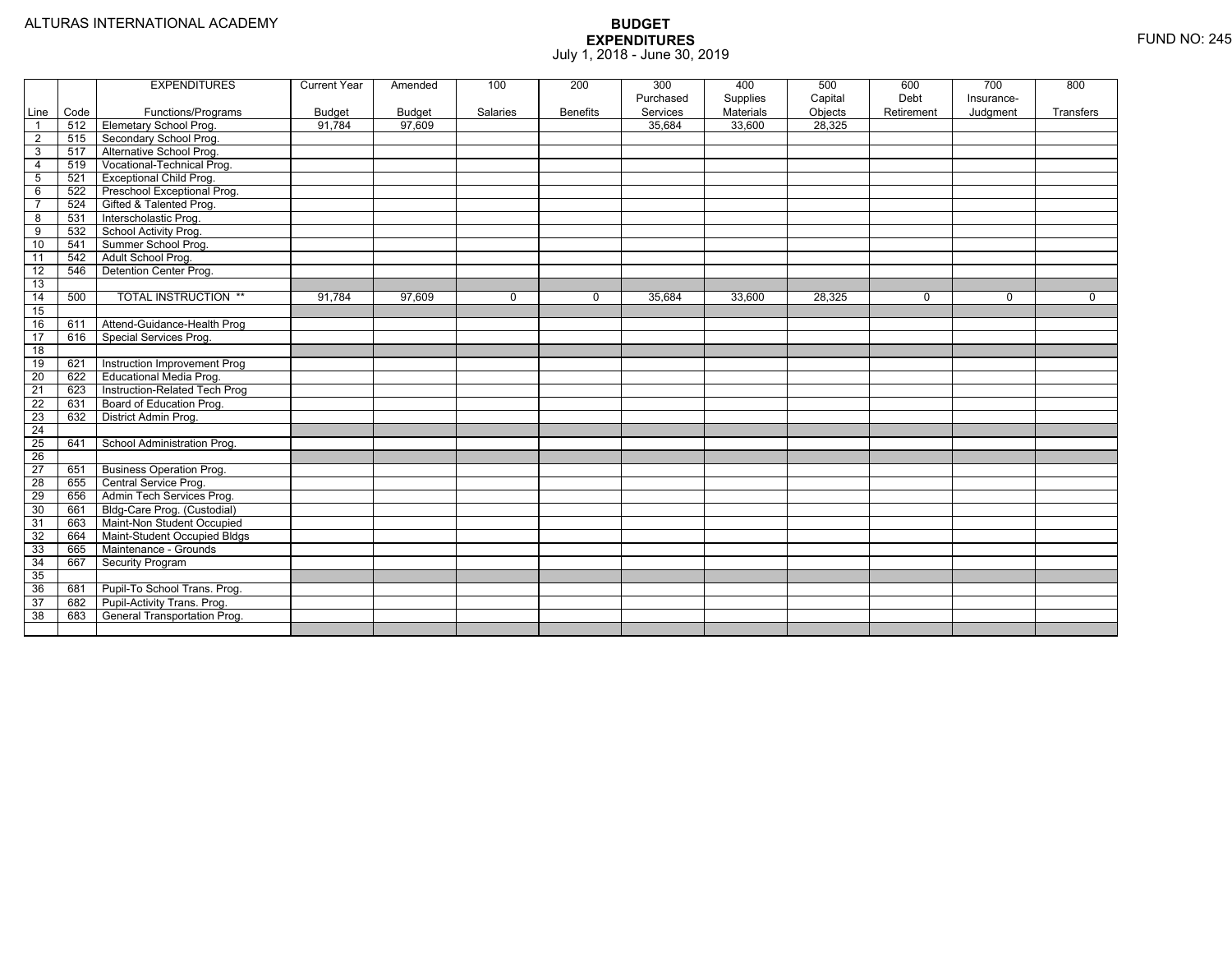TOTAL APPROPRIATION (72+73) 91,784 97,609

|                 |      | <b>EXPENDITURES</b>                | <b>Current Year</b> | Amended       | 100                   | 200             | 300<br>Purchased                                     | 400<br>Supplies | 500<br>Capital | 600<br>Debt | 700<br>Insurance- | 800         |  |  |
|-----------------|------|------------------------------------|---------------------|---------------|-----------------------|-----------------|------------------------------------------------------|-----------------|----------------|-------------|-------------------|-------------|--|--|
| Line            | Code | Functions/Programs                 | <b>Budget</b>       | <b>Budget</b> | Salaries              | <b>Benefits</b> | Services                                             | Materials       | Objects        | Retirement  | Judgment          | Transfers   |  |  |
| 39              | 691  | Other Support Services Prog.       |                     |               |                       |                 |                                                      |                 |                |             |                   |             |  |  |
| 40              |      |                                    |                     |               |                       |                 |                                                      |                 |                |             |                   |             |  |  |
| 41              | 600  | <b>TOTAL SUPPORT SERV.**</b>       | $\Omega$            | $\Omega$      | $\Omega$              | $\Omega$        | $\Omega$                                             | $\mathbf 0$     | $\Omega$       | $\Omega$    | $\Omega$          | $\Omega$    |  |  |
| 42              |      |                                    |                     |               |                       |                 |                                                      |                 |                |             |                   |             |  |  |
| 43              | 710  | <b>Child Nutrition Program</b>     |                     |               |                       |                 |                                                      |                 |                |             |                   |             |  |  |
| 44              | 720  | <b>Community Services Program</b>  |                     |               |                       |                 |                                                      |                 |                |             |                   |             |  |  |
| 45              | 730  | <b>Enterprise Operations</b>       |                     |               |                       |                 |                                                      |                 |                |             |                   |             |  |  |
| 46              | 700  | TOTAL NON-INSTRUCTION**            | $\Omega$            | $\Omega$      | $\mathbf 0$           | $\Omega$        | $\mathbf 0$                                          | $\mathbf 0$     | $\mathbf 0$    | $\Omega$    | $\Omega$          | $\mathbf 0$ |  |  |
| 47              |      |                                    |                     |               |                       |                 |                                                      |                 |                |             |                   |             |  |  |
| 48              | 810  | Capital Assets-Student Occ         |                     |               |                       |                 |                                                      |                 |                |             |                   |             |  |  |
| 49              | 811  | Capital Assets-Non Student Occ     |                     |               |                       |                 |                                                      |                 |                |             |                   |             |  |  |
| 50              | 800  | <b>TOTAL CAPITAL ASSETS PROG**</b> | $\mathbf 0$         | $\mathbf 0$   | $\mathbf 0$           | 0               | 0                                                    | 0               | 0              | $\mathbf 0$ | $\mathbf 0$       | $\mathbf 0$ |  |  |
| 51              |      |                                    |                     |               |                       |                 |                                                      |                 |                |             |                   |             |  |  |
| 52              | 911  | Debt Services Prog.-Princ.         |                     |               |                       |                 |                                                      |                 |                |             |                   |             |  |  |
| 53              | 912  | Debt Services Prog.-Int.           |                     |               |                       |                 |                                                      |                 |                |             |                   |             |  |  |
| 54              | 913  | Debt Serv Prog-Refnded Debt        |                     |               |                       |                 |                                                      |                 |                |             |                   |             |  |  |
| 55              | 920  | <b>Transfers Out</b>               |                     |               |                       |                 |                                                      |                 |                |             |                   |             |  |  |
| 56              |      |                                    |                     |               |                       |                 |                                                      |                 |                |             |                   |             |  |  |
| 57              | 900  | <b>TOTAL OTHER SERVICES **</b>     | $\Omega$            | $\Omega$      | $\mathbf 0$           | $\Omega$        | $\Omega$                                             | $\mathbf 0$     | $\Omega$       | $\Omega$    | $\Omega$          | $\mathbf 0$ |  |  |
| 58              |      |                                    |                     |               |                       |                 |                                                      |                 |                |             |                   |             |  |  |
| 59              |      |                                    |                     |               |                       |                 |                                                      |                 |                |             |                   |             |  |  |
| 60              |      | <b>TOTAL EXPENDITURES</b>          |                     |               |                       |                 |                                                      |                 |                |             |                   |             |  |  |
|                 |      | (Lines 14+41+47+49+57)**           | 91,784              | 97,609        | $\mathbf 0$           | $\Omega$        | 35,684                                               | 33,600          | 28,325         | $\mathbf 0$ | $\mathbf 0$       | $\mathbf 0$ |  |  |
| 61              |      |                                    |                     |               |                       |                 |                                                      |                 |                |             |                   |             |  |  |
| 62              | 950  | <b>Contingency Reserve</b>         |                     |               |                       |                 |                                                      |                 |                |             |                   |             |  |  |
|                 |      | (5% of Line 60)                    |                     |               |                       |                 |                                                      |                 |                |             |                   |             |  |  |
| 63              |      |                                    |                     |               |                       |                 |                                                      |                 |                |             |                   |             |  |  |
| 64              |      | <b>TOTAL APPROPRIATION</b>         |                     |               |                       |                 |                                                      |                 |                |             |                   |             |  |  |
|                 |      | (Line 60 + Line 62)                | 91,784              | 97.609        |                       |                 |                                                      |                 |                |             |                   |             |  |  |
| 65              |      |                                    |                     |               |                       |                 |                                                      |                 |                |             |                   |             |  |  |
| 66              |      | <b>BUDGET SUMMARY</b>              |                     |               | <b>BUDGET SUMMARY</b> |                 |                                                      |                 |                |             |                   |             |  |  |
| 67              |      |                                    |                     |               |                       |                 |                                                      |                 |                |             |                   |             |  |  |
| 68              |      | <b>Beginning Fund Balance</b>      |                     |               |                       |                 | The total on line 70 must equal the total on line 74 |                 |                |             |                   |             |  |  |
| 69              |      | Revenues + Transfers In            | 91,784CR            | 97,609CR      |                       |                 |                                                      |                 |                |             |                   |             |  |  |
| 70              |      | TOTAL REVENUE (68 + 69)            | 91,784CR            | 97,609CR      |                       |                 |                                                      |                 |                |             |                   |             |  |  |
| 71              |      |                                    |                     |               |                       |                 |                                                      |                 |                |             |                   |             |  |  |
| $\overline{72}$ |      | <b>Total Appropriation</b>         | 91,784              | 97,609        |                       |                 |                                                      |                 |                |             |                   |             |  |  |
| 73              |      | Unappropriated Balance             |                     |               |                       |                 |                                                      |                 |                |             |                   |             |  |  |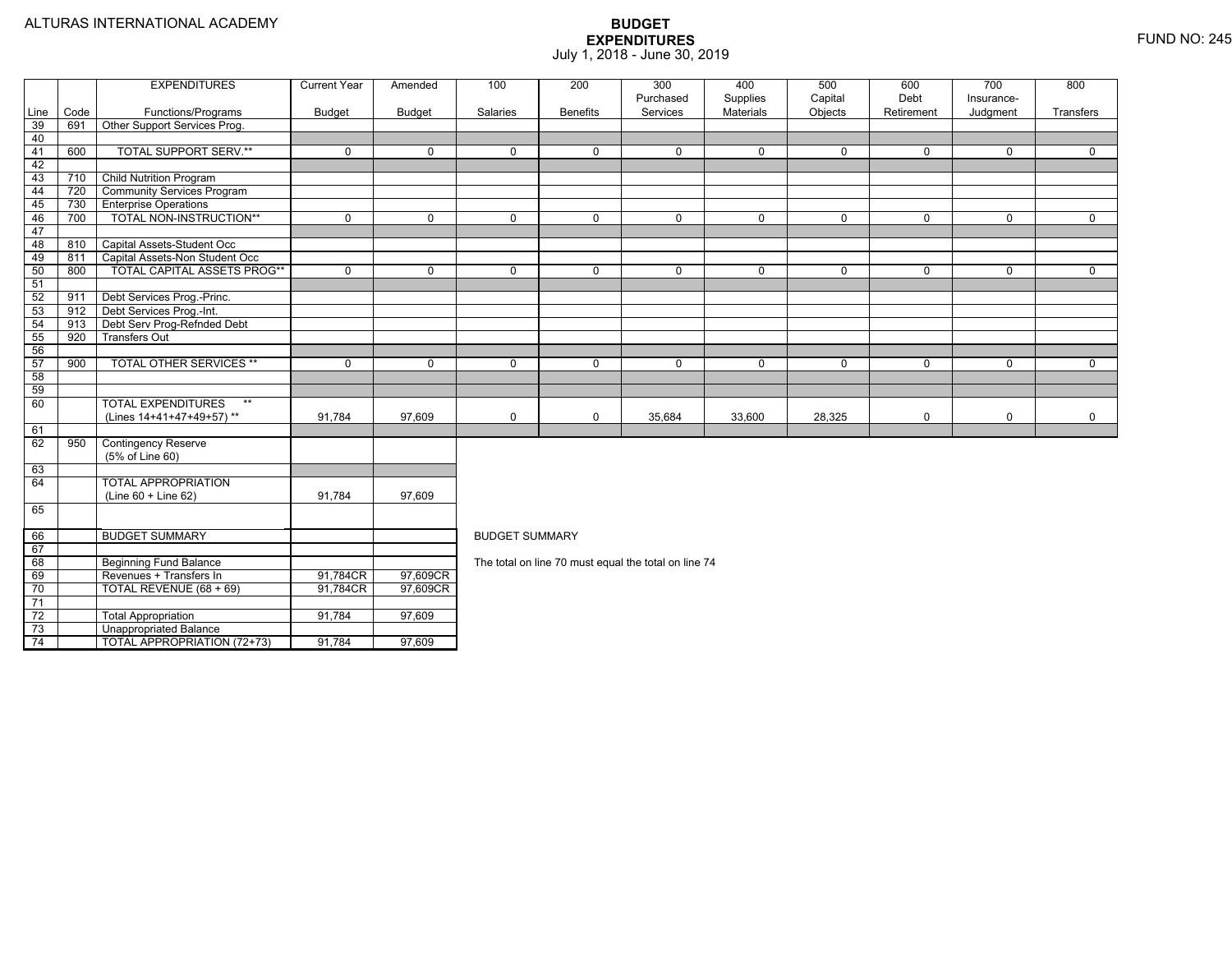|                 |                | <b>REVENUES</b>                         | <b>Current Year</b> | Amended Budget |             |                 |        | <b>REVENUES</b>                        | <b>Current Year</b> | Amended Budget |               |
|-----------------|----------------|-----------------------------------------|---------------------|----------------|-------------|-----------------|--------|----------------------------------------|---------------------|----------------|---------------|
| Line            | Code           | Item                                    | <b>Budget</b>       | Line Amounts   | Totals      | Line            | Code   | Item                                   | <b>Budget</b>       | Line Amounts   | <b>Totals</b> |
|                 |                | 320000 Estimated Fund Balance           |                     | *******        |             | 40              |        | 429000 Other County                    |                     |                |               |
| $\overline{2}$  |                | as of July 1                            | $\Omega$            | *******        | $\Omega$    | 41              | 420000 | <b>TOTAL COUNTY</b><br>$***$           | $\Omega$            | *******        | $\mathbf 0$   |
| 3               | 411100         | Taxes-General M & O                     |                     |                |             | 42              |        |                                        |                     |                |               |
| 4               | 411200         | Taxes-Suplemental                       |                     |                |             | 43              |        | 431100   Base Support Program          |                     |                |               |
| 5               |                | 411300 Taxes-Emergency                  |                     |                |             | 44              |        | 431200   Transportation Support        |                     |                |               |
| 6               | 411400         | Taxes-Tort                              |                     |                |             | 45              |        | 431400 Except Child/SED Support        |                     |                |               |
|                 | 411500         | Taxes-Cooperative                       |                     |                |             | 46              |        | 431500 Border Tuition Support          |                     |                |               |
| 8               | 411600         | Taxes-Tuition                           |                     |                |             | 47              |        | 431600 Tuition Equivalency             |                     |                |               |
| 9               |                | 411700 Taxes-Migrant                    |                     |                |             | 48              |        | 431800 Benefit Apportionment           |                     |                |               |
| 10              | 411900         | Taxes-Other                             |                     |                |             | 49              |        | 431900 Other State Support             | 7.755CR             |                |               |
| 11              | 412100         | <b>Taxes-Plant Facility</b>             |                     |                |             | 50              |        | 432100 Driver Education Prog.          |                     |                |               |
| $\overline{12}$ | 412500         | Taxes-Bond & Interest                   |                     |                |             | 51              |        | 432400 Professional Technical Prog     |                     |                |               |
| 13              |                | $**$<br><b>TOTAL TAXES</b>              | $\Omega$            | *******        | $\Omega$    | 52              |        | 437000 Lottery/Additional State Maint  |                     |                |               |
| 14              |                | 413000 Penalty: Delinquent Taxes        |                     |                |             | 53              |        | 438000 Rev in Lieu of/Ag Equip Tax     |                     |                |               |
| 15              |                |                                         |                     |                |             | 54              |        | 439000 Other State Revenue             |                     |                |               |
| 16              |                | 414100 Tuition - Individuals            |                     |                |             | 55              |        |                                        |                     |                |               |
| 17              |                | 414200 Tuition-Districts in Idaho       |                     |                |             | 56              | 430000 | $**$<br><b>TOTAL STATE</b>             | 7.755CR             | *******        | $\Omega$      |
| $\overline{18}$ |                | 414300   Tuition-Out of State Districts |                     |                |             | 57              |        |                                        |                     |                |               |
| 19              |                |                                         |                     |                |             | 58              |        | 442000   Indirect Unrestricted Fed.    |                     |                |               |
| 20              |                | 415000 Earnings on Investments          |                     |                |             | 59              |        | 443000 Direct Restricted Fed.          |                     |                |               |
| 21              |                |                                         |                     |                |             | 60              |        | 445100 Title I - ESEA                  |                     |                |               |
| 22              |                | 416100 School Food Service              |                     |                |             | 61              | 445200 | Title VI, ESEA-Innovative Pr           |                     |                |               |
| 23              |                | 416200   Meal Sales: Non-Reimb.         |                     |                |             | 62              |        | 445300 Perkins III-Voc Tech Act        |                     |                |               |
| 24              |                | 416900 Other Food Sales                 |                     |                |             | 63              |        | 445400 Adult Education                 |                     |                |               |
| $\overline{25}$ |                |                                         |                     |                |             | 64              | 445500 | <b>Child Nutrition Reimb.</b>          |                     |                |               |
| 26              |                | 417100 Admissions/Activities            |                     |                |             | 65              | 445600 | Title VI-B                             |                     |                |               |
| $\overline{27}$ |                | 417200 Bookstore Sales                  |                     |                |             | 66              | 445900 | Other Indirect Fed. Prog.              |                     |                |               |
| $\overline{28}$ |                | 417300   Clubs, Org. Dues, Etc.         |                     |                |             | 67              | 448200 | Impact Aid - P.L. 874                  |                     |                |               |
| $\overline{29}$ |                | 417400 School Fees & Charges            |                     |                |             | 68              | 440000 | <b>TOTAL FEDERAL</b><br>$**$           | $\Omega$            | *******        | $\Omega$      |
| 30              |                | 417900 Other Student Revenues           |                     |                |             | 69              |        |                                        |                     |                |               |
| 31              |                |                                         |                     |                |             | $\overline{70}$ |        | 451000 Proceeds: Bonds, Capital Leases |                     |                |               |
| $\overline{32}$ | 418100         | <b>Community Service</b>                |                     |                |             | $\overline{71}$ | 453000 | Sale of Fixed Assets                   |                     |                |               |
| 33              |                |                                         |                     |                |             | $\overline{72}$ | 450000 | $**$<br><b>TOTAL OTHER</b>             | $\Omega$            | *******        | 0             |
| $\overline{34}$ | 419100 Rentals |                                         |                     |                |             | $\overline{73}$ |        |                                        |                     |                |               |
| 35              |                | 419200 Contributions/Donations          |                     |                |             | 74              |        | <b>TOTAL REVENUES</b><br>$***$         | 7.755CR             | *******        | $\Omega$      |
| 36              | 419300         | <b>Transportaion Fees</b>               |                     |                |             | 75              |        |                                        |                     |                |               |
| 37              | 419900         | Other Local                             |                     |                |             | 76              | 460000 | <b>TRANSFERS IN</b>                    |                     |                |               |
| 38              |                | TOTAL OTHER LOCAL **                    | $\Omega$            | *******        | $\Omega$    | 77              |        |                                        |                     |                |               |
| 39              | 410000         | <b>TOTAL LOCAL</b>                      |                     | *******        |             | 78              | 400000 | BAL.+ REVENUE + TRANS.                 |                     | *******        |               |
|                 |                | $(Line 13 + 38)$                        | 0                   |                | $\mathbf 0$ |                 |        | (Lines $1 + 74 + 76$ )                 | 7.755CR             |                | $\mathbf 0$   |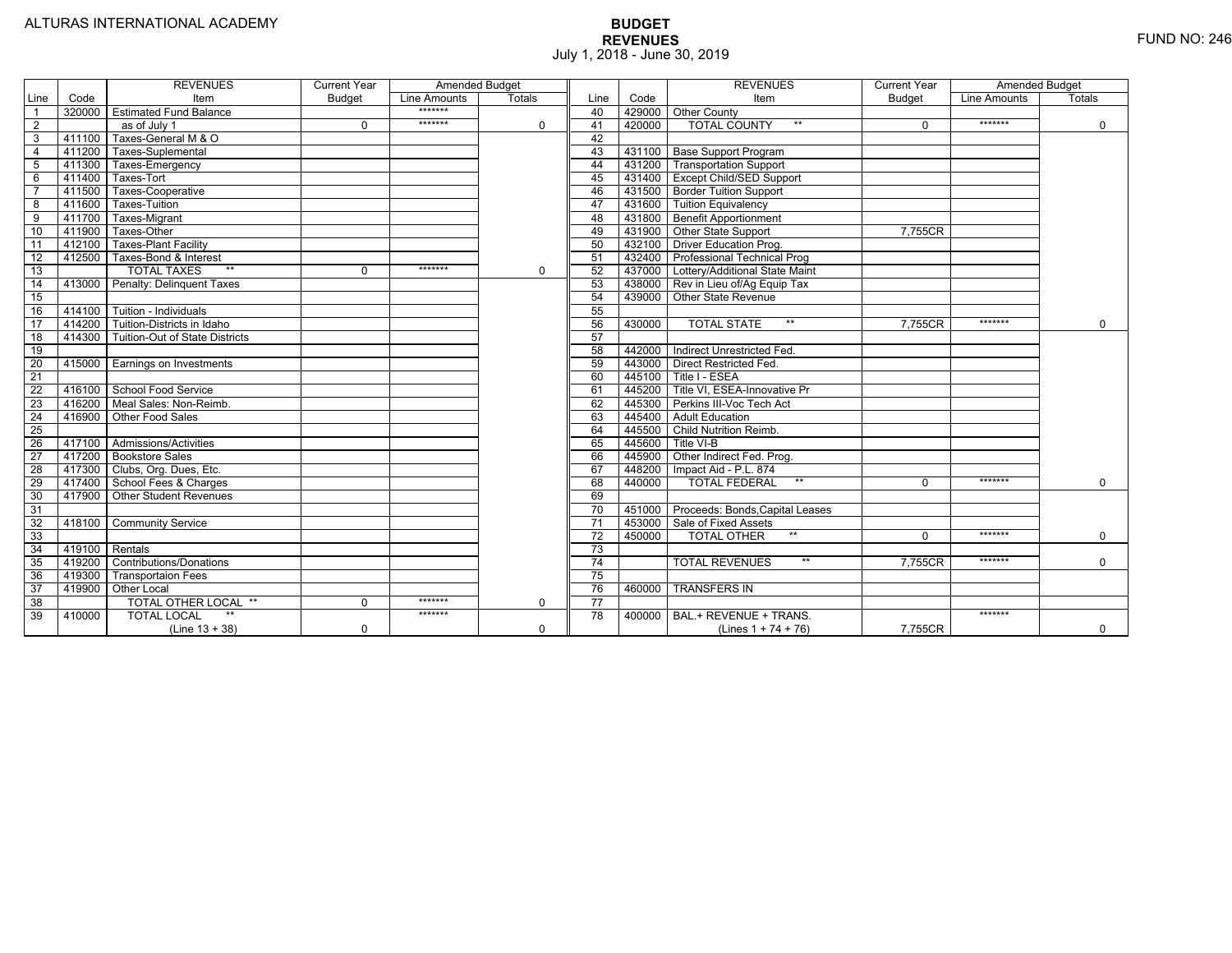|                 |      | <b>EXPENDITURES</b>                 | <b>Current Year</b> | Amended  | 100      | 200             | 300                   | 400                   | 500                | 600                | 700                    | 800         |
|-----------------|------|-------------------------------------|---------------------|----------|----------|-----------------|-----------------------|-----------------------|--------------------|--------------------|------------------------|-------------|
| Line            | Code | Functions/Programs                  | <b>Budget</b>       | Budget   | Salaries | <b>Benefits</b> | Purchased<br>Services | Supplies<br>Materials | Capital<br>Objects | Debt<br>Retirement | Insurance-<br>Judgment | Transfers   |
| $\overline{1}$  | 512  | <b>Elemetary School Prog.</b>       | 7,755               |          |          |                 |                       |                       |                    |                    |                        |             |
| $\overline{2}$  | 515  | Secondary School Prog.              |                     |          |          |                 |                       |                       |                    |                    |                        |             |
| $\mathbf{3}$    | 517  | Alternative School Prog.            |                     |          |          |                 |                       |                       |                    |                    |                        |             |
| $\overline{4}$  | 519  | Vocational-Technical Prog.          |                     |          |          |                 |                       |                       |                    |                    |                        |             |
| 5               | 521  | <b>Exceptional Child Prog.</b>      |                     |          |          |                 |                       |                       |                    |                    |                        |             |
| 6               | 522  | Preschool Exceptional Prog.         |                     |          |          |                 |                       |                       |                    |                    |                        |             |
| $\overline{7}$  | 524  | Gifted & Talented Prog.             |                     |          |          |                 |                       |                       |                    |                    |                        |             |
| 8               | 531  | Interscholastic Prog.               |                     |          |          |                 |                       |                       |                    |                    |                        |             |
| 9               | 532  | School Activity Prog.               |                     |          |          |                 |                       |                       |                    |                    |                        |             |
| 10              | 541  | Summer School Prog.                 |                     |          |          |                 |                       |                       |                    |                    |                        |             |
| 11              | 542  | Adult School Prog.                  |                     |          |          |                 |                       |                       |                    |                    |                        |             |
| $\overline{12}$ | 546  | Detention Center Prog.              |                     |          |          |                 |                       |                       |                    |                    |                        |             |
| 13              |      |                                     |                     |          |          |                 |                       |                       |                    |                    |                        |             |
| 14              | 500  | <b>TOTAL INSTRUCTION **</b>         | 7,755               | $\Omega$ | $\Omega$ | $\mathbf 0$     | $\Omega$              | $\mathbf 0$           | $\mathbf 0$        | $\Omega$           | $\mathbf 0$            | $\mathbf 0$ |
| 15              |      |                                     |                     |          |          |                 |                       |                       |                    |                    |                        |             |
| 16              | 611  | Attend-Guidance-Health Prog         |                     |          |          |                 |                       |                       |                    |                    |                        |             |
| 17              | 616  | Special Services Prog.              |                     |          |          |                 |                       |                       |                    |                    |                        |             |
| 18              |      |                                     |                     |          |          |                 |                       |                       |                    |                    |                        |             |
| 19              | 621  | Instruction Improvement Prog        |                     |          |          |                 |                       |                       |                    |                    |                        |             |
| $\overline{20}$ | 622  | Educational Media Prog.             |                     |          |          |                 |                       |                       |                    |                    |                        |             |
| 21              | 623  | Instruction-Related Tech Prog       |                     |          |          |                 |                       |                       |                    |                    |                        |             |
| $\overline{22}$ | 631  | Board of Education Prog.            |                     |          |          |                 |                       |                       |                    |                    |                        |             |
| 23              | 632  | District Admin Prog.                |                     |          |          |                 |                       |                       |                    |                    |                        |             |
| $\overline{24}$ |      |                                     |                     |          |          |                 |                       |                       |                    |                    |                        |             |
| $\overline{25}$ | 641  | School Administration Prog.         |                     |          |          |                 |                       |                       |                    |                    |                        |             |
| $\overline{26}$ |      |                                     |                     |          |          |                 |                       |                       |                    |                    |                        |             |
| 27              | 651  | <b>Business Operation Prog.</b>     |                     |          |          |                 |                       |                       |                    |                    |                        |             |
| 28              | 655  | Central Service Prog.               |                     |          |          |                 |                       |                       |                    |                    |                        |             |
| 29              | 656  | Admin Tech Services Prog.           |                     |          |          |                 |                       |                       |                    |                    |                        |             |
| 30              | 661  | Bldg-Care Prog. (Custodial)         |                     |          |          |                 |                       |                       |                    |                    |                        |             |
| 31              | 663  | Maint-Non Student Occupied          |                     |          |          |                 |                       |                       |                    |                    |                        |             |
| 32              | 664  | Maint-Student Occupied Bldgs        |                     |          |          |                 |                       |                       |                    |                    |                        |             |
| 33              | 665  | Maintenance - Grounds               |                     |          |          |                 |                       |                       |                    |                    |                        |             |
| 34              | 667  | <b>Security Program</b>             |                     |          |          |                 |                       |                       |                    |                    |                        |             |
| 35              |      |                                     |                     |          |          |                 |                       |                       |                    |                    |                        |             |
| 36              | 681  | Pupil-To School Trans. Prog.        |                     |          |          |                 |                       |                       |                    |                    |                        |             |
| 37              | 682  | Pupil-Activity Trans. Prog.         |                     |          |          |                 |                       |                       |                    |                    |                        |             |
| 38              | 683  | <b>General Transportation Prog.</b> |                     |          |          |                 |                       |                       |                    |                    |                        |             |
|                 |      |                                     |                     |          |          |                 |                       |                       |                    |                    |                        |             |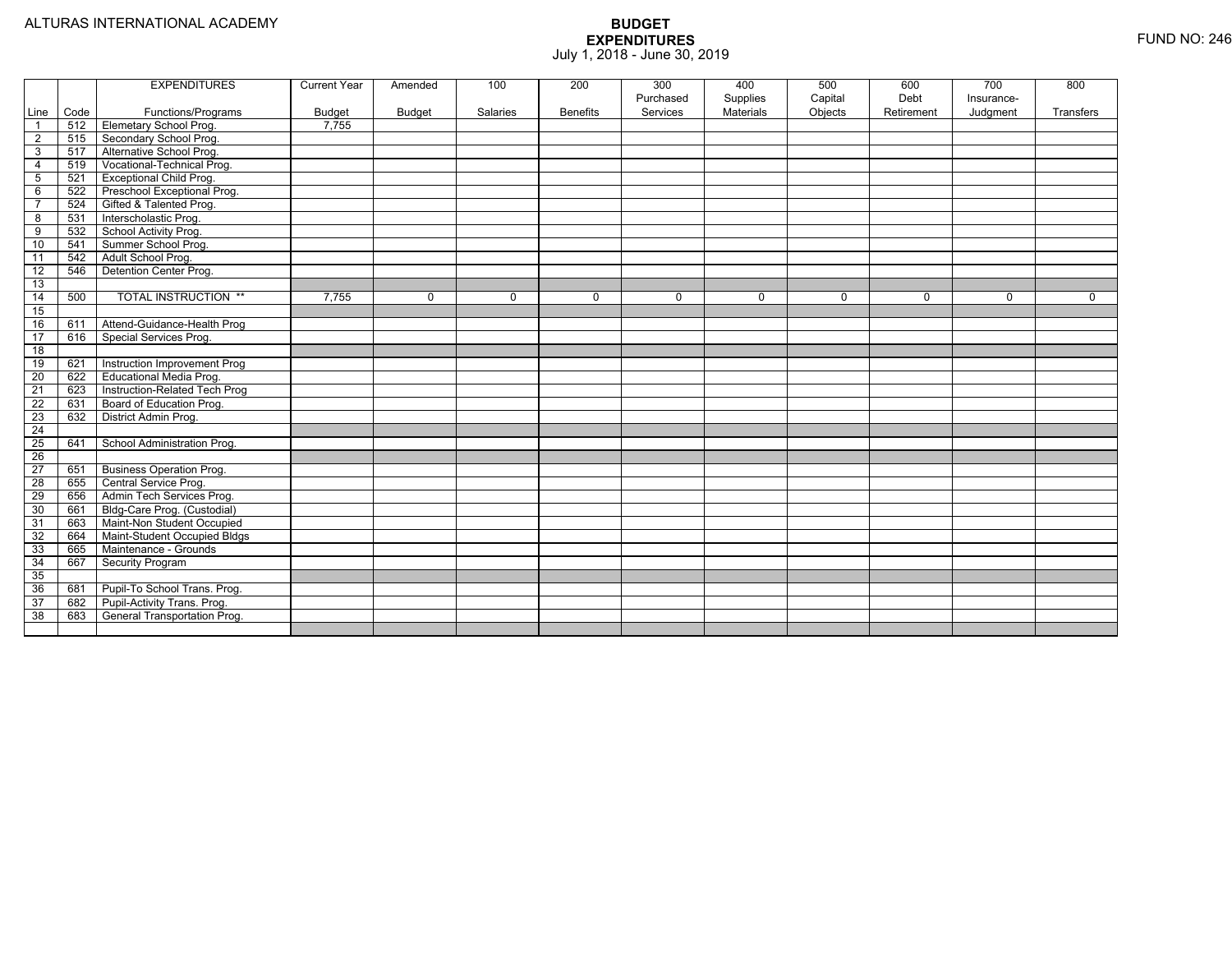TOTAL APPROPRIATION (72+73) 7,755 0

|      |      | <b>EXPENDITURES</b>                | <b>Current Year</b> | Amended        | 100                   | 200             | 300                                                  | 400                          | 500                | 600                | 700                    | 800         |
|------|------|------------------------------------|---------------------|----------------|-----------------------|-----------------|------------------------------------------------------|------------------------------|--------------------|--------------------|------------------------|-------------|
| Line | Code | Functions/Programs                 | <b>Budget</b>       | <b>Budget</b>  | Salaries              | <b>Benefits</b> | Purchased<br>Services                                | Supplies<br><b>Materials</b> | Capital<br>Objects | Debt<br>Retirement | Insurance-<br>Judgment | Transfers   |
| 39   | 691  | Other Support Services Prog.       |                     |                |                       |                 |                                                      |                              |                    |                    |                        |             |
| 40   |      |                                    |                     |                |                       |                 |                                                      |                              |                    |                    |                        |             |
| 41   | 600  | <b>TOTAL SUPPORT SERV.**</b>       | $\mathbf 0$         | $\Omega$       | $\Omega$              | $\Omega$        | $\Omega$                                             | $\mathbf 0$                  | $\Omega$           | $\Omega$           | $\Omega$               | $\Omega$    |
| 42   |      |                                    |                     |                |                       |                 |                                                      |                              |                    |                    |                        |             |
| 43   | 710  | <b>Child Nutrition Program</b>     |                     |                |                       |                 |                                                      |                              |                    |                    |                        |             |
| 44   | 720  | <b>Community Services Program</b>  |                     |                |                       |                 |                                                      |                              |                    |                    |                        |             |
| 45   | 730  | <b>Enterprise Operations</b>       |                     |                |                       |                 |                                                      |                              |                    |                    |                        |             |
| 46   | 700  | TOTAL NON-INSTRUCTION**            | $\mathbf 0$         | $\Omega$       | $\Omega$              | $\Omega$        | 0                                                    | $\mathbf 0$                  | $\Omega$           | $\Omega$           | $\Omega$               | $\mathbf 0$ |
| 47   |      |                                    |                     |                |                       |                 |                                                      |                              |                    |                    |                        |             |
| 48   | 810  | Capital Assets-Student Occ         |                     |                |                       |                 |                                                      |                              |                    |                    |                        |             |
| 49   | 811  | Capital Assets-Non Student Occ     |                     |                |                       |                 |                                                      |                              |                    |                    |                        |             |
| 50   | 800  | <b>TOTAL CAPITAL ASSETS PROG**</b> | $\mathbf 0$         | $\Omega$       | $\Omega$              | $\Omega$        | $\Omega$                                             | $\mathbf 0$                  | $\mathbf 0$        | $\Omega$           | $\Omega$               | $\Omega$    |
| 51   |      |                                    |                     |                |                       |                 |                                                      |                              |                    |                    |                        |             |
| 52   | 911  | Debt Services Prog.-Princ.         |                     |                |                       |                 |                                                      |                              |                    |                    |                        |             |
| 53   | 912  | Debt Services Prog.-Int.           |                     |                |                       |                 |                                                      |                              |                    |                    |                        |             |
| 54   | 913  | Debt Serv Prog-Refnded Debt        |                     |                |                       |                 |                                                      |                              |                    |                    |                        |             |
| 55   | 920  | <b>Transfers Out</b>               |                     |                |                       |                 |                                                      |                              |                    |                    |                        |             |
| 56   |      |                                    |                     |                |                       |                 |                                                      |                              |                    |                    |                        |             |
| 57   | 900  | <b>TOTAL OTHER SERVICES **</b>     | $\Omega$            | $\Omega$       | $\Omega$              | $\Omega$        | $\Omega$                                             | $\mathbf 0$                  | $\Omega$           | $\Omega$           | $\Omega$               | $\mathbf 0$ |
| 58   |      |                                    |                     |                |                       |                 |                                                      |                              |                    |                    |                        |             |
| 59   |      |                                    |                     |                |                       |                 |                                                      |                              |                    |                    |                        |             |
| 60   |      | <b>TOTAL EXPENDITURES</b><br>$***$ |                     |                |                       |                 |                                                      |                              |                    |                    |                        |             |
|      |      | (Lines 14+41+47+49+57)**           | 7,755               | $\mathbf 0$    | 0                     | $\Omega$        | 0                                                    | 0                            | 0                  | $\mathbf 0$        | $\mathbf 0$            | $\mathbf 0$ |
| 61   |      |                                    |                     |                |                       |                 |                                                      |                              |                    |                    |                        |             |
| 62   | 950  | <b>Contingency Reserve</b>         |                     |                |                       |                 |                                                      |                              |                    |                    |                        |             |
|      |      | (5% of Line 60)                    |                     |                |                       |                 |                                                      |                              |                    |                    |                        |             |
| 63   |      |                                    |                     |                |                       |                 |                                                      |                              |                    |                    |                        |             |
| 64   |      | <b>TOTAL APPROPRIATION</b>         |                     |                |                       |                 |                                                      |                              |                    |                    |                        |             |
|      |      | $(Line 60 + Line 62)$              | 7,755               | $\mathbf 0$    |                       |                 |                                                      |                              |                    |                    |                        |             |
| 65   |      |                                    |                     |                |                       |                 |                                                      |                              |                    |                    |                        |             |
| 66   |      | <b>BUDGET SUMMARY</b>              |                     |                | <b>BUDGET SUMMARY</b> |                 |                                                      |                              |                    |                    |                        |             |
| 67   |      |                                    |                     |                |                       |                 |                                                      |                              |                    |                    |                        |             |
| 68   |      | <b>Beginning Fund Balance</b>      |                     |                |                       |                 | The total on line 70 must equal the total on line 74 |                              |                    |                    |                        |             |
| 69   |      | Revenues + Transfers In            | 7,755CR             |                |                       |                 |                                                      |                              |                    |                    |                        |             |
| 70   |      | TOTAL REVENUE (68 + 69)            | 7,755CR             | $\overline{0}$ |                       |                 |                                                      |                              |                    |                    |                        |             |
| 71   |      |                                    |                     |                |                       |                 |                                                      |                              |                    |                    |                        |             |
| 72   |      | <b>Total Appropriation</b>         | 7,755               |                |                       |                 |                                                      |                              |                    |                    |                        |             |
| 73   |      | Unappropriated Balance             |                     |                |                       |                 |                                                      |                              |                    |                    |                        |             |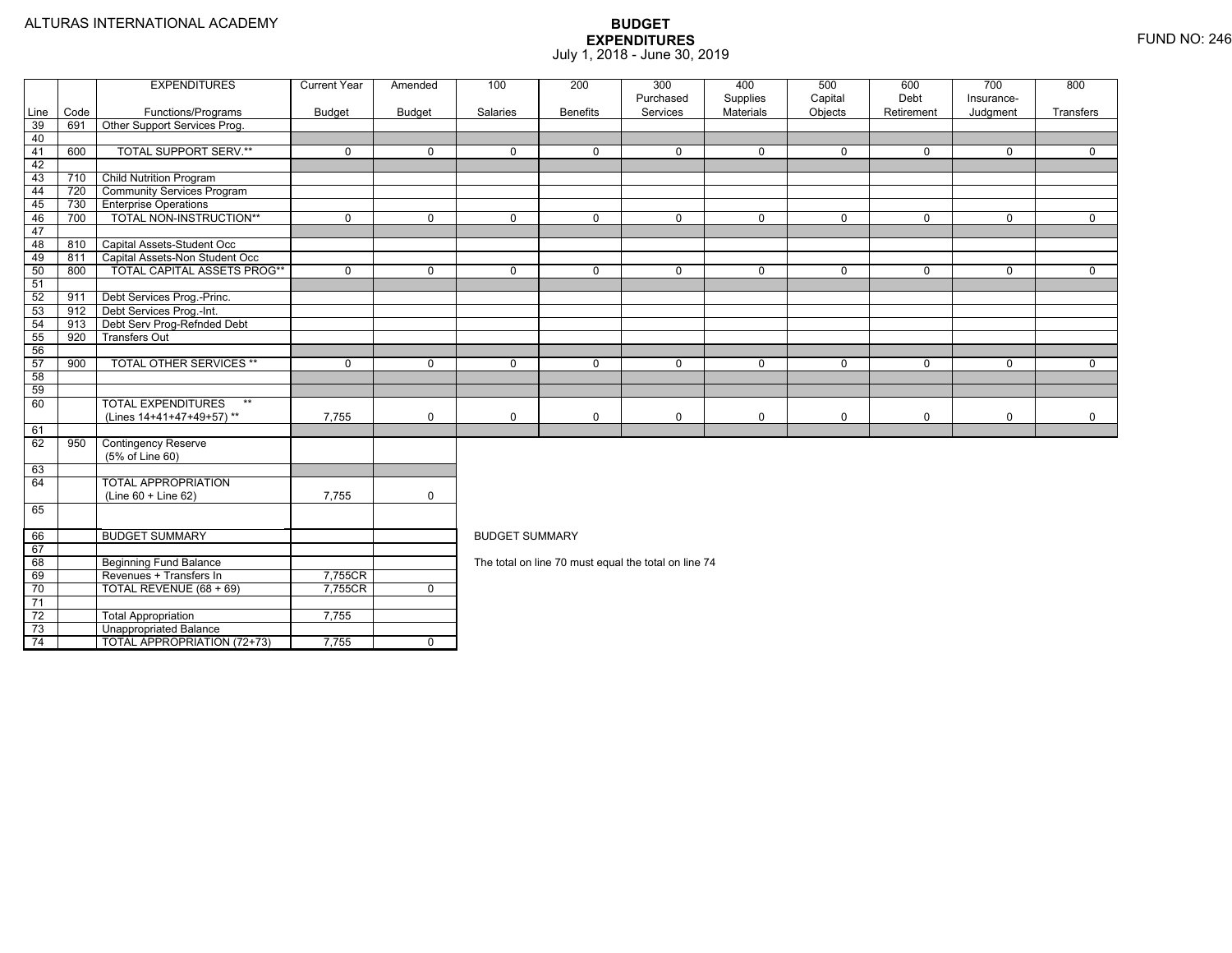|                 |                | <b>REVENUES</b>                         | <b>Current Year</b> | <b>Amended Budget</b> |          |                 |        | <b>REVENUES</b>                        | <b>Current Year</b> | <b>Amended Budget</b> |             |
|-----------------|----------------|-----------------------------------------|---------------------|-----------------------|----------|-----------------|--------|----------------------------------------|---------------------|-----------------------|-------------|
| Line            | Code           | Item                                    | <b>Budget</b>       | Line Amounts          | Totals   | Line            | Code   | Item                                   | <b>Budget</b>       | Line Amounts          | Totals      |
|                 |                | 320000 Estimated Fund Balance           |                     | *******               |          | 40              |        | 429000 Other County                    |                     |                       |             |
| $\overline{2}$  |                | as of July 1                            | $\Omega$            | *******               | 0        | 41              | 420000 | <b>TOTAL COUNTY</b><br>$***$           | $\Omega$            | *******               | $\mathbf 0$ |
| 3               | 411100         | Taxes-General M & O                     |                     |                       |          | 42              |        |                                        |                     |                       |             |
| $\overline{4}$  | 411200         | Taxes-Suplemental                       |                     |                       |          | 43              |        | 431100 Base Support Program            |                     |                       |             |
| 5               | 411300         | Taxes-Emergency                         |                     |                       |          | 44              |        | 431200 Transportation Support          |                     |                       |             |
| 6               | 411400         | Taxes-Tort                              |                     |                       |          | 45              |        | 431400   Except Child/SED Support      |                     |                       |             |
|                 | 411500         | Taxes-Cooperative                       |                     |                       |          | 46              |        | 431500   Border Tuition Support        |                     |                       |             |
| 8               | 411600         | Taxes-Tuition                           |                     |                       |          | 47              |        | 431600 Tuition Equivalency             |                     |                       |             |
| 9               | 411700         | Taxes-Migrant                           |                     |                       |          | 48              |        | 431800 Benefit Apportionment           |                     |                       |             |
| 10              | 411900         | Taxes-Other                             |                     |                       |          | 49              |        | 431900 Other State Support             |                     |                       |             |
| 11              | 412100         | <b>Taxes-Plant Facility</b>             |                     |                       |          | 50              |        | 432100 Driver Education Prog.          |                     |                       |             |
| 12              | 412500         | Taxes-Bond & Interest                   |                     |                       |          | 51              |        | 432400 Professional Technical Prog     |                     |                       |             |
| 13              |                | $**$<br><b>TOTAL TAXES</b>              | $\mathbf{0}$        | *******               | 0        | 52              |        | 437000 Lottery/Additional State Maint  |                     |                       |             |
| 14              |                | 413000 Penalty: Delinguent Taxes        |                     |                       |          | 53              |        | 438000 Rev in Lieu of/Ag Equip Tax     |                     |                       |             |
| 15              |                |                                         |                     |                       |          | 54              |        | 439000 Other State Revenue             |                     |                       |             |
| 16              |                | 414100   Tuition - Individuals          |                     |                       |          | 55              |        |                                        |                     |                       |             |
| 17              |                | 414200 Tuition-Districts in Idaho       |                     |                       |          | 56              | 430000 | $***$<br><b>TOTAL STATE</b>            | $\Omega$            | *******               | $\Omega$    |
| 18              |                | 414300   Tuition-Out of State Districts |                     |                       |          | 57              |        |                                        |                     |                       |             |
| 19              |                |                                         |                     |                       |          | 58              |        | 442000 Indirect Unrestricted Fed       |                     |                       |             |
| $\overline{20}$ |                | 415000 Earnings on Investments          |                     |                       |          | 59              |        | 443000 Direct Restricted Fed.          |                     |                       |             |
| 21              |                |                                         |                     |                       |          | 60              |        | 445100 Title I - ESEA                  | 39,365CR            | 31,088CR              |             |
| 22              |                | 416100 School Food Service              |                     |                       |          | 61              |        | 445200   Title VI. ESEA-Innovative Pr  |                     |                       |             |
| 23              |                | 416200   Meal Sales: Non-Reimb.         |                     |                       |          | 62              |        | 445300 Perkins III-Voc Tech Act        |                     |                       |             |
| 24              |                | 416900 Other Food Sales                 |                     |                       |          | 63              |        | 445400 Adult Education                 |                     |                       |             |
| 25              |                |                                         |                     |                       |          | 64              |        | 445500 Child Nutrition Reimb.          |                     |                       |             |
| 26              |                | 417100 Admissions/Activities            |                     |                       |          | 65              | 445600 | Title VI-B                             |                     |                       |             |
| $\overline{27}$ |                | 417200 Bookstore Sales                  |                     |                       |          | 66              | 445900 | Other Indirect Fed. Prog.              |                     |                       |             |
| $\overline{28}$ |                | 417300   Clubs, Org. Dues, Etc.         |                     |                       |          | 67              | 448200 | Impact Aid - P.L. 874                  |                     |                       |             |
| $\overline{29}$ |                | 417400 School Fees & Charges            |                     |                       |          | 68              | 440000 | <b>TOTAL FEDERAL</b><br>$***$          | 39,365CR            | *******               | 31,088CR    |
| 30              |                | 417900 Other Student Revenues           |                     |                       |          | 69              |        |                                        |                     |                       |             |
| 31              |                |                                         |                     |                       |          | $\overline{70}$ |        | 451000 Proceeds: Bonds, Capital Leases |                     |                       |             |
| $\overline{32}$ |                | 418100 Community Service                |                     |                       |          | $\overline{71}$ |        | 453000 Sale of Fixed Assets            |                     |                       |             |
| 33              |                |                                         |                     |                       |          | 72              | 450000 | $**$<br><b>TOTAL OTHER</b>             | $\Omega$            | *******               | $\mathbf 0$ |
| 34              | 419100 Rentals |                                         |                     |                       |          | 73              |        |                                        |                     |                       |             |
| 35              |                | 419200 Contributions/Donations          |                     |                       |          | $\overline{74}$ |        | <b>TOTAL REVENUES</b><br>$**$          | 39.365CR            | *******               | 31,088CR    |
| 36              | 419300         | <b>Transportaion Fees</b>               |                     |                       |          | 75              |        |                                        |                     |                       |             |
| 37              |                | 419900 Other Local                      |                     |                       |          | 76              | 460000 | <b>TRANSFERS IN</b>                    |                     |                       |             |
| 38              |                | TOTAL OTHER LOCAL **                    | $\mathbf 0$         | *******               | 0        | $\overline{77}$ |        |                                        |                     |                       |             |
| 39              | 410000         | <b>TOTAL LOCAL</b>                      |                     | *******               |          | 78              | 400000 | BAL.+ REVENUE + TRANS.                 |                     | *******               |             |
|                 |                | $(Line 13 + 38)$                        | $\mathbf 0$         |                       | $\Omega$ |                 |        | (Lines $1 + 74 + 76$ )                 | 39.365CR            |                       | 31.088CR    |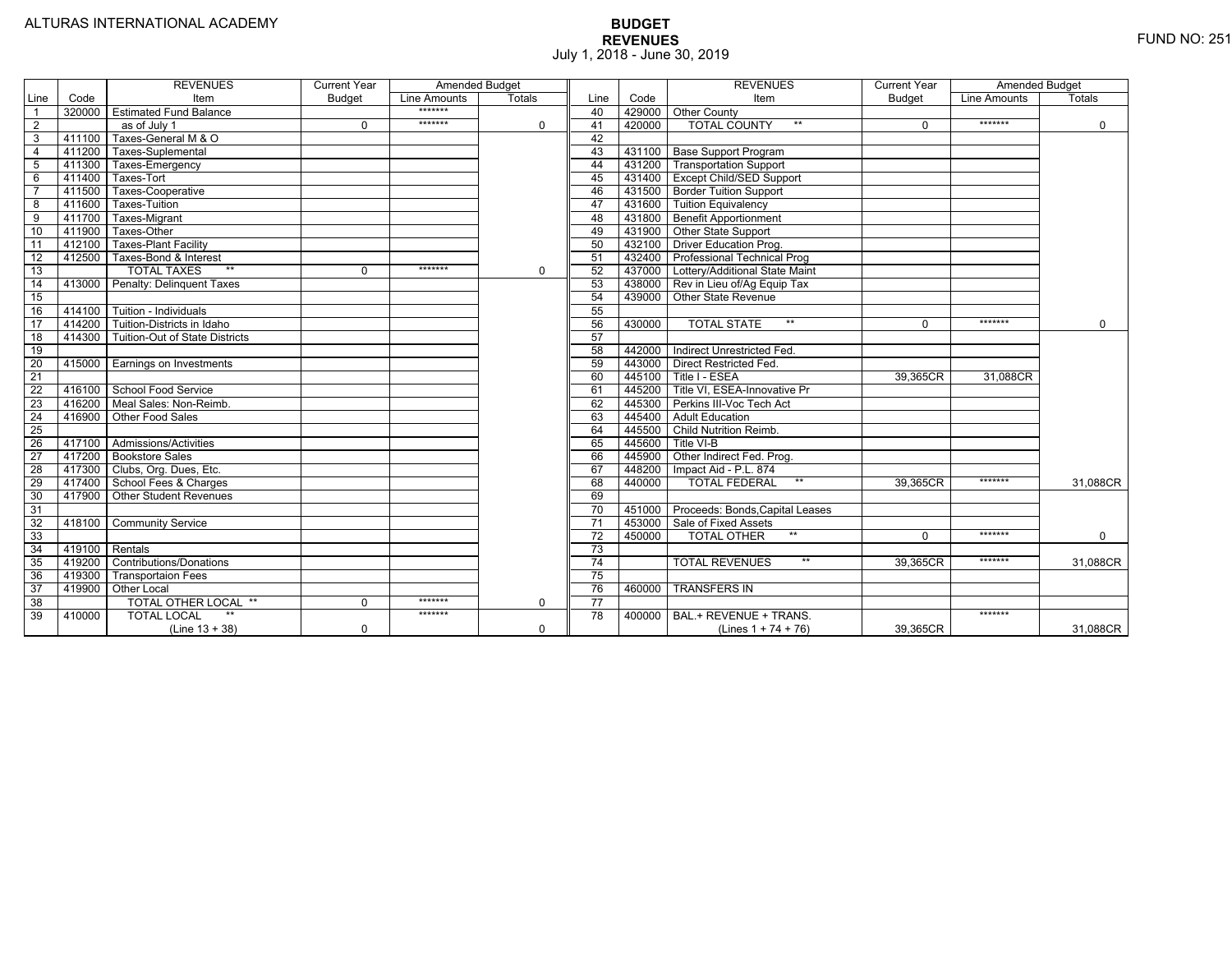|                         |      | <b>EXPENDITURES</b>             | <b>Current Year</b> | Amended | 100      | 200             | 300<br>Purchased | 400<br>Supplies | 500<br>Capital | 600<br>Debt | 700<br>Insurance- | 800         |
|-------------------------|------|---------------------------------|---------------------|---------|----------|-----------------|------------------|-----------------|----------------|-------------|-------------------|-------------|
| Line                    | Code | Functions/Programs              | Budget              | Budget  | Salaries | <b>Benefits</b> | Services         | Materials       | Objects        | Retirement  | Judgment          | Transfers   |
| $\overline{1}$          | 512  | Elemetary School Prog.          | 39,365              | 39,420  | 36,557   | 2.713           | 150              |                 |                |             |                   |             |
| $\overline{2}$          | 515  | Secondary School Prog.          |                     |         |          |                 |                  |                 |                |             |                   |             |
| 3                       | 517  | Alternative School Prog.        |                     |         |          |                 |                  |                 |                |             |                   |             |
| $\overline{4}$          | 519  | Vocational-Technical Prog.      |                     |         |          |                 |                  |                 |                |             |                   |             |
| 5                       | 521  | <b>Exceptional Child Prog.</b>  |                     |         |          |                 |                  |                 |                |             |                   |             |
| 6                       | 522  | Preschool Exceptional Prog.     |                     |         |          |                 |                  |                 |                |             |                   |             |
| $\overline{7}$          | 524  | Gifted & Talented Prog.         |                     |         |          |                 |                  |                 |                |             |                   |             |
| $\overline{\mathbf{8}}$ | 531  | Interscholastic Prog.           |                     |         |          |                 |                  |                 |                |             |                   |             |
| 9                       | 532  | School Activity Prog.           |                     |         |          |                 |                  |                 |                |             |                   |             |
| 10                      | 541  | Summer School Prog.             |                     |         |          |                 |                  |                 |                |             |                   |             |
| 11                      | 542  | Adult School Prog.              |                     |         |          |                 |                  |                 |                |             |                   |             |
| 12                      | 546  | Detention Center Prog.          |                     |         |          |                 |                  |                 |                |             |                   |             |
| 13                      |      |                                 |                     |         |          |                 |                  |                 |                |             |                   |             |
| 14                      | 500  | <b>TOTAL INSTRUCTION **</b>     | 39,365              | 39,420  | 36,557   | 2,713           | 150              | $\mathbf 0$     | $\mathbf 0$    | $\Omega$    | $\mathbf 0$       | $\mathbf 0$ |
| 15                      |      |                                 |                     |         |          |                 |                  |                 |                |             |                   |             |
| 16                      | 611  | Attend-Guidance-Health Prog     |                     |         |          |                 |                  |                 |                |             |                   |             |
| $\overline{17}$         | 616  | Special Services Prog.          |                     |         |          |                 |                  |                 |                |             |                   |             |
| 18                      |      |                                 |                     |         |          |                 |                  |                 |                |             |                   |             |
| 19                      | 621  | Instruction Improvement Prog    |                     |         |          |                 |                  |                 |                |             |                   |             |
| $\overline{20}$         | 622  | Educational Media Prog.         |                     |         |          |                 |                  |                 |                |             |                   |             |
| $\overline{21}$         | 623  | Instruction-Related Tech Prog   |                     |         |          |                 |                  |                 |                |             |                   |             |
| 22                      | 631  | Board of Education Prog.        |                     |         |          |                 |                  |                 |                |             |                   |             |
| $\overline{23}$         | 632  | District Admin Prog.            |                     |         |          |                 |                  |                 |                |             |                   |             |
| $\overline{24}$         |      |                                 |                     |         |          |                 |                  |                 |                |             |                   |             |
| $\overline{25}$         | 641  | School Administration Prog.     |                     |         |          |                 |                  |                 |                |             |                   |             |
| $\overline{26}$         |      |                                 |                     |         |          |                 |                  |                 |                |             |                   |             |
| $\overline{27}$         | 651  | <b>Business Operation Prog.</b> |                     |         |          |                 |                  |                 |                |             |                   |             |
| $\overline{28}$         | 655  | Central Service Prog.           |                     |         |          |                 |                  |                 |                |             |                   |             |
| 29                      | 656  | Admin Tech Services Prog.       |                     |         |          |                 |                  |                 |                |             |                   |             |
| 30                      | 661  | Bldg-Care Prog. (Custodial)     |                     |         |          |                 |                  |                 |                |             |                   |             |
| 31                      | 663  | Maint-Non Student Occupied      |                     |         |          |                 |                  |                 |                |             |                   |             |
| 32                      | 664  | Maint-Student Occupied Bldgs    |                     |         |          |                 |                  |                 |                |             |                   |             |
| 33                      | 665  | Maintenance - Grounds           |                     |         |          |                 |                  |                 |                |             |                   |             |
| 34                      | 667  | Security Program                |                     |         |          |                 |                  |                 |                |             |                   |             |
| 35                      |      |                                 |                     |         |          |                 |                  |                 |                |             |                   |             |
| 36                      | 681  | Pupil-To School Trans. Prog.    |                     |         |          |                 |                  |                 |                |             |                   |             |
| 37                      | 682  | Pupil-Activity Trans. Prog.     |                     |         |          |                 |                  |                 |                |             |                   |             |
| 38                      | 683  | General Transportation Prog.    |                     |         |          |                 |                  |                 |                |             |                   |             |
|                         |      |                                 |                     |         |          |                 |                  |                 |                |             |                   |             |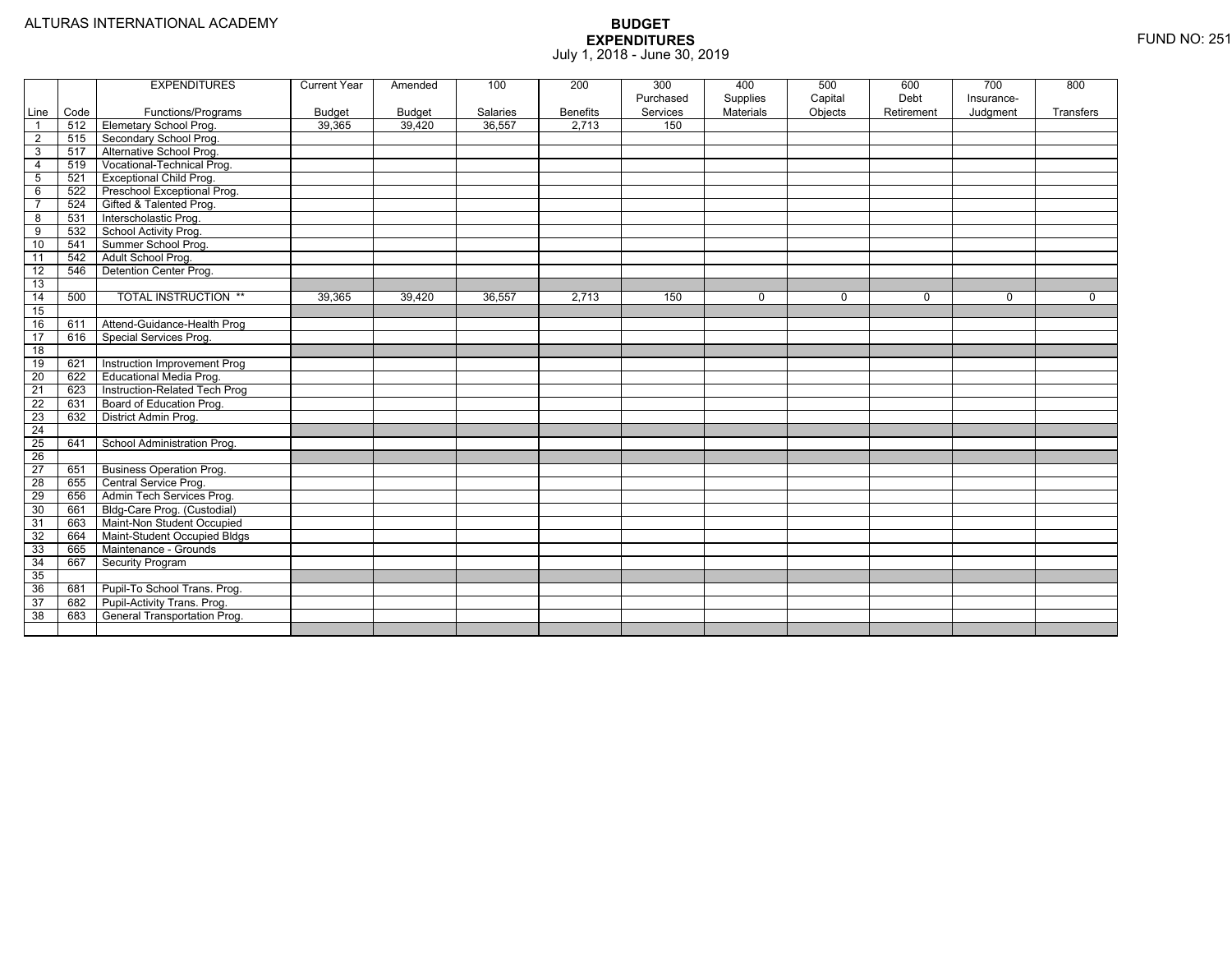74

Unappropriated Balance 8,332CR

4 | | TOTAL APPROPRIATION (72+73) | 39,365 | 31,088

|                 |      | <b>EXPENDITURES</b>                           | <b>Current Year</b> | Amended       | 100                   | 200             | 300                                                  | 400                   | 500                | 600                | 700                    | 800         |  |  |  |
|-----------------|------|-----------------------------------------------|---------------------|---------------|-----------------------|-----------------|------------------------------------------------------|-----------------------|--------------------|--------------------|------------------------|-------------|--|--|--|
| Line            | Code | Functions/Programs                            | <b>Budget</b>       | <b>Budget</b> | Salaries              | <b>Benefits</b> | Purchased<br>Services                                | Supplies<br>Materials | Capital<br>Objects | Debt<br>Retirement | Insurance-<br>Judgment | Transfers   |  |  |  |
| 39              | 691  | Other Support Services Prog.                  |                     |               |                       |                 |                                                      |                       |                    |                    |                        |             |  |  |  |
| 40              |      |                                               |                     |               |                       |                 |                                                      |                       |                    |                    |                        |             |  |  |  |
| 41              | 600  | <b>TOTAL SUPPORT SERV.**</b>                  | $\mathbf 0$         | $\Omega$      | $\Omega$              | $\Omega$        | 0                                                    | $\mathbf 0$           | $\Omega$           | $\Omega$           | $\mathbf 0$            | $\Omega$    |  |  |  |
| 42              |      |                                               |                     |               |                       |                 |                                                      |                       |                    |                    |                        |             |  |  |  |
| 43              | 710  | <b>Child Nutrition Program</b>                |                     |               |                       |                 |                                                      |                       |                    |                    |                        |             |  |  |  |
| 44              | 720  | <b>Community Services Program</b>             |                     |               |                       |                 |                                                      |                       |                    |                    |                        |             |  |  |  |
| 45              | 730  | <b>Enterprise Operations</b>                  |                     |               |                       |                 |                                                      |                       |                    |                    |                        |             |  |  |  |
| 46              | 700  | TOTAL NON-INSTRUCTION**                       | $\mathbf 0$         | $\mathbf 0$   | $\mathbf 0$           | $\mathbf 0$     | 0                                                    | $\mathbf 0$           | $\mathbf 0$        | $\mathbf 0$        | $\mathbf 0$            | $\mathbf 0$ |  |  |  |
| 47              |      |                                               |                     |               |                       |                 |                                                      |                       |                    |                    |                        |             |  |  |  |
| 48              | 810  | Capital Assets-Student Occ                    |                     |               |                       |                 |                                                      |                       |                    |                    |                        |             |  |  |  |
| 49              | 811  | Capital Assets-Non Student Occ                |                     |               |                       |                 |                                                      |                       |                    |                    |                        |             |  |  |  |
| 50              | 800  | TOTAL CAPITAL ASSETS PROG**                   | $\mathbf 0$         | $\mathbf 0$   | $\mathbf 0$           | $\Omega$        | 0                                                    | $\mathbf 0$           | $\mathbf 0$        | $\mathbf 0$        | $\mathbf 0$            | $\mathbf 0$ |  |  |  |
| 51              |      |                                               |                     |               |                       |                 |                                                      |                       |                    |                    |                        |             |  |  |  |
| 52              | 911  | Debt Services Prog.-Princ.                    |                     |               |                       |                 |                                                      |                       |                    |                    |                        |             |  |  |  |
| 53              | 912  | Debt Services Prog.-Int.                      |                     |               |                       |                 |                                                      |                       |                    |                    |                        |             |  |  |  |
| 54              | 913  | Debt Serv Prog-Refnded Debt                   |                     |               |                       |                 |                                                      |                       |                    |                    |                        |             |  |  |  |
| 55              | 920  | <b>Transfers Out</b>                          |                     |               |                       |                 |                                                      |                       |                    |                    |                        |             |  |  |  |
| 56              |      |                                               |                     |               |                       |                 |                                                      |                       |                    |                    |                        |             |  |  |  |
| 57              | 900  | <b>TOTAL OTHER SERVICES **</b>                | 0                   | $\Omega$      | $\mathbf 0$           | $\Omega$        | 0                                                    | $\mathbf 0$           | $\Omega$           | $\Omega$           | $\mathbf 0$            | $\mathbf 0$ |  |  |  |
| 58              |      |                                               |                     |               |                       |                 |                                                      |                       |                    |                    |                        |             |  |  |  |
| 59              |      |                                               |                     |               |                       |                 |                                                      |                       |                    |                    |                        |             |  |  |  |
| 60              |      | <b>TOTAL EXPENDITURES</b><br>$***$            |                     |               |                       |                 |                                                      |                       |                    |                    |                        |             |  |  |  |
|                 |      | (Lines 14+41+47+49+57)**                      | 39.365              | 39.420        | 36,557                | 2,713           | 150                                                  | 0                     | 0                  | $\mathbf 0$        | $\mathbf 0$            | $\mathbf 0$ |  |  |  |
| 61              |      |                                               |                     |               |                       |                 |                                                      |                       |                    |                    |                        |             |  |  |  |
| 62              | 950  | <b>Contingency Reserve</b><br>(5% of Line 60) |                     |               |                       |                 |                                                      |                       |                    |                    |                        |             |  |  |  |
| 63              |      |                                               |                     |               |                       |                 |                                                      |                       |                    |                    |                        |             |  |  |  |
| 64              |      | <b>TOTAL APPROPRIATION</b>                    |                     |               |                       |                 |                                                      |                       |                    |                    |                        |             |  |  |  |
|                 |      | (Line 60 + Line 62)                           | 39,365              | 39,420        |                       |                 |                                                      |                       |                    |                    |                        |             |  |  |  |
| 65              |      |                                               |                     |               |                       |                 |                                                      |                       |                    |                    |                        |             |  |  |  |
|                 |      |                                               |                     |               |                       |                 |                                                      |                       |                    |                    |                        |             |  |  |  |
| 66              |      | <b>BUDGET SUMMARY</b>                         |                     |               | <b>BUDGET SUMMARY</b> |                 |                                                      |                       |                    |                    |                        |             |  |  |  |
| 67              |      |                                               |                     |               |                       |                 |                                                      |                       |                    |                    |                        |             |  |  |  |
| 68              |      | <b>Beginning Fund Balance</b>                 |                     |               |                       |                 | The total on line 70 must equal the total on line 74 |                       |                    |                    |                        |             |  |  |  |
| 69              |      | Revenues + Transfers In                       | 39,365CR            | 31,088CR      |                       |                 |                                                      |                       |                    |                    |                        |             |  |  |  |
| 70              |      | TOTAL REVENUE (68 + 69)                       | 39,365CR            | 31,088CR      |                       |                 |                                                      |                       |                    |                    |                        |             |  |  |  |
| 71              |      |                                               |                     |               |                       |                 |                                                      |                       |                    |                    |                        |             |  |  |  |
| $\overline{72}$ |      | <b>Total Appropriation</b>                    | 39,365              | 39,420        |                       |                 |                                                      |                       |                    |                    |                        |             |  |  |  |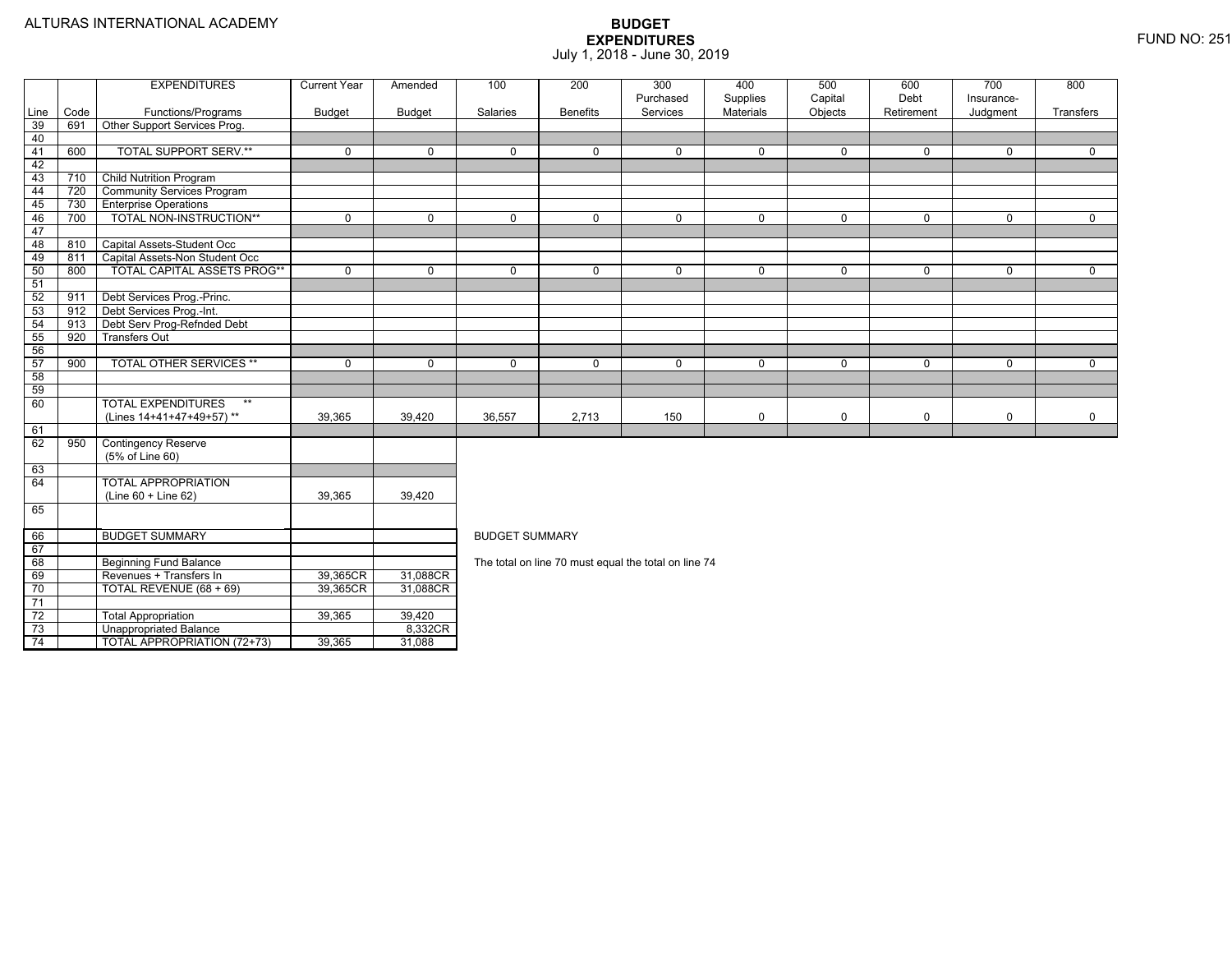|                 |                | <b>REVENUES</b>                         | <b>Current Year</b> | <b>Amended Budget</b> |          |                 |        | <b>REVENUES</b>                        | <b>Current Year</b> | <b>Amended Budget</b> |             |
|-----------------|----------------|-----------------------------------------|---------------------|-----------------------|----------|-----------------|--------|----------------------------------------|---------------------|-----------------------|-------------|
| Line            | Code           | Item                                    | <b>Budget</b>       | Line Amounts          | Totals   | Line            | Code   | Item                                   | <b>Budget</b>       | Line Amounts          | Totals      |
|                 |                | 320000 Estimated Fund Balance           |                     | *******               |          | 40              |        | 429000 Other County                    |                     |                       |             |
| $\overline{2}$  |                | as of July 1                            | $\Omega$            | *******               | 0        | 41              | 420000 | <b>TOTAL COUNTY</b><br>$***$           | $\Omega$            | *******               | $\mathbf 0$ |
| 3               | 411100         | Taxes-General M & O                     |                     |                       |          | 42              |        |                                        |                     |                       |             |
| $\overline{4}$  | 411200         | Taxes-Suplemental                       |                     |                       |          | 43              |        | 431100 Base Support Program            |                     |                       |             |
| 5               | 411300         | Taxes-Emergency                         |                     |                       |          | 44              |        | 431200 Transportation Support          |                     |                       |             |
| 6               | 411400         | Taxes-Tort                              |                     |                       |          | 45              |        | 431400 Except Child/SED Support        |                     |                       |             |
|                 | 411500         | Taxes-Cooperative                       |                     |                       |          | 46              |        | 431500   Border Tuition Support        |                     |                       |             |
| 8               | 411600         | Taxes-Tuition                           |                     |                       |          | 47              |        | 431600 Tuition Equivalency             |                     |                       |             |
| 9               | 411700         | Taxes-Migrant                           |                     |                       |          | 48              |        | 431800 Benefit Apportionment           |                     |                       |             |
| 10              | 411900         | Taxes-Other                             |                     |                       |          | 49              |        | 431900 Other State Support             |                     |                       |             |
| 11              | 412100         | <b>Taxes-Plant Facility</b>             |                     |                       |          | 50              |        | 432100 Driver Education Prog.          |                     |                       |             |
| 12              | 412500         | Taxes-Bond & Interest                   |                     |                       |          | 51              |        | 432400 Professional Technical Prog     |                     |                       |             |
| 13              |                | $**$<br><b>TOTAL TAXES</b>              | $\mathbf 0$         | *******               | 0        | 52              |        | 437000 Lottery/Additional State Maint  |                     |                       |             |
| 14              |                | 413000 Penalty: Delinguent Taxes        |                     |                       |          | 53              |        | 438000 Rev in Lieu of/Ag Equip Tax     |                     |                       |             |
| 15              |                |                                         |                     |                       |          | 54              | 439000 | <b>Other State Revenue</b>             |                     |                       |             |
| 16              |                | 414100 Tuition - Individuals            |                     |                       |          | 55              |        |                                        |                     |                       |             |
| 17              |                | 414200 Tuition-Districts in Idaho       |                     |                       |          | 56              | 430000 | $***$<br><b>TOTAL STATE</b>            | $\Omega$            | *******               | $\Omega$    |
| 18              |                | 414300   Tuition-Out of State Districts |                     |                       |          | 57              |        |                                        |                     |                       |             |
| 19              |                |                                         |                     |                       |          | 58              |        | 442000 Indirect Unrestricted Fed.      |                     |                       |             |
| $\overline{20}$ |                | 415000 Earnings on Investments          |                     |                       |          | 59              |        | 443000 Direct Restricted Fed.          |                     |                       |             |
| 21              |                |                                         |                     |                       |          | 60              |        | 445100 Title I - ESEA                  |                     |                       |             |
| 22              |                | 416100 School Food Service              |                     |                       |          | 61              |        | 445200   Title VI. ESEA-Innovative Pr  |                     |                       |             |
| $\overline{23}$ |                | 416200   Meal Sales: Non-Reimb.         |                     |                       |          | 62              |        | 445300 Perkins III-Voc Tech Act        |                     |                       |             |
| 24              |                | 416900 Other Food Sales                 |                     |                       |          | 63              |        | 445400 Adult Education                 |                     |                       |             |
| 25              |                |                                         |                     |                       |          | 64              |        | 445500 Child Nutrition Reimb.          |                     |                       |             |
| 26              |                | 417100 Admissions/Activities            |                     |                       |          | 65              | 445600 | Title VI-B                             | 58.178CR            | 58.150CR              |             |
| $\overline{27}$ |                | 417200 Bookstore Sales                  |                     |                       |          | 66              | 445900 | Other Indirect Fed. Prog.              |                     |                       |             |
| $\overline{28}$ |                | 417300   Clubs, Org. Dues, Etc.         |                     |                       |          | 67              | 448200 | Impact Aid - P.L. 874                  |                     |                       |             |
| $\overline{29}$ |                | 417400 School Fees & Charges            |                     |                       |          | 68              | 440000 | <b>TOTAL FEDERAL</b><br>$***$          | 58.178CR            | *******               | 58,150CR    |
| 30              |                | 417900 Other Student Revenues           |                     |                       |          | 69              |        |                                        |                     |                       |             |
| 31              |                |                                         |                     |                       |          | $\overline{70}$ |        | 451000 Proceeds: Bonds, Capital Leases |                     |                       |             |
| $\overline{32}$ |                | 418100 Community Service                |                     |                       |          | $\overline{71}$ |        | 453000 Sale of Fixed Assets            |                     |                       |             |
| 33              |                |                                         |                     |                       |          | 72              | 450000 | $**$<br><b>TOTAL OTHER</b>             | $\Omega$            | *******               | $\mathbf 0$ |
| 34              | 419100 Rentals |                                         |                     |                       |          | 73              |        |                                        |                     |                       |             |
| 35              |                | 419200 Contributions/Donations          |                     |                       |          | $\overline{74}$ |        | <b>TOTAL REVENUES</b><br>$**$          | 58.178CR            | *******               | 58,150CR    |
| 36              | 419300         | <b>Transportaion Fees</b>               |                     |                       |          | 75              |        |                                        |                     |                       |             |
| 37              |                | 419900 Other Local                      |                     |                       |          | 76              | 460000 | <b>TRANSFERS IN</b>                    |                     |                       |             |
| 38              |                | TOTAL OTHER LOCAL **                    | $\mathbf 0$         | *******               | 0        | 77              |        |                                        |                     |                       |             |
| 39              | 410000         | <b>TOTAL LOCAL</b>                      |                     | *******               |          | 78              | 400000 | BAL.+ REVENUE + TRANS.                 |                     | *******               |             |
|                 |                | $(Line 13 + 38)$                        | $\mathbf 0$         |                       | $\Omega$ |                 |        | (Lines $1 + 74 + 76$ )                 | 58.178CR            |                       | 58,150CR    |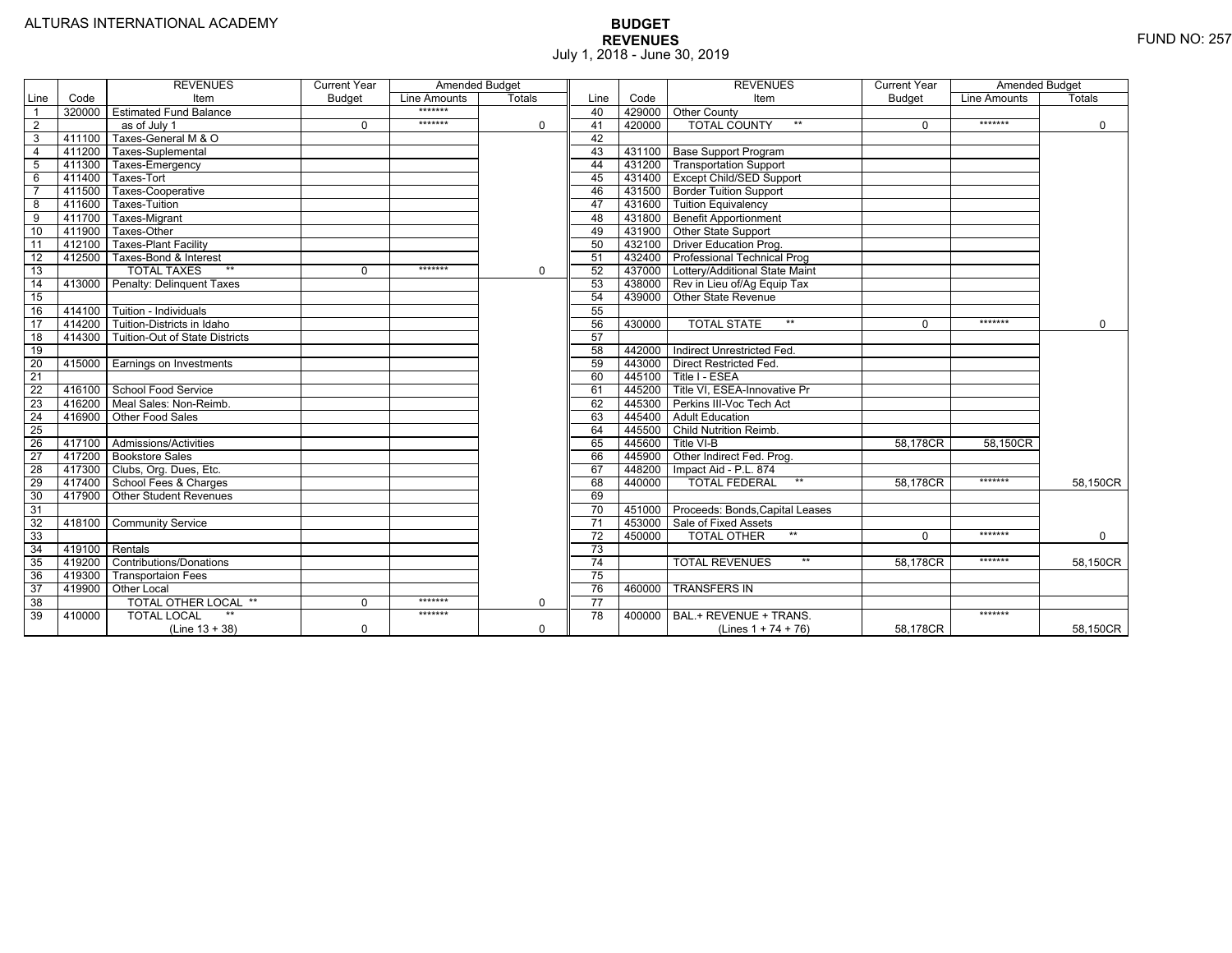|                 |      | <b>EXPENDITURES</b>             | <b>Current Year</b> | Amended       | 100      | 200             | 300<br>Purchased | 400<br>Supplies | 500<br>Capital | 600<br>Debt | 700<br>Insurance- | 800         |
|-----------------|------|---------------------------------|---------------------|---------------|----------|-----------------|------------------|-----------------|----------------|-------------|-------------------|-------------|
| Line            | Code | Functions/Programs              | <b>Budget</b>       | <b>Budget</b> | Salaries | <b>Benefits</b> | Services         | Materials       | Objects        | Retirement  | Judgment          | Transfers   |
| $\overline{1}$  | 512  | <b>Elemetary School Prog.</b>   |                     |               |          |                 |                  |                 |                |             |                   |             |
| $\overline{2}$  | 515  | Secondary School Prog.          |                     |               |          |                 |                  |                 |                |             |                   |             |
| 3               | 517  | Alternative School Prog.        |                     |               |          |                 |                  |                 |                |             |                   |             |
| 4               | 519  | Vocational-Technical Prog.      |                     |               |          |                 |                  |                 |                |             |                   |             |
| $5\phantom{.0}$ | 521  | Exceptional Child Prog.         | 58.178              | 58,150        | 43,700   | 6,331           | 8,119            |                 |                |             |                   |             |
| 6               | 522  | Preschool Exceptional Prog.     |                     |               |          |                 |                  |                 |                |             |                   |             |
| $\overline{7}$  | 524  | Gifted & Talented Prog.         |                     |               |          |                 |                  |                 |                |             |                   |             |
| 8               | 531  | Interscholastic Prog.           |                     |               |          |                 |                  |                 |                |             |                   |             |
| 9               | 532  | School Activity Prog.           |                     |               |          |                 |                  |                 |                |             |                   |             |
| 10              | 541  | Summer School Prog.             |                     |               |          |                 |                  |                 |                |             |                   |             |
| 11              | 542  | Adult School Prog.              |                     |               |          |                 |                  |                 |                |             |                   |             |
| $\overline{12}$ | 546  | Detention Center Prog.          |                     |               |          |                 |                  |                 |                |             |                   |             |
| 13              |      |                                 |                     |               |          |                 |                  |                 |                |             |                   |             |
| 14              | 500  | <b>TOTAL INSTRUCTION **</b>     | 58,178              | 58,150        | 43,700   | 6,331           | 8,119            | 0               | $\mathbf 0$    | 0           | $\mathbf 0$       | $\mathbf 0$ |
| 15              |      |                                 |                     |               |          |                 |                  |                 |                |             |                   |             |
| 16              | 611  | Attend-Guidance-Health Prog     |                     |               |          |                 |                  |                 |                |             |                   |             |
| 17              | 616  | Special Services Prog.          |                     |               |          |                 |                  |                 |                |             |                   |             |
| 18              |      |                                 |                     |               |          |                 |                  |                 |                |             |                   |             |
| 19              | 621  | Instruction Improvement Prog    |                     |               |          |                 |                  |                 |                |             |                   |             |
| 20              | 622  | Educational Media Prog.         |                     |               |          |                 |                  |                 |                |             |                   |             |
| $\overline{21}$ | 623  | Instruction-Related Tech Prog   |                     |               |          |                 |                  |                 |                |             |                   |             |
| $\overline{22}$ | 631  | Board of Education Prog.        |                     |               |          |                 |                  |                 |                |             |                   |             |
| 23              | 632  | District Admin Prog.            |                     |               |          |                 |                  |                 |                |             |                   |             |
| $\overline{24}$ |      |                                 |                     |               |          |                 |                  |                 |                |             |                   |             |
| $\overline{25}$ | 641  | School Administration Prog.     |                     |               |          |                 |                  |                 |                |             |                   |             |
| $\overline{26}$ |      |                                 |                     |               |          |                 |                  |                 |                |             |                   |             |
| $\overline{27}$ | 651  | <b>Business Operation Prog.</b> |                     |               |          |                 |                  |                 |                |             |                   |             |
| 28              | 655  | Central Service Prog.           |                     |               |          |                 |                  |                 |                |             |                   |             |
| 29              | 656  | Admin Tech Services Prog.       |                     |               |          |                 |                  |                 |                |             |                   |             |
| 30              | 661  | Bldg-Care Prog. (Custodial)     |                     |               |          |                 |                  |                 |                |             |                   |             |
| 31              | 663  | Maint-Non Student Occupied      |                     |               |          |                 |                  |                 |                |             |                   |             |
| 32              | 664  | Maint-Student Occupied Bldgs    |                     |               |          |                 |                  |                 |                |             |                   |             |
| 33              | 665  | Maintenance - Grounds           |                     |               |          |                 |                  |                 |                |             |                   |             |
| 34              | 667  | <b>Security Program</b>         |                     |               |          |                 |                  |                 |                |             |                   |             |
| 35              |      |                                 |                     |               |          |                 |                  |                 |                |             |                   |             |
| 36              | 681  | Pupil-To School Trans. Prog.    |                     |               |          |                 |                  |                 |                |             |                   |             |
| 37              | 682  | Pupil-Activity Trans. Prog.     |                     |               |          |                 |                  |                 |                |             |                   |             |
| 38              | 683  | General Transportation Prog.    |                     |               |          |                 |                  |                 |                |             |                   |             |
|                 |      |                                 |                     |               |          |                 |                  |                 |                |             |                   |             |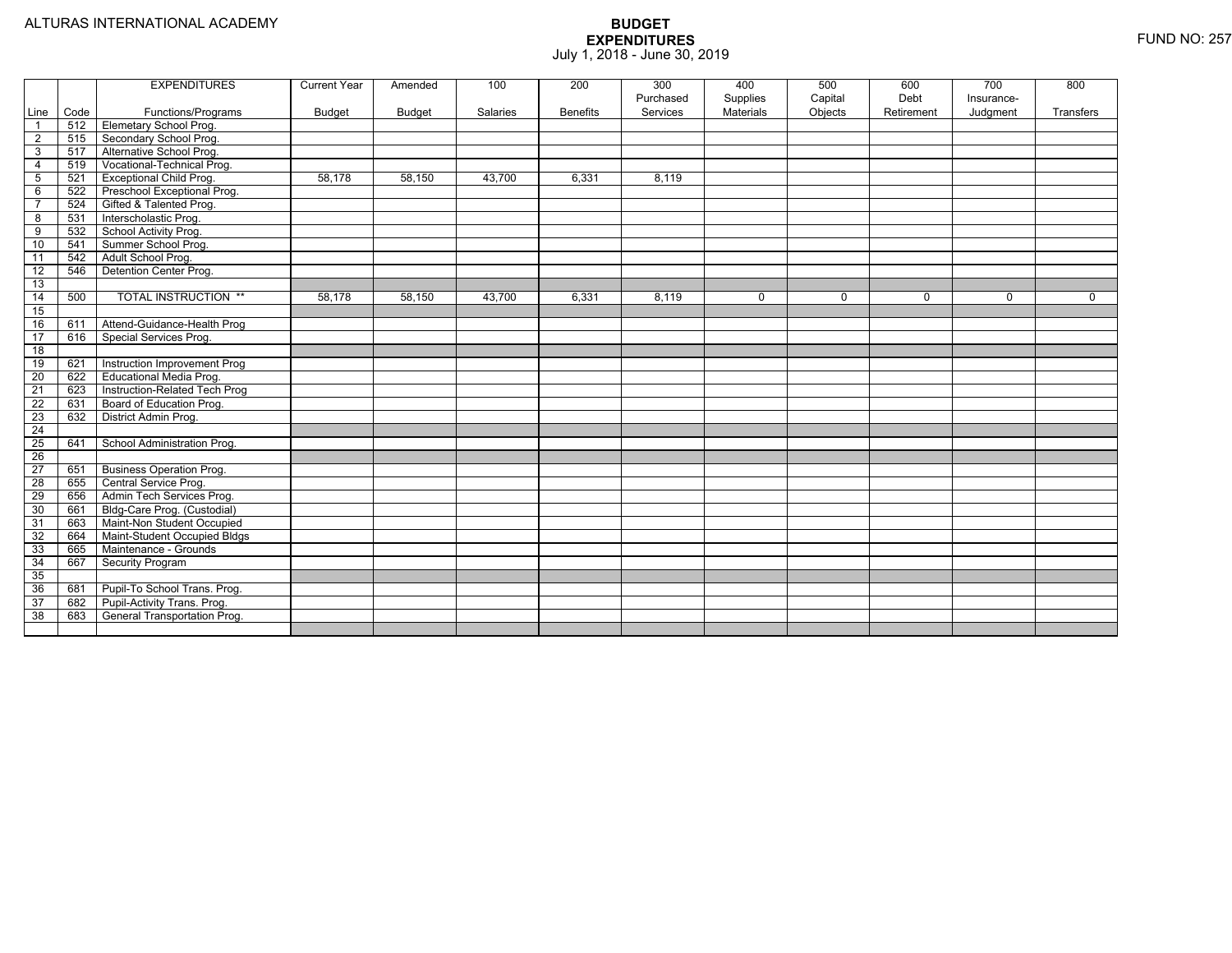74

Unappropriated Balance

4 | | TOTAL APPROPRIATION (72+73) | 58,178 | 58,150

|                 |      | <b>EXPENDITURES</b>                | <b>Current Year</b> | Amended       | 100                                                  | 200             | 300<br>Purchased | 400<br>Supplies  | 500<br>Capital | 600<br>Debt | 700<br>Insurance- | 800         |  |  |  |
|-----------------|------|------------------------------------|---------------------|---------------|------------------------------------------------------|-----------------|------------------|------------------|----------------|-------------|-------------------|-------------|--|--|--|
| Line            | Code | Functions/Programs                 | <b>Budget</b>       | <b>Budget</b> | Salaries                                             | <b>Benefits</b> | Services         | <b>Materials</b> | Objects        | Retirement  | Judgment          | Transfers   |  |  |  |
| 39              | 691  | Other Support Services Prog.       |                     |               |                                                      |                 |                  |                  |                |             |                   |             |  |  |  |
| 40              |      |                                    |                     |               |                                                      |                 |                  |                  |                |             |                   |             |  |  |  |
| 41              | 600  | <b>TOTAL SUPPORT SERV.**</b>       | $\mathbf 0$         | $\Omega$      | $\Omega$                                             | $\Omega$        | 0                | $\mathbf 0$      | $\mathbf 0$    | $\Omega$    | $\mathbf 0$       | $\mathbf 0$ |  |  |  |
| 42              |      |                                    |                     |               |                                                      |                 |                  |                  |                |             |                   |             |  |  |  |
| 43              | 710  | <b>Child Nutrition Program</b>     |                     |               |                                                      |                 |                  |                  |                |             |                   |             |  |  |  |
| 44              | 720  | <b>Community Services Program</b>  |                     |               |                                                      |                 |                  |                  |                |             |                   |             |  |  |  |
| 45              | 730  | <b>Enterprise Operations</b>       |                     |               |                                                      |                 |                  |                  |                |             |                   |             |  |  |  |
| 46              | 700  | TOTAL NON-INSTRUCTION**            | $\mathbf 0$         | $\mathbf 0$   | $\mathbf 0$                                          | $\Omega$        | 0                | $\mathbf 0$      | $\mathbf 0$    | $\mathbf 0$ | $\mathbf 0$       | $\mathbf 0$ |  |  |  |
| 47              |      |                                    |                     |               |                                                      |                 |                  |                  |                |             |                   |             |  |  |  |
| 48              | 810  | Capital Assets-Student Occ         |                     |               |                                                      |                 |                  |                  |                |             |                   |             |  |  |  |
| 49              | 811  | Capital Assets-Non Student Occ     |                     |               |                                                      |                 |                  |                  |                |             |                   |             |  |  |  |
| 50              | 800  | TOTAL CAPITAL ASSETS PROG**        | $\mathbf 0$         | $\mathbf 0$   | $\mathbf 0$                                          | $\Omega$        | 0                | $\mathbf 0$      | $\mathbf 0$    | $\mathbf 0$ | $\mathbf 0$       | $\mathbf 0$ |  |  |  |
| 51              |      |                                    |                     |               |                                                      |                 |                  |                  |                |             |                   |             |  |  |  |
| 52              | 911  | Debt Services Prog.-Princ.         |                     |               |                                                      |                 |                  |                  |                |             |                   |             |  |  |  |
| 53              | 912  | Debt Services Prog.-Int.           |                     |               |                                                      |                 |                  |                  |                |             |                   |             |  |  |  |
| 54              | 913  | Debt Serv Prog-Refnded Debt        |                     |               |                                                      |                 |                  |                  |                |             |                   |             |  |  |  |
| 55              | 920  | <b>Transfers Out</b>               |                     |               |                                                      |                 |                  |                  |                |             |                   |             |  |  |  |
| 56              |      |                                    |                     |               |                                                      |                 |                  |                  |                |             |                   |             |  |  |  |
| 57              | 900  | <b>TOTAL OTHER SERVICES **</b>     | 0                   | $\Omega$      | $\mathbf 0$                                          | $\Omega$        | 0                | $\mathbf 0$      | $\Omega$       | $\Omega$    | $\mathbf 0$       | $\mathbf 0$ |  |  |  |
| 58              |      |                                    |                     |               |                                                      |                 |                  |                  |                |             |                   |             |  |  |  |
| 59              |      |                                    |                     |               |                                                      |                 |                  |                  |                |             |                   |             |  |  |  |
| 60              |      | <b>TOTAL EXPENDITURES</b><br>$***$ |                     |               |                                                      |                 |                  |                  |                |             |                   |             |  |  |  |
|                 |      | (Lines 14+41+47+49+57)**           | 58,178              | 58,150        | 43,700                                               | 6,331           | 8,119            | $\mathbf 0$      | 0              | $\mathbf 0$ | $\mathbf 0$       | $\mathbf 0$ |  |  |  |
| 61              |      |                                    |                     |               |                                                      |                 |                  |                  |                |             |                   |             |  |  |  |
| 62              | 950  | <b>Contingency Reserve</b>         |                     |               |                                                      |                 |                  |                  |                |             |                   |             |  |  |  |
|                 |      | (5% of Line 60)                    |                     |               |                                                      |                 |                  |                  |                |             |                   |             |  |  |  |
| 63              |      |                                    |                     |               |                                                      |                 |                  |                  |                |             |                   |             |  |  |  |
| 64              |      | <b>TOTAL APPROPRIATION</b>         |                     |               |                                                      |                 |                  |                  |                |             |                   |             |  |  |  |
|                 |      | $(Line 60 + Line 62)$              | 58,178              | 58,150        |                                                      |                 |                  |                  |                |             |                   |             |  |  |  |
| 65              |      |                                    |                     |               |                                                      |                 |                  |                  |                |             |                   |             |  |  |  |
|                 |      |                                    |                     |               |                                                      |                 |                  |                  |                |             |                   |             |  |  |  |
| 66              |      | <b>BUDGET SUMMARY</b>              |                     |               | <b>BUDGET SUMMARY</b>                                |                 |                  |                  |                |             |                   |             |  |  |  |
| 67              |      |                                    |                     |               |                                                      |                 |                  |                  |                |             |                   |             |  |  |  |
| 68              |      | <b>Beginning Fund Balance</b>      |                     |               | The total on line 70 must equal the total on line 74 |                 |                  |                  |                |             |                   |             |  |  |  |
| 69              |      | Revenues + Transfers In            | 58,178CR            | 58,150CR      |                                                      |                 |                  |                  |                |             |                   |             |  |  |  |
| 70              |      | TOTAL REVENUE (68 + 69)            | 58,178CR            | 58,150CR      |                                                      |                 |                  |                  |                |             |                   |             |  |  |  |
| $\overline{71}$ |      |                                    |                     |               |                                                      |                 |                  |                  |                |             |                   |             |  |  |  |
| $\overline{72}$ |      | <b>Total Appropriation</b>         | 58,178              | 58,150        |                                                      |                 |                  |                  |                |             |                   |             |  |  |  |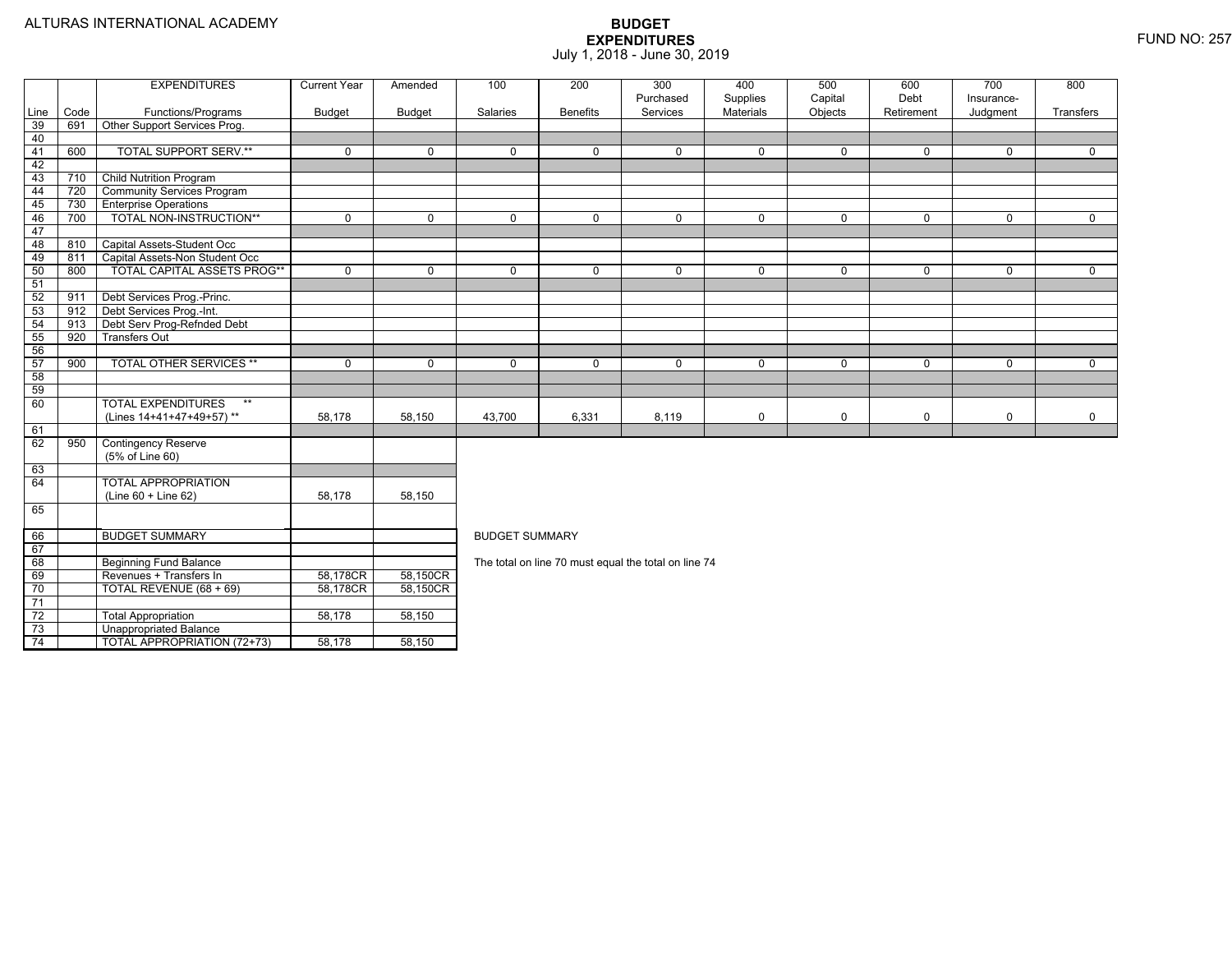|                 |                | <b>REVENUES</b>                         | <b>Current Year</b> | <b>Amended Budget</b> |          |                 |        | <b>REVENUES</b>                        | <b>Current Year</b> | <b>Amended Budget</b> |             |
|-----------------|----------------|-----------------------------------------|---------------------|-----------------------|----------|-----------------|--------|----------------------------------------|---------------------|-----------------------|-------------|
| Line            | Code           | Item                                    | <b>Budget</b>       | Line Amounts          | Totals   | Line            | Code   | Item                                   | Budget              | Line Amounts          | Totals      |
|                 |                | 320000 Estimated Fund Balance           |                     | *******               |          | 40              |        | 429000 Other County                    |                     |                       |             |
| $\overline{2}$  |                | as of July 1                            | $\Omega$            | *******               | 0        | 41              | 420000 | <b>TOTAL COUNTY</b><br>$***$           | $\Omega$            | *******               | $\mathbf 0$ |
| 3               | 411100         | Taxes-General M & O                     |                     |                       |          | 42              |        |                                        |                     |                       |             |
| $\overline{4}$  | 411200         | Taxes-Suplemental                       |                     |                       |          | 43              |        | 431100 Base Support Program            |                     |                       |             |
| 5               |                | 411300 Taxes-Emergency                  |                     |                       |          | 44              |        | 431200 Transportation Support          |                     |                       |             |
| 6               | 411400         | Taxes-Tort                              |                     |                       |          | 45              |        | 431400 Except Child/SED Support        |                     |                       |             |
|                 | 411500         | Taxes-Cooperative                       |                     |                       |          | 46              |        | 431500 Border Tuition Support          |                     |                       |             |
| 8               | 411600         | Taxes-Tuition                           |                     |                       |          | 47              |        | 431600 Tuition Equivalency             |                     |                       |             |
| 9               |                | 411700 Taxes-Migrant                    |                     |                       |          | 48              |        | 431800 Benefit Apportionment           |                     |                       |             |
| 10              | 411900         | Taxes-Other                             |                     |                       |          | 49              |        | 431900 Other State Support             |                     |                       |             |
| 11              |                | 412100 Taxes-Plant Facility             |                     |                       |          | 50              |        | 432100 Driver Education Prog.          |                     |                       |             |
| 12              | 412500         | Taxes-Bond & Interest                   |                     |                       |          | 51              |        | 432400 Professional Technical Prog     |                     |                       |             |
| 13              |                | $**$<br><b>TOTAL TAXES</b>              | $\Omega$            | *******               | 0        | 52              |        | 437000 Lottery/Additional State Maint  |                     |                       |             |
| 14              |                | 413000 Penalty: Delinguent Taxes        |                     |                       |          | 53              |        | 438000 Rev in Lieu of/Ag Equip Tax     |                     |                       |             |
| 15              |                |                                         |                     |                       |          | 54              |        | 439000 Other State Revenue             |                     |                       |             |
| 16              |                | 414100 Tuition - Individuals            |                     |                       |          | 55              |        |                                        |                     |                       |             |
| 17              |                | 414200 Tuition-Districts in Idaho       |                     |                       |          | 56              | 430000 | $**$<br><b>TOTAL STATE</b>             | $\Omega$            | *******               | $\Omega$    |
| $\overline{18}$ |                | 414300   Tuition-Out of State Districts |                     |                       |          | 57              |        |                                        |                     |                       |             |
| 19              |                |                                         |                     |                       |          | 58              |        | 442000   Indirect Unrestricted Fed.    |                     |                       |             |
| 20              |                | 415000 Earnings on Investments          |                     |                       |          | 59              |        | 443000 Direct Restricted Fed.          |                     |                       |             |
| 21              |                |                                         |                     |                       |          | 60              |        | 445100 Title I - ESEA                  |                     |                       |             |
| 22              |                | 416100 School Food Service              |                     |                       |          | 61              |        | 445200 Title VI. ESEA-Innovative Pr    |                     |                       |             |
| 23              |                | 416200   Meal Sales: Non-Reimb.         |                     |                       |          | 62              |        | 445300 Perkins III-Voc Tech Act        |                     |                       |             |
| 24              |                | 416900 Other Food Sales                 |                     |                       |          | 63              |        | 445400 Adult Education                 |                     |                       |             |
| $\overline{25}$ |                |                                         |                     |                       |          | 64              |        | 445500 Child Nutrition Reimb.          |                     |                       |             |
| 26              |                | 417100 Admissions/Activities            |                     |                       |          | 65              | 445600 | Title VI-B                             |                     |                       |             |
| $\overline{27}$ |                | 417200 Bookstore Sales                  |                     |                       |          | 66              | 445900 | Other Indirect Fed. Prog.              |                     |                       |             |
| 28              |                | 417300 Clubs, Org. Dues, Etc.           |                     |                       |          | 67              | 448200 | Impact Aid - P.L. 874                  |                     |                       |             |
| $\overline{29}$ |                | 417400 School Fees & Charges            |                     |                       |          | 68              | 440000 | <b>TOTAL FEDERAL</b><br>$***$          | $\Omega$            | *******               | $\mathbf 0$ |
| 30              |                | 417900 Other Student Revenues           |                     |                       |          | 69              |        |                                        |                     |                       |             |
| 31              |                |                                         |                     |                       |          | 70              |        | 451000 Proceeds: Bonds, Capital Leases |                     |                       |             |
| $\overline{32}$ |                | 418100 Community Service                |                     |                       |          | $\overline{71}$ |        | 453000 Sale of Fixed Assets            |                     |                       |             |
| 33              |                |                                         |                     |                       |          | 72              | 450000 | $**$<br><b>TOTAL OTHER</b>             | $\Omega$            | *******               | $\mathbf 0$ |
| 34              | 419100 Rentals |                                         |                     |                       |          | 73              |        |                                        |                     |                       |             |
| 35              |                | 419200 Contributions/Donations          |                     |                       |          | $\overline{74}$ |        | $**$<br><b>TOTAL REVENUES</b>          | $\Omega$            | *******               | $\Omega$    |
| 36              | 419300         | <b>Transportaion Fees</b>               |                     |                       |          | 75              |        |                                        |                     |                       |             |
| 37              |                | 419900 Other Local                      |                     |                       |          | 76              | 460000 | <b>TRANSFERS IN</b>                    |                     |                       |             |
| 38              |                | TOTAL OTHER LOCAL **                    | $\mathbf 0$         | *******               | 0        | $\overline{77}$ |        |                                        |                     |                       |             |
| 39              | 410000         | <b>TOTAL LOCAL</b>                      |                     | *******               |          | 78              | 400000 | BAL.+ REVENUE + TRANS.                 |                     | *******               |             |
|                 |                | $(Line 13 + 38)$                        | $\Omega$            |                       | $\Omega$ |                 |        | (Lines $1 + 74 + 76$ )                 | $\mathbf 0$         |                       | $\Omega$    |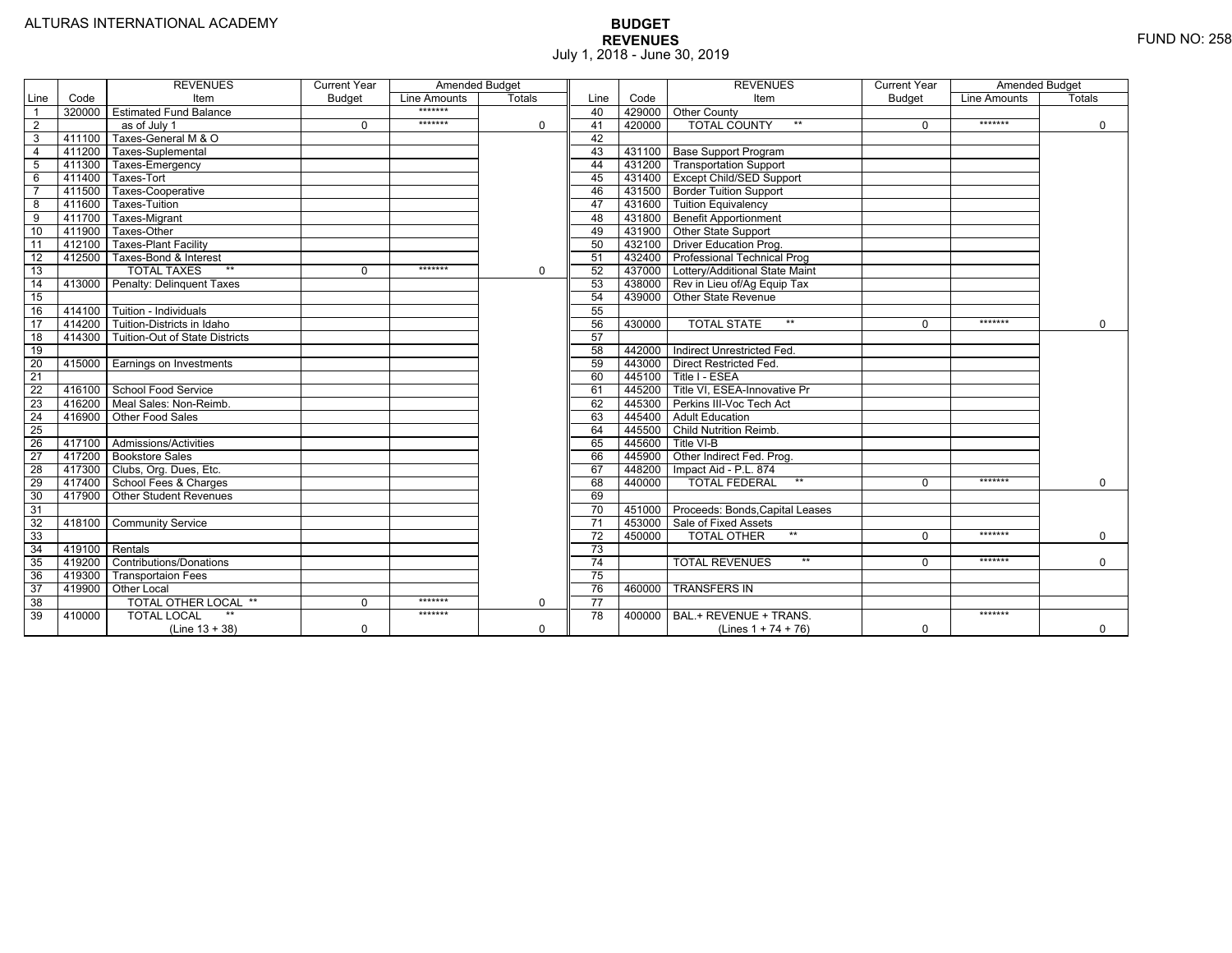|                 |      | <b>EXPENDITURES</b>             | <b>Current Year</b> | Amended  | 100      | 200             | 300<br>Purchased | 400<br>Supplies | 500<br>Capital | 600<br>Debt | 700<br>Insurance- | 800         |
|-----------------|------|---------------------------------|---------------------|----------|----------|-----------------|------------------|-----------------|----------------|-------------|-------------------|-------------|
| Line            | Code | Functions/Programs              | <b>Budget</b>       | Budget   | Salaries | <b>Benefits</b> | Services         | Materials       | Objects        | Retirement  | Judgment          | Transfers   |
| $\overline{1}$  | 512  | <b>Elemetary School Prog.</b>   |                     |          |          |                 |                  |                 |                |             |                   |             |
| $\overline{2}$  | 515  | Secondary School Prog.          |                     |          |          |                 |                  |                 |                |             |                   |             |
| 3               | 517  | Alternative School Prog.        |                     |          |          |                 |                  |                 |                |             |                   |             |
| $\overline{4}$  | 519  | Vocational-Technical Prog.      |                     |          |          |                 |                  |                 |                |             |                   |             |
| $\sqrt{5}$      | 521  | <b>Exceptional Child Prog.</b>  |                     |          |          |                 |                  |                 |                |             |                   |             |
| 6               | 522  | Preschool Exceptional Prog.     |                     |          |          |                 |                  |                 |                |             |                   |             |
| $\overline{7}$  | 524  | Gifted & Talented Prog.         |                     |          |          |                 |                  |                 |                |             |                   |             |
| 8               | 531  | Interscholastic Prog.           |                     |          |          |                 |                  |                 |                |             |                   |             |
| 9               | 532  | School Activity Prog.           |                     |          |          |                 |                  |                 |                |             |                   |             |
| 10              | 541  | Summer School Prog.             |                     |          |          |                 |                  |                 |                |             |                   |             |
| 11              | 542  | Adult School Prog.              |                     |          |          |                 |                  |                 |                |             |                   |             |
| $\overline{12}$ | 546  | <b>Detention Center Prog.</b>   |                     |          |          |                 |                  |                 |                |             |                   |             |
| 13              |      |                                 |                     |          |          |                 |                  |                 |                |             |                   |             |
| $\overline{14}$ | 500  | <b>TOTAL INSTRUCTION **</b>     | 0                   | $\Omega$ | $\Omega$ | 0               | $\Omega$         | 0               | $\mathbf 0$    | $\Omega$    | $\mathbf 0$       | $\mathbf 0$ |
| 15              |      |                                 |                     |          |          |                 |                  |                 |                |             |                   |             |
| 16              | 611  | Attend-Guidance-Health Prog     |                     |          |          |                 |                  |                 |                |             |                   |             |
| $\overline{17}$ | 616  | Special Services Prog.          |                     |          |          |                 |                  |                 |                |             |                   |             |
| $\overline{18}$ |      |                                 |                     |          |          |                 |                  |                 |                |             |                   |             |
| 19              | 621  | Instruction Improvement Prog    |                     |          |          |                 |                  |                 |                |             |                   |             |
| 20              | 622  | Educational Media Prog.         |                     |          |          |                 |                  |                 |                |             |                   |             |
| 21              | 623  | Instruction-Related Tech Prog   |                     |          |          |                 |                  |                 |                |             |                   |             |
| $\overline{22}$ | 631  | Board of Education Prog.        |                     |          |          |                 |                  |                 |                |             |                   |             |
| 23              | 632  | District Admin Prog.            |                     |          |          |                 |                  |                 |                |             |                   |             |
| $\overline{24}$ |      |                                 |                     |          |          |                 |                  |                 |                |             |                   |             |
| $\overline{25}$ | 641  | School Administration Prog.     |                     |          |          |                 |                  |                 |                |             |                   |             |
| $\overline{26}$ |      |                                 |                     |          |          |                 |                  |                 |                |             |                   |             |
| $\overline{27}$ | 651  | <b>Business Operation Prog.</b> |                     |          |          |                 |                  |                 |                |             |                   |             |
| $\overline{28}$ | 655  | Central Service Prog.           |                     |          |          |                 |                  |                 |                |             |                   |             |
| 29              | 656  | Admin Tech Services Prog.       |                     |          |          |                 |                  |                 |                |             |                   |             |
| 30              | 661  | Bldg-Care Prog. (Custodial)     |                     |          |          |                 |                  |                 |                |             |                   |             |
| 31              | 663  | Maint-Non Student Occupied      |                     |          |          |                 |                  |                 |                |             |                   |             |
| 32              | 664  | Maint-Student Occupied Bldgs    |                     |          |          |                 |                  |                 |                |             |                   |             |
| 33              | 665  | Maintenance - Grounds           |                     |          |          |                 |                  |                 |                |             |                   |             |
| 34              | 667  | Security Program                |                     |          |          |                 |                  |                 |                |             |                   |             |
| 35              |      |                                 |                     |          |          |                 |                  |                 |                |             |                   |             |
| 36              | 681  | Pupil-To School Trans. Prog.    |                     |          |          |                 |                  |                 |                |             |                   |             |
| 37              | 682  | Pupil-Activity Trans. Prog.     |                     |          |          |                 |                  |                 |                |             |                   |             |
| 38              | 683  | General Transportation Prog.    |                     |          |          |                 |                  |                 |                |             |                   |             |
|                 |      |                                 |                     |          |          |                 |                  |                 |                |             |                   |             |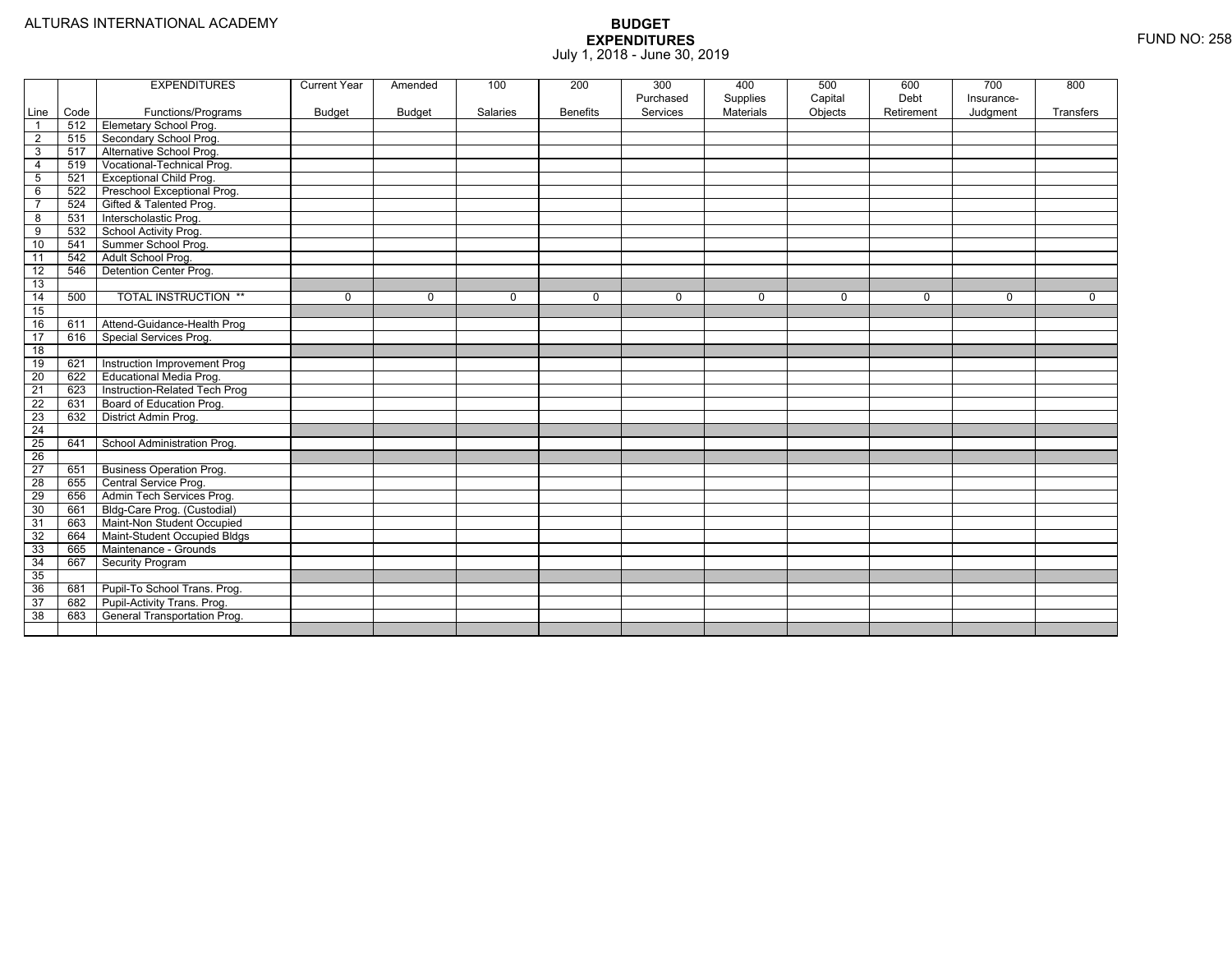|                 |      | <b>EXPENDITURES</b>                                   | <b>Current Year</b> | Amended        | 100                                                                                              | 200             | 300                                                  | 400                   | 500                | 600                | 700                    | 800            |  |  |
|-----------------|------|-------------------------------------------------------|---------------------|----------------|--------------------------------------------------------------------------------------------------|-----------------|------------------------------------------------------|-----------------------|--------------------|--------------------|------------------------|----------------|--|--|
| Line            | Code | Functions/Programs                                    | Budget              | <b>Budget</b>  | Salaries                                                                                         | <b>Benefits</b> | Purchased<br>Services                                | Supplies<br>Materials | Capital<br>Objects | Debt<br>Retirement | Insurance-<br>Judgment | Transfers      |  |  |
| 39              | 691  | Other Support Services Prog.                          |                     |                |                                                                                                  |                 |                                                      |                       |                    |                    |                        |                |  |  |
| 40              |      |                                                       |                     |                |                                                                                                  |                 |                                                      |                       |                    |                    |                        |                |  |  |
| 41              | 600  | <b>TOTAL SUPPORT SERV.**</b>                          | $\mathbf 0$         | $\mathbf 0$    | $\Omega$                                                                                         | $\mathbf 0$     | $\mathbf 0$                                          | $\mathbf 0$           | 0                  | $\mathbf 0$        | $\mathbf 0$            | $\Omega$       |  |  |
| 42              |      |                                                       |                     |                |                                                                                                  |                 |                                                      |                       |                    |                    |                        |                |  |  |
| 43              | 710  | <b>Child Nutrition Program</b>                        |                     |                |                                                                                                  |                 |                                                      |                       |                    |                    |                        |                |  |  |
| 44              | 720  | <b>Community Services Program</b>                     |                     |                |                                                                                                  |                 |                                                      |                       |                    |                    |                        |                |  |  |
| 45              | 730  | <b>Enterprise Operations</b>                          |                     |                |                                                                                                  |                 |                                                      |                       |                    |                    |                        |                |  |  |
| 46              | 700  | TOTAL NON-INSTRUCTION**                               | $\overline{0}$      | $\overline{0}$ | $\overline{0}$                                                                                   | $\overline{0}$  | $\overline{0}$                                       | $\overline{0}$        | $\overline{0}$     | $\mathbf 0$        | $\overline{0}$         | $\overline{0}$ |  |  |
| 47              |      |                                                       |                     |                |                                                                                                  |                 |                                                      |                       |                    |                    |                        |                |  |  |
| 48              | 810  | Capital Assets-Student Occ                            |                     |                |                                                                                                  |                 |                                                      |                       |                    |                    |                        |                |  |  |
| 49              | 811  | Capital Assets-Non Student Occ                        |                     |                |                                                                                                  |                 |                                                      |                       |                    |                    |                        |                |  |  |
| 50              | 800  | <b>TOTAL CAPITAL ASSETS PROG**</b>                    | $\mathbf 0$         | $\mathbf 0$    | $\mathbf 0$                                                                                      | $\mathbf 0$     | $\mathbf 0$                                          | $\mathbf 0$           | 0                  | $\mathbf 0$        | $\mathbf 0$            | $\mathbf{0}$   |  |  |
| 51              |      |                                                       |                     |                |                                                                                                  |                 |                                                      |                       |                    |                    |                        |                |  |  |
| 52              | 911  | Debt Services Prog.-Princ.                            |                     |                |                                                                                                  |                 |                                                      |                       |                    |                    |                        |                |  |  |
| 53              | 912  | Debt Services Prog.-Int.                              |                     |                |                                                                                                  |                 |                                                      |                       |                    |                    |                        |                |  |  |
| 54              | 913  | Debt Serv Prog-Refnded Debt                           |                     |                |                                                                                                  |                 |                                                      |                       |                    |                    |                        |                |  |  |
| 55              | 920  | <b>Transfers Out</b>                                  |                     |                | $\mathbf 0$<br>$\mathbf 0$<br>$\mathbf 0$<br>$\mathbf 0$<br>$\mathbf 0$<br>0<br>$\mathbf 0$<br>0 |                 |                                                      |                       |                    |                    |                        |                |  |  |
| 56              |      |                                                       |                     |                |                                                                                                  |                 |                                                      |                       |                    |                    |                        |                |  |  |
| 57              | 900  | <b>TOTAL OTHER SERVICES **</b>                        | $\mathbf 0$         | $\mathbf 0$    |                                                                                                  |                 |                                                      |                       |                    |                    |                        |                |  |  |
| 58              |      |                                                       |                     |                |                                                                                                  |                 |                                                      |                       |                    |                    |                        |                |  |  |
| 59              |      | $**$                                                  |                     |                |                                                                                                  |                 |                                                      |                       |                    |                    |                        |                |  |  |
| 60              |      | <b>TOTAL EXPENDITURES</b><br>(Lines 14+41+47+49+57)** | $\mathbf 0$         | $\mathbf 0$    | $\mathbf 0$                                                                                      | $\mathbf 0$     | $\mathbf 0$                                          | $\mathbf 0$           | 0                  | $\mathbf 0$        | $\mathbf 0$            | $\mathbf 0$    |  |  |
| 61              |      |                                                       |                     |                |                                                                                                  |                 |                                                      |                       |                    |                    |                        |                |  |  |
| 62              | 950  | <b>Contingency Reserve</b>                            |                     |                |                                                                                                  |                 |                                                      |                       |                    |                    |                        |                |  |  |
|                 |      | (5% of Line 60)                                       |                     |                |                                                                                                  |                 |                                                      |                       |                    |                    |                        |                |  |  |
| 63              |      |                                                       |                     |                |                                                                                                  |                 |                                                      |                       |                    |                    |                        |                |  |  |
| 64              |      | <b>TOTAL APPROPRIATION</b>                            |                     |                |                                                                                                  |                 |                                                      |                       |                    |                    |                        |                |  |  |
|                 |      | (Line 60 + Line 62)                                   | $\mathbf 0$         | $\mathbf 0$    |                                                                                                  |                 |                                                      |                       |                    |                    |                        |                |  |  |
| 65              |      |                                                       |                     |                |                                                                                                  |                 |                                                      |                       |                    |                    |                        |                |  |  |
|                 |      |                                                       |                     |                |                                                                                                  |                 |                                                      |                       |                    |                    |                        |                |  |  |
| 66              |      | <b>BUDGET SUMMARY</b>                                 |                     |                | <b>BUDGET SUMMARY</b>                                                                            |                 |                                                      |                       |                    |                    |                        |                |  |  |
| 67              |      |                                                       |                     |                |                                                                                                  |                 |                                                      |                       |                    |                    |                        |                |  |  |
| 68              |      | <b>Beginning Fund Balance</b>                         |                     |                |                                                                                                  |                 | The total on line 70 must equal the total on line 74 |                       |                    |                    |                        |                |  |  |
| 69              |      | Revenues + Transfers In                               |                     |                |                                                                                                  |                 |                                                      |                       |                    |                    |                        |                |  |  |
| 70              |      | TOTAL REVENUE (68 + 69)                               | $\Omega$            | $\mathbf 0$    |                                                                                                  |                 |                                                      |                       |                    |                    |                        |                |  |  |
| $\overline{71}$ |      |                                                       |                     |                |                                                                                                  |                 |                                                      |                       |                    |                    |                        |                |  |  |
| 72              |      | <b>Total Appropriation</b>                            |                     |                |                                                                                                  |                 |                                                      |                       |                    |                    |                        |                |  |  |
| 73              |      | <b>Unappropriated Balance</b>                         |                     |                |                                                                                                  |                 |                                                      |                       |                    |                    |                        |                |  |  |
| - 74            |      | <b>TOTAL APPROPRIATION (72+73)</b>                    | $\Omega$            | $\overline{0}$ |                                                                                                  |                 |                                                      |                       |                    |                    |                        |                |  |  |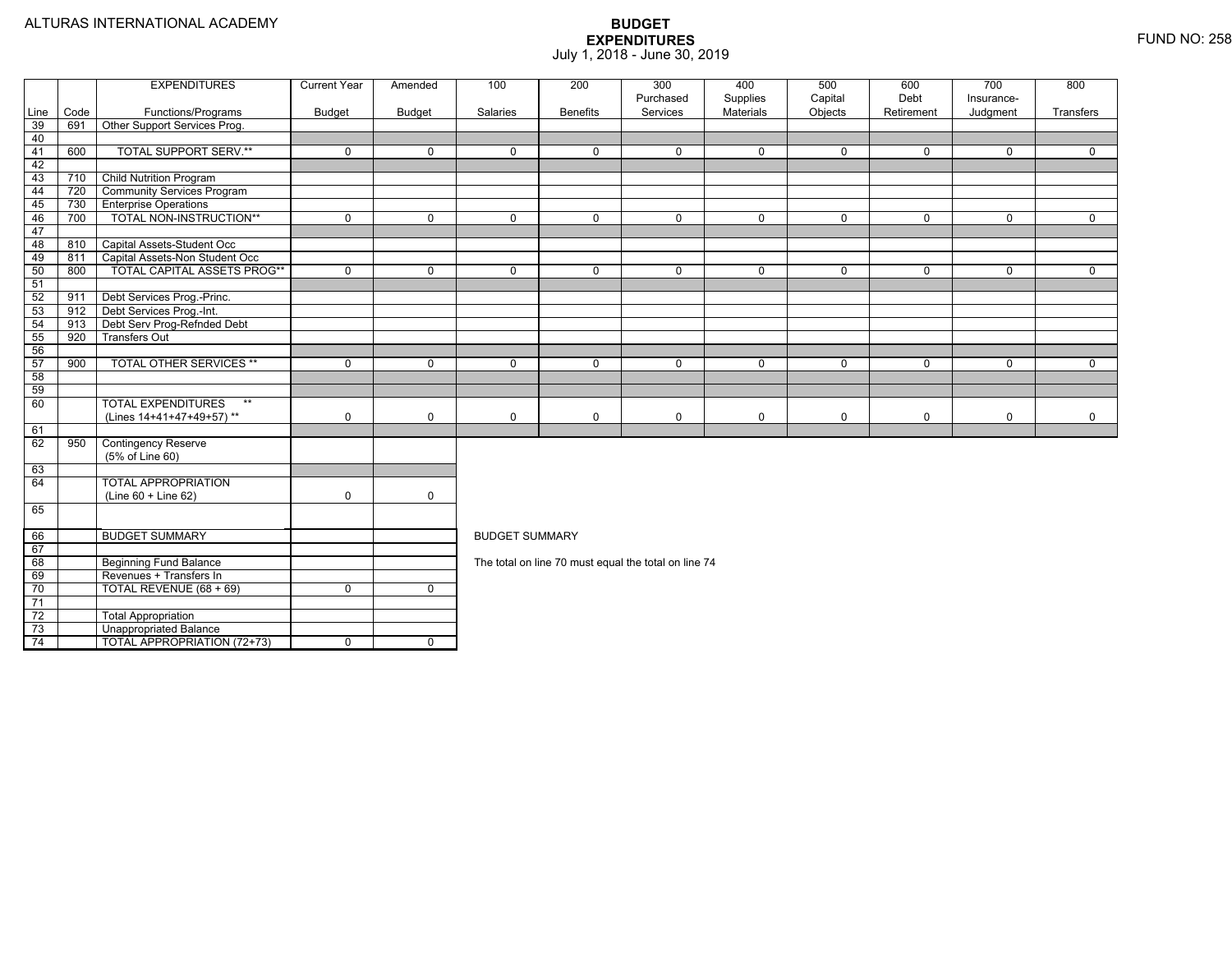|                 |                | <b>REVENUES</b>                         | <b>Current Year</b> | <b>Amended Budget</b> |             |                 |        | <b>REVENUES</b>                        | <b>Current Year</b> | <b>Amended Budget</b> |             |
|-----------------|----------------|-----------------------------------------|---------------------|-----------------------|-------------|-----------------|--------|----------------------------------------|---------------------|-----------------------|-------------|
| Line            | Code           | Item                                    | <b>Budget</b>       | Line Amounts          | Totals      | Line            | Code   | Item                                   | Budget              | Line Amounts          | Totals      |
|                 |                | 320000 Estimated Fund Balance           |                     | *******               |             | 40              |        | 429000 Other County                    |                     |                       |             |
| $\overline{2}$  |                | as of July 1                            | $\Omega$            | *******               | 0           | 41              | 420000 | <b>TOTAL COUNTY</b><br>$***$           | $\Omega$            | *******               | $\mathbf 0$ |
| 3               | 411100         | Taxes-General M & O                     |                     |                       |             | 42              |        |                                        |                     |                       |             |
| $\overline{4}$  | 411200         | Taxes-Suplemental                       |                     |                       |             | 43              |        | 431100 Base Support Program            |                     |                       |             |
| 5               |                | 411300 Taxes-Emergency                  |                     |                       |             | 44              |        | 431200 Transportation Support          |                     |                       |             |
| 6               | 411400         | Taxes-Tort                              |                     |                       |             | 45              |        | 431400 Except Child/SED Support        |                     |                       |             |
|                 | 411500         | Taxes-Cooperative                       |                     |                       |             | 46              |        | 431500 Border Tuition Support          |                     |                       |             |
| 8               | 411600         | Taxes-Tuition                           |                     |                       |             | 47              |        | 431600 Tuition Equivalency             |                     |                       |             |
| 9               |                | 411700 Taxes-Migrant                    |                     |                       |             | 48              |        | 431800 Benefit Apportionment           |                     |                       |             |
| 10              | 411900         | Taxes-Other                             |                     |                       |             | 49              |        | 431900 Other State Support             |                     |                       |             |
| 11              |                | 412100 Taxes-Plant Facility             |                     |                       |             | 50              |        | 432100 Driver Education Prog.          |                     |                       |             |
| 12              | 412500         | Taxes-Bond & Interest                   |                     |                       |             | 51              |        | 432400 Professional Technical Prog     |                     |                       |             |
| 13              |                | $**$<br><b>TOTAL TAXES</b>              | $\Omega$            | *******               | 0           | 52              |        | 437000 Lottery/Additional State Maint  |                     |                       |             |
| 14              |                | 413000 Penalty: Delinguent Taxes        |                     |                       |             | 53              |        | 438000 Rev in Lieu of/Ag Equip Tax     |                     |                       |             |
| 15              |                |                                         |                     |                       |             | 54              |        | 439000 Other State Revenue             |                     |                       |             |
| 16              |                | 414100 Tuition - Individuals            |                     |                       |             | 55              |        |                                        |                     |                       |             |
| 17              |                | 414200 Tuition-Districts in Idaho       |                     |                       |             | 56              | 430000 | $**$<br><b>TOTAL STATE</b>             | $\Omega$            | *******               | $\Omega$    |
| $\overline{18}$ |                | 414300   Tuition-Out of State Districts |                     |                       |             | 57              |        |                                        |                     |                       |             |
| 19              |                |                                         |                     |                       |             | 58              |        | 442000   Indirect Unrestricted Fed.    |                     |                       |             |
| 20              |                | 415000 Earnings on Investments          |                     |                       |             | 59              |        | 443000 Direct Restricted Fed.          |                     |                       |             |
| 21              |                |                                         |                     |                       |             | 60              |        | 445100 Title I - ESEA                  |                     |                       |             |
| 22              |                | 416100 School Food Service              |                     |                       |             | 61              |        | 445200 Title VI. ESEA-Innovative Pr    |                     |                       |             |
| 23              |                | 416200   Meal Sales: Non-Reimb.         |                     |                       |             | 62              |        | 445300 Perkins III-Voc Tech Act        |                     |                       |             |
| 24              |                | 416900 Other Food Sales                 |                     |                       |             | 63              |        | 445400 Adult Education                 |                     |                       |             |
| $\overline{25}$ |                |                                         |                     |                       |             | 64              |        | 445500 Child Nutrition Reimb.          |                     |                       |             |
| 26              |                | 417100 Admissions/Activities            |                     |                       |             | 65              | 445600 | Title VI-B                             |                     |                       |             |
| $\overline{27}$ |                | 417200 Bookstore Sales                  |                     |                       |             | 66              | 445900 | Other Indirect Fed. Prog.              |                     |                       |             |
| 28              |                | 417300 Clubs, Org. Dues, Etc.           |                     |                       |             | 67              | 448200 | Impact Aid - P.L. 874                  |                     |                       |             |
| $\overline{29}$ |                | 417400 School Fees & Charges            |                     |                       |             | 68              | 440000 | <b>TOTAL FEDERAL</b><br>$***$          | $\Omega$            | *******               | $\mathbf 0$ |
| 30              |                | 417900 Other Student Revenues           |                     |                       |             | 69              |        |                                        |                     |                       |             |
| 31              |                |                                         |                     |                       |             | 70              |        | 451000 Proceeds: Bonds, Capital Leases |                     |                       |             |
| $\overline{32}$ |                | 418100 Community Service                |                     |                       |             | $\overline{71}$ |        | 453000 Sale of Fixed Assets            |                     |                       |             |
| 33              |                |                                         |                     |                       |             | 72              | 450000 | $**$<br><b>TOTAL OTHER</b>             | $\Omega$            | *******               | $\mathbf 0$ |
| 34              | 419100 Rentals |                                         |                     |                       |             | 73              |        |                                        |                     |                       |             |
| 35              |                | 419200 Contributions/Donations          |                     |                       |             | $\overline{74}$ |        | $**$<br><b>TOTAL REVENUES</b>          | $\Omega$            | *******               | $\Omega$    |
| 36              | 419300         | <b>Transportaion Fees</b>               |                     |                       |             | 75              |        |                                        |                     |                       |             |
| 37              |                | 419900 Other Local                      |                     |                       |             | 76              | 460000 | <b>TRANSFERS IN</b>                    |                     |                       |             |
| 38              |                | TOTAL OTHER LOCAL **                    | $\mathbf 0$         | *******               | $\mathbf 0$ | $\overline{77}$ |        |                                        |                     |                       |             |
| 39              | 410000         | <b>TOTAL LOCAL</b>                      |                     | *******               |             | 78              | 400000 | BAL.+ REVENUE + TRANS.                 |                     | *******               |             |
|                 |                | $(Line 13 + 38)$                        | $\Omega$            |                       | $\Omega$    |                 |        | (Lines $1 + 74 + 76$ )                 | $\mathbf 0$         |                       | $\Omega$    |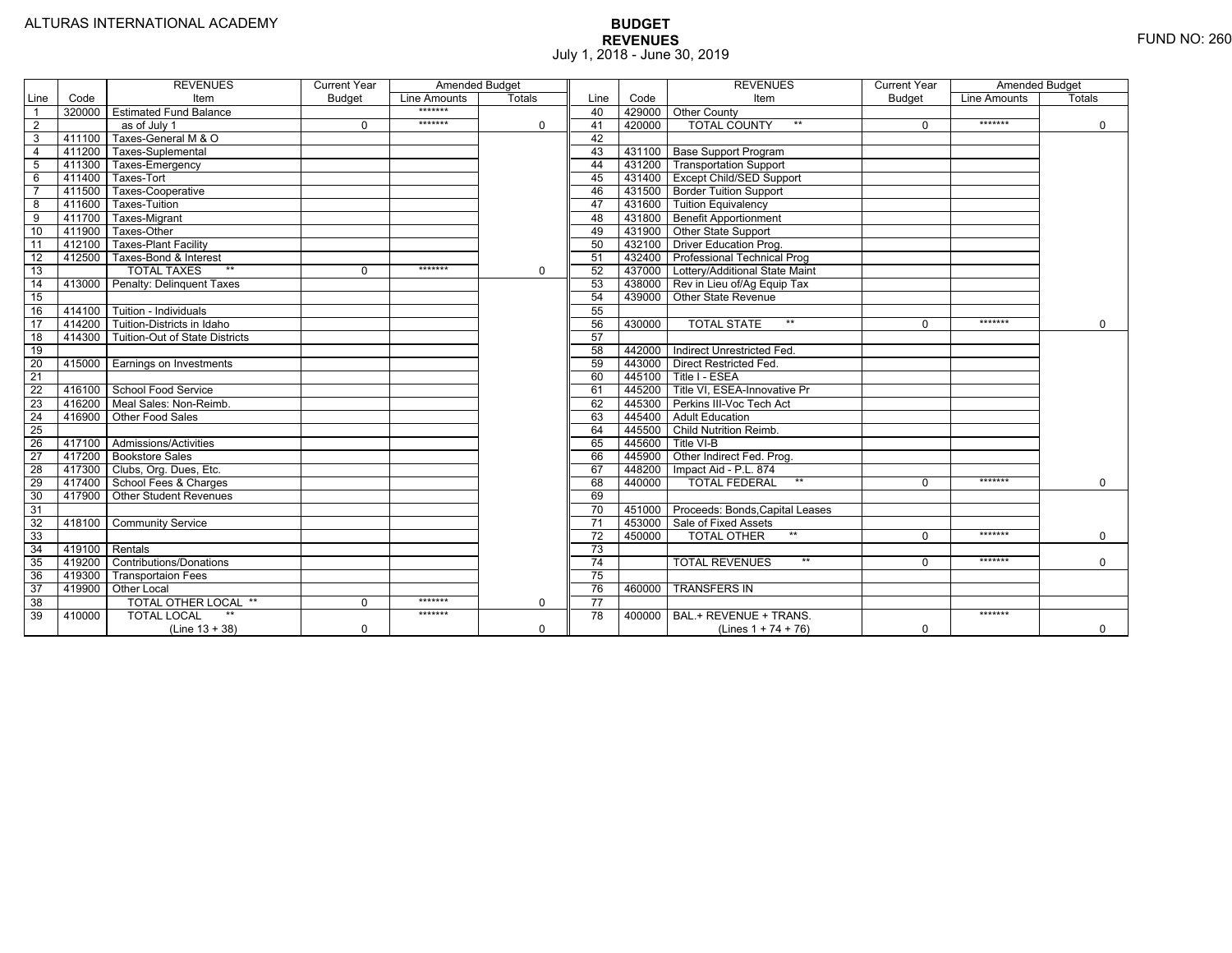|                 |      | <b>EXPENDITURES</b>             | <b>Current Year</b> | Amended     | 100         | 200             | 300<br>Purchased | 400<br>Supplies | 500<br>Capital | 600<br>Debt | 700<br>Insurance- | 800         |
|-----------------|------|---------------------------------|---------------------|-------------|-------------|-----------------|------------------|-----------------|----------------|-------------|-------------------|-------------|
| Line            | Code | Functions/Programs              | <b>Budget</b>       | Budget      | Salaries    | <b>Benefits</b> | Services         | Materials       | Objects        | Retirement  | Judgment          | Transfers   |
| $\overline{1}$  | 512  | Elemetary School Prog.          |                     |             |             |                 |                  |                 |                |             |                   |             |
| $\overline{2}$  | 515  | Secondary School Prog.          |                     |             |             |                 |                  |                 |                |             |                   |             |
| 3               | 517  | Alternative School Prog.        |                     |             |             |                 |                  |                 |                |             |                   |             |
| $\overline{4}$  | 519  | Vocational-Technical Prog.      |                     |             |             |                 |                  |                 |                |             |                   |             |
| $5\phantom{.0}$ | 521  | <b>Exceptional Child Prog.</b>  |                     |             |             |                 |                  |                 |                |             |                   |             |
| 6               | 522  | Preschool Exceptional Prog.     |                     |             |             |                 |                  |                 |                |             |                   |             |
| $\overline{7}$  | 524  | Gifted & Talented Prog.         |                     |             |             |                 |                  |                 |                |             |                   |             |
| $\overline{8}$  | 531  | Interscholastic Prog.           |                     |             |             |                 |                  |                 |                |             |                   |             |
| $\overline{9}$  | 532  | School Activity Prog.           |                     |             |             |                 |                  |                 |                |             |                   |             |
| 10              | 541  | Summer School Prog.             |                     |             |             |                 |                  |                 |                |             |                   |             |
| 11              | 542  | Adult School Prog.              |                     |             |             |                 |                  |                 |                |             |                   |             |
| $\overline{12}$ | 546  | Detention Center Prog.          |                     |             |             |                 |                  |                 |                |             |                   |             |
| 13              |      |                                 |                     |             |             |                 |                  |                 |                |             |                   |             |
| 14              | 500  | <b>TOTAL INSTRUCTION **</b>     | 0                   | $\mathbf 0$ | $\mathbf 0$ | $\mathbf 0$     | $\mathbf 0$      | 0               | $\mathbf 0$    | $\mathbf 0$ | $\mathbf 0$       | $\mathbf 0$ |
| 15              |      |                                 |                     |             |             |                 |                  |                 |                |             |                   |             |
| 16              | 611  | Attend-Guidance-Health Prog     |                     |             |             |                 |                  |                 |                |             |                   |             |
| 17              | 616  | Special Services Prog.          |                     |             |             |                 |                  |                 |                |             |                   |             |
| 18              |      |                                 |                     |             |             |                 |                  |                 |                |             |                   |             |
| 19              | 621  | Instruction Improvement Prog    |                     |             |             |                 |                  |                 |                |             |                   |             |
| $\overline{20}$ | 622  | Educational Media Prog.         |                     |             |             |                 |                  |                 |                |             |                   |             |
| 21              | 623  | Instruction-Related Tech Prog   |                     |             |             |                 |                  |                 |                |             |                   |             |
| 22              | 631  | Board of Education Prog.        |                     |             |             |                 |                  |                 |                |             |                   |             |
| $\overline{23}$ | 632  | District Admin Prog.            |                     |             |             |                 |                  |                 |                |             |                   |             |
| $\overline{24}$ |      |                                 |                     |             |             |                 |                  |                 |                |             |                   |             |
| 25              | 641  | School Administration Prog.     |                     |             |             |                 |                  |                 |                |             |                   |             |
| $\overline{26}$ |      |                                 |                     |             |             |                 |                  |                 |                |             |                   |             |
| $\overline{27}$ | 651  | <b>Business Operation Prog.</b> |                     |             |             |                 |                  |                 |                |             |                   |             |
| $\overline{28}$ | 655  | Central Service Prog.           |                     |             |             |                 |                  |                 |                |             |                   |             |
| 29              | 656  | Admin Tech Services Prog.       |                     |             |             |                 |                  |                 |                |             |                   |             |
| 30              | 661  | Bldg-Care Prog. (Custodial)     |                     |             |             |                 |                  |                 |                |             |                   |             |
| 31              | 663  | Maint-Non Student Occupied      |                     |             |             |                 |                  |                 |                |             |                   |             |
| 32              | 664  | Maint-Student Occupied Bldgs    |                     |             |             |                 |                  |                 |                |             |                   |             |
| 33              | 665  | Maintenance - Grounds           |                     |             |             |                 |                  |                 |                |             |                   |             |
| 34              | 667  | Security Program                |                     |             |             |                 |                  |                 |                |             |                   |             |
| 35              |      |                                 |                     |             |             |                 |                  |                 |                |             |                   |             |
| 36              | 681  | Pupil-To School Trans. Prog.    |                     |             |             |                 |                  |                 |                |             |                   |             |
| 37              | 682  | Pupil-Activity Trans. Prog.     |                     |             |             |                 |                  |                 |                |             |                   |             |
| 38              | 683  | General Transportation Prog.    |                     |             |             |                 |                  |                 |                |             |                   |             |
|                 |      |                                 |                     |             |             |                 |                  |                 |                |             |                   |             |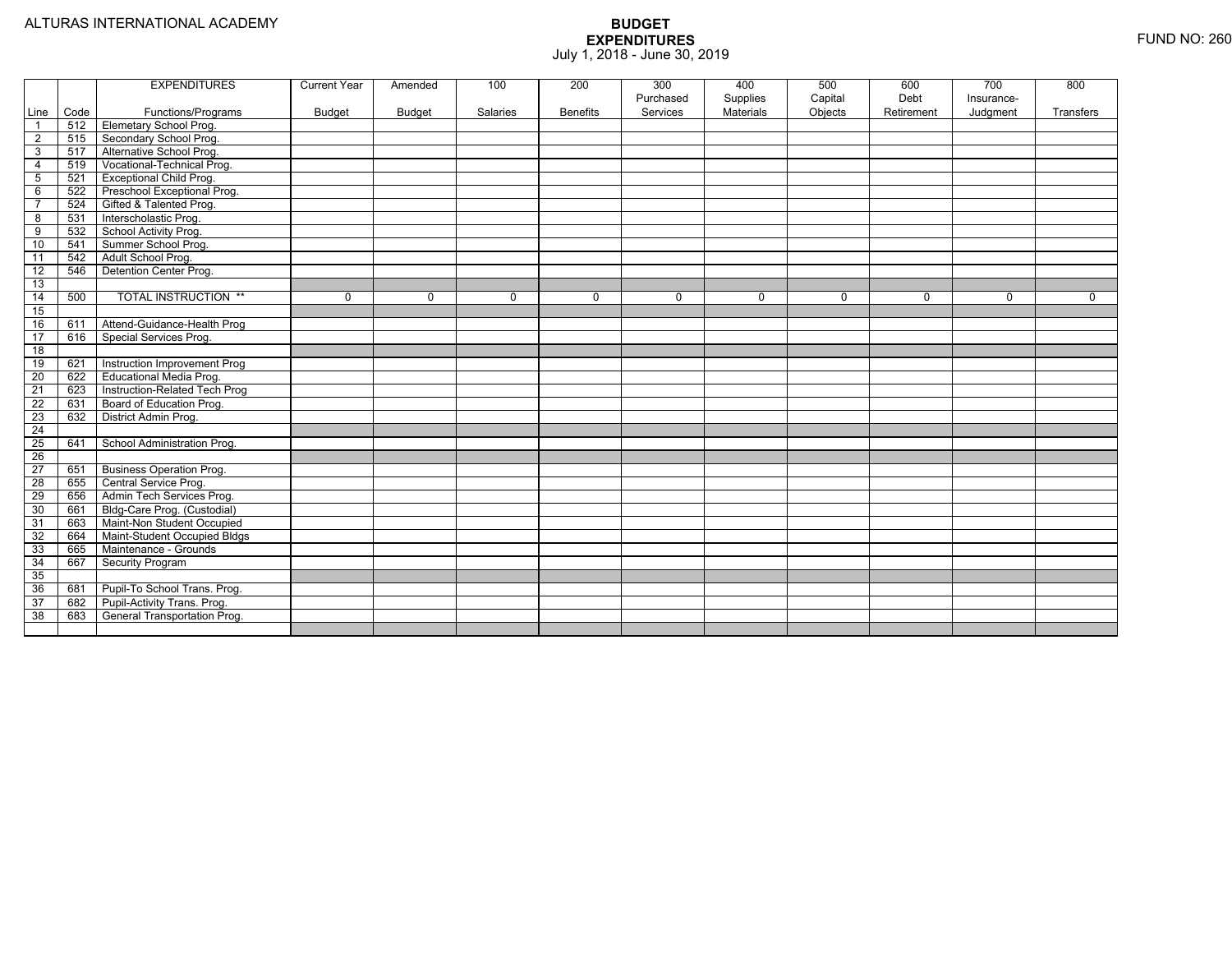|                 |      | <b>EXPENDITURES</b>                                   | <b>Current Year</b> | Amended        | 100                                                                                              | 200             | 300                                                  | 400                   | 500                | 600                | 700                    | 800            |  |  |
|-----------------|------|-------------------------------------------------------|---------------------|----------------|--------------------------------------------------------------------------------------------------|-----------------|------------------------------------------------------|-----------------------|--------------------|--------------------|------------------------|----------------|--|--|
| Line            | Code | Functions/Programs                                    | Budget              | <b>Budget</b>  | Salaries                                                                                         | <b>Benefits</b> | Purchased<br>Services                                | Supplies<br>Materials | Capital<br>Objects | Debt<br>Retirement | Insurance-<br>Judgment | Transfers      |  |  |
| 39              | 691  | Other Support Services Prog.                          |                     |                |                                                                                                  |                 |                                                      |                       |                    |                    |                        |                |  |  |
| 40              |      |                                                       |                     |                |                                                                                                  |                 |                                                      |                       |                    |                    |                        |                |  |  |
| 41              | 600  | <b>TOTAL SUPPORT SERV.**</b>                          | $\mathbf 0$         | $\mathbf 0$    | $\Omega$                                                                                         | $\mathbf 0$     | $\mathbf 0$                                          | $\mathbf 0$           | 0                  | $\mathbf 0$        | $\mathbf 0$            | $\Omega$       |  |  |
| 42              |      |                                                       |                     |                |                                                                                                  |                 |                                                      |                       |                    |                    |                        |                |  |  |
| 43              | 710  | <b>Child Nutrition Program</b>                        |                     |                |                                                                                                  |                 |                                                      |                       |                    |                    |                        |                |  |  |
| 44              | 720  | <b>Community Services Program</b>                     |                     |                |                                                                                                  |                 |                                                      |                       |                    |                    |                        |                |  |  |
| 45              | 730  | <b>Enterprise Operations</b>                          |                     |                |                                                                                                  |                 |                                                      |                       |                    |                    |                        |                |  |  |
| 46              | 700  | TOTAL NON-INSTRUCTION**                               | $\overline{0}$      | $\overline{0}$ | $\overline{0}$                                                                                   | $\overline{0}$  | $\overline{0}$                                       | $\overline{0}$        | $\overline{0}$     | $\mathbf 0$        | $\overline{0}$         | $\overline{0}$ |  |  |
| 47              |      |                                                       |                     |                |                                                                                                  |                 |                                                      |                       |                    |                    |                        |                |  |  |
| 48              | 810  | Capital Assets-Student Occ                            |                     |                |                                                                                                  |                 |                                                      |                       |                    |                    |                        |                |  |  |
| 49              | 811  | Capital Assets-Non Student Occ                        |                     |                |                                                                                                  |                 |                                                      |                       |                    |                    |                        |                |  |  |
| 50              | 800  | <b>TOTAL CAPITAL ASSETS PROG**</b>                    | $\mathbf 0$         | $\mathbf 0$    | $\mathbf 0$                                                                                      | $\mathbf 0$     | $\mathbf 0$                                          | $\mathbf 0$           | 0                  | $\mathbf 0$        | $\mathbf 0$            | $\mathbf{0}$   |  |  |
| 51              |      |                                                       |                     |                |                                                                                                  |                 |                                                      |                       |                    |                    |                        |                |  |  |
| 52              | 911  | Debt Services Prog.-Princ.                            |                     |                |                                                                                                  |                 |                                                      |                       |                    |                    |                        |                |  |  |
| 53              | 912  | Debt Services Prog.-Int.                              |                     |                |                                                                                                  |                 |                                                      |                       |                    |                    |                        |                |  |  |
| 54              | 913  | Debt Serv Prog-Refnded Debt                           |                     |                |                                                                                                  |                 |                                                      |                       |                    |                    |                        |                |  |  |
| 55              | 920  | <b>Transfers Out</b>                                  |                     |                | $\mathbf 0$<br>$\mathbf 0$<br>$\mathbf 0$<br>$\mathbf 0$<br>$\mathbf 0$<br>0<br>$\mathbf 0$<br>0 |                 |                                                      |                       |                    |                    |                        |                |  |  |
| 56              |      |                                                       |                     |                |                                                                                                  |                 |                                                      |                       |                    |                    |                        |                |  |  |
| 57              | 900  | <b>TOTAL OTHER SERVICES **</b>                        | $\mathbf 0$         | $\mathbf 0$    |                                                                                                  |                 |                                                      |                       |                    |                    |                        |                |  |  |
| 58              |      |                                                       |                     |                |                                                                                                  |                 |                                                      |                       |                    |                    |                        |                |  |  |
| 59              |      | $**$                                                  |                     |                |                                                                                                  |                 |                                                      |                       |                    |                    |                        |                |  |  |
| 60              |      | <b>TOTAL EXPENDITURES</b><br>(Lines 14+41+47+49+57)** | $\mathbf 0$         | $\mathbf 0$    | $\mathbf 0$                                                                                      | $\mathbf 0$     | $\mathbf 0$                                          | $\mathbf 0$           | 0                  | $\mathbf 0$        | $\mathbf 0$            | $\mathbf 0$    |  |  |
| 61              |      |                                                       |                     |                |                                                                                                  |                 |                                                      |                       |                    |                    |                        |                |  |  |
| 62              | 950  | <b>Contingency Reserve</b>                            |                     |                |                                                                                                  |                 |                                                      |                       |                    |                    |                        |                |  |  |
|                 |      | (5% of Line 60)                                       |                     |                |                                                                                                  |                 |                                                      |                       |                    |                    |                        |                |  |  |
| 63              |      |                                                       |                     |                |                                                                                                  |                 |                                                      |                       |                    |                    |                        |                |  |  |
| 64              |      | <b>TOTAL APPROPRIATION</b>                            |                     |                |                                                                                                  |                 |                                                      |                       |                    |                    |                        |                |  |  |
|                 |      | (Line 60 + Line 62)                                   | $\mathbf 0$         | $\mathbf 0$    |                                                                                                  |                 |                                                      |                       |                    |                    |                        |                |  |  |
| 65              |      |                                                       |                     |                |                                                                                                  |                 |                                                      |                       |                    |                    |                        |                |  |  |
|                 |      |                                                       |                     |                |                                                                                                  |                 |                                                      |                       |                    |                    |                        |                |  |  |
| 66              |      | <b>BUDGET SUMMARY</b>                                 |                     |                | <b>BUDGET SUMMARY</b>                                                                            |                 |                                                      |                       |                    |                    |                        |                |  |  |
| 67              |      |                                                       |                     |                |                                                                                                  |                 |                                                      |                       |                    |                    |                        |                |  |  |
| 68              |      | <b>Beginning Fund Balance</b>                         |                     |                |                                                                                                  |                 | The total on line 70 must equal the total on line 74 |                       |                    |                    |                        |                |  |  |
| 69              |      | Revenues + Transfers In                               |                     |                |                                                                                                  |                 |                                                      |                       |                    |                    |                        |                |  |  |
| 70              |      | TOTAL REVENUE (68 + 69)                               | $\Omega$            | $\mathbf 0$    |                                                                                                  |                 |                                                      |                       |                    |                    |                        |                |  |  |
| $\overline{71}$ |      |                                                       |                     |                |                                                                                                  |                 |                                                      |                       |                    |                    |                        |                |  |  |
| 72              |      | <b>Total Appropriation</b>                            |                     |                |                                                                                                  |                 |                                                      |                       |                    |                    |                        |                |  |  |
| 73              |      | <b>Unappropriated Balance</b>                         |                     |                |                                                                                                  |                 |                                                      |                       |                    |                    |                        |                |  |  |
| - 74            |      | <b>TOTAL APPROPRIATION (72+73)</b>                    | $\Omega$            | $\overline{0}$ |                                                                                                  |                 |                                                      |                       |                    |                    |                        |                |  |  |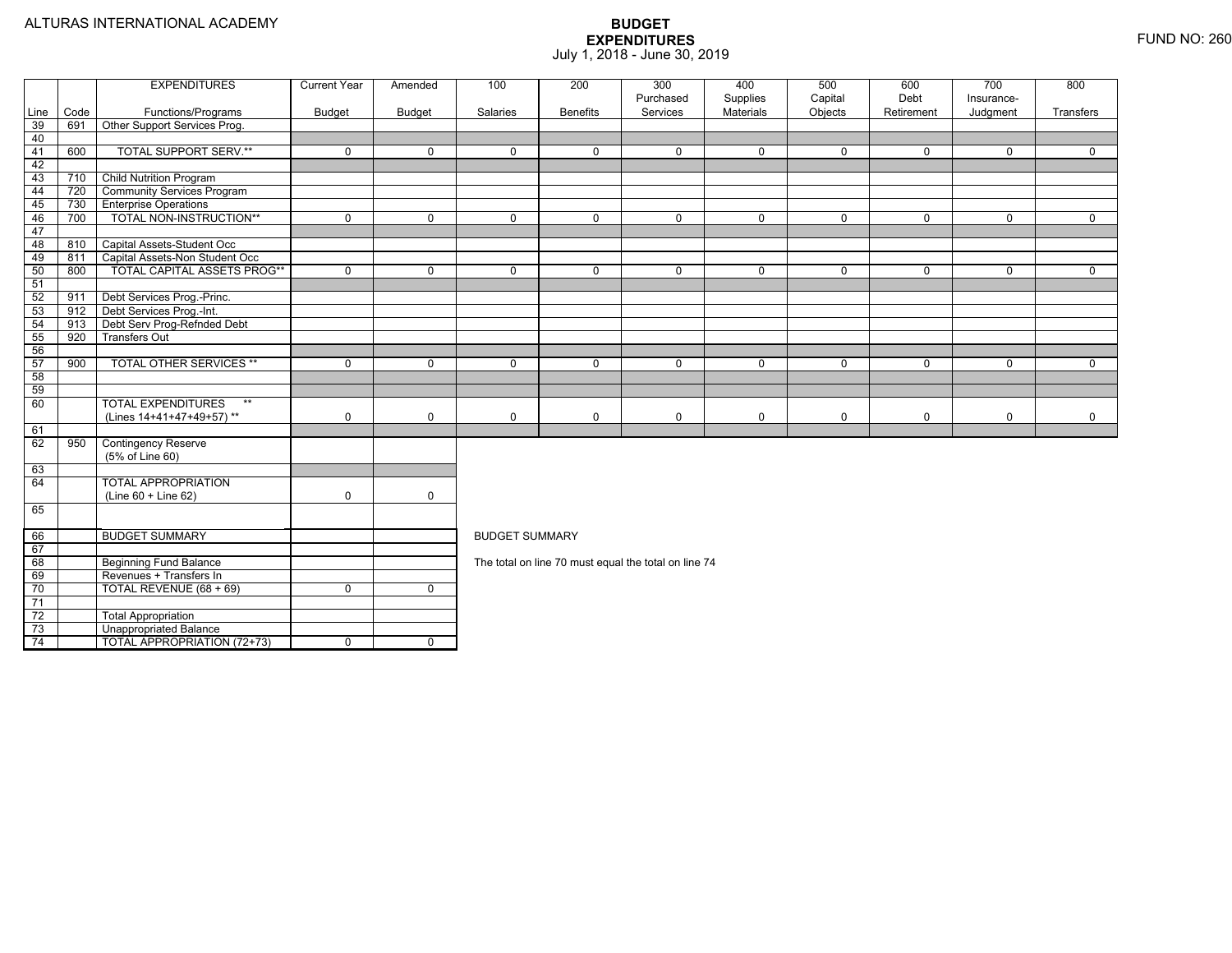|                 |                | <b>REVENUES</b>                         | <b>Current Year</b> | <b>Amended Budget</b> |             |                 |        | <b>REVENUES</b>                        | <b>Current Year</b> | <b>Amended Budget</b> |             |
|-----------------|----------------|-----------------------------------------|---------------------|-----------------------|-------------|-----------------|--------|----------------------------------------|---------------------|-----------------------|-------------|
| Line            | Code           | Item                                    | <b>Budget</b>       | Line Amounts          | Totals      | Line            | Code   | Item                                   | <b>Budget</b>       | Line Amounts          | Totals      |
|                 |                | 320000 Estimated Fund Balance           |                     | *******               |             | 40              |        | 429000 Other County                    |                     |                       |             |
| $\overline{2}$  |                | as of July 1                            | $\Omega$            | *******               | 0           | 41              | 420000 | <b>TOTAL COUNTY</b><br>$***$           | $\Omega$            | *******               | $\mathbf 0$ |
| 3               | 411100         | Taxes-General M & O                     |                     |                       |             | 42              |        |                                        |                     |                       |             |
| $\overline{4}$  | 411200         | Taxes-Suplemental                       |                     |                       |             | 43              |        | 431100 Base Support Program            |                     |                       |             |
| 5               |                | 411300 Taxes-Emergency                  |                     |                       |             | 44              |        | 431200 Transportation Support          |                     |                       |             |
| 6               | 411400         | Taxes-Tort                              |                     |                       |             | 45              |        | 431400 Except Child/SED Support        |                     |                       |             |
|                 | 411500         | Taxes-Cooperative                       |                     |                       |             | 46              |        | 431500   Border Tuition Support        |                     |                       |             |
| 8               | 411600         | Taxes-Tuition                           |                     |                       |             | 47              |        | 431600 Tuition Equivalency             |                     |                       |             |
| 9               | 411700         | Taxes-Migrant                           |                     |                       |             | 48              |        | 431800 Benefit Apportionment           |                     |                       |             |
| 10              | 411900         | Taxes-Other                             |                     |                       |             | 49              |        | 431900 Other State Support             |                     |                       |             |
| 11              | 412100         | <b>Taxes-Plant Facility</b>             |                     |                       |             | 50              |        | 432100 Driver Education Prog.          |                     |                       |             |
| 12              | 412500         | Taxes-Bond & Interest                   |                     |                       |             | 51              |        | 432400   Professional Technical Prog   |                     |                       |             |
| 13              |                | $**$<br><b>TOTAL TAXES</b>              | $\Omega$            | *******               | 0           | 52              |        | 437000 Lottery/Additional State Maint  |                     |                       |             |
| 14              |                | 413000 Penalty: Delinguent Taxes        |                     |                       |             | 53              |        | 438000 Rev in Lieu of/Ag Equip Tax     |                     |                       |             |
| 15              |                |                                         |                     |                       |             | 54              | 439000 | Other State Revenue                    |                     |                       |             |
| 16              |                | 414100 Tuition - Individuals            |                     |                       |             | 55              |        |                                        |                     |                       |             |
| 17              |                | 414200 Tuition-Districts in Idaho       |                     |                       |             | 56              | 430000 | $**$<br><b>TOTAL STATE</b>             | $\Omega$            | *******               | $\Omega$    |
| $\overline{18}$ |                | 414300   Tuition-Out of State Districts |                     |                       |             | 57              |        |                                        |                     |                       |             |
| 19              |                |                                         |                     |                       |             | 58              |        | 442000   Indirect Unrestricted Fed.    |                     |                       |             |
| 20              |                | 415000 Earnings on Investments          |                     |                       |             | 59              |        | 443000 Direct Restricted Fed.          |                     |                       |             |
| 21              |                |                                         |                     |                       |             | 60              |        | 445100 Title I - ESEA                  |                     |                       |             |
| 22              |                | 416100 School Food Service              |                     |                       |             | 61              | 445200 | Title VI. ESEA-Innovative Pr           |                     |                       |             |
| $\overline{23}$ |                | 416200   Meal Sales: Non-Reimb.         |                     |                       |             | 62              |        | 445300 Perkins III-Voc Tech Act        |                     |                       |             |
| 24              |                | 416900 Other Food Sales                 |                     |                       |             | 63              | 445400 | <b>Adult Education</b>                 |                     |                       |             |
| $\overline{25}$ |                |                                         |                     |                       |             | 64              | 445500 | <b>Child Nutrition Reimb.</b>          |                     |                       |             |
| 26              |                | 417100 Admissions/Activities            |                     |                       |             | 65              | 445600 | Title VI-B                             |                     |                       |             |
| $\overline{27}$ |                | 417200 Bookstore Sales                  |                     |                       |             | 66              | 445900 | Other Indirect Fed. Prog.              | 20,000CR            | 20.000CR              |             |
| $\overline{28}$ |                | 417300 Clubs, Org. Dues, Etc.           |                     |                       |             | 67              | 448200 | Impact Aid - P.L. 874                  |                     |                       |             |
| $\overline{29}$ |                | 417400 School Fees & Charges            |                     |                       |             | 68              | 440000 | $***$<br><b>TOTAL FEDERAL</b>          | 20.000CR            | *******               | 20.000CR    |
| 30              |                | 417900 Other Student Revenues           |                     |                       |             | 69              |        |                                        |                     |                       |             |
| 31              |                |                                         |                     |                       |             | 70              |        | 451000 Proceeds: Bonds, Capital Leases |                     |                       |             |
| $\overline{32}$ | 418100         | <b>Community Service</b>                |                     |                       |             | $\overline{71}$ |        | 453000 Sale of Fixed Assets            |                     |                       |             |
| 33              |                |                                         |                     |                       |             | 72              | 450000 | $**$<br><b>TOTAL OTHER</b>             | $\Omega$            | *******               | $\mathbf 0$ |
| $\overline{34}$ | 419100 Rentals |                                         |                     |                       |             | 73              |        |                                        |                     |                       |             |
| 35              |                | 419200 Contributions/Donations          |                     |                       |             | $\overline{74}$ |        | $**$<br><b>TOTAL REVENUES</b>          | 20.000CR            | *******               | 20,000CR    |
| 36              | 419300         | <b>Transportaion Fees</b>               |                     |                       |             | 75              |        |                                        |                     |                       |             |
| 37              |                | 419900 Other Local                      |                     |                       |             | 76              | 460000 | <b>TRANSFERS IN</b>                    |                     |                       |             |
| 38              |                | TOTAL OTHER LOCAL **                    | $\mathbf 0$         | *******               | $\mathbf 0$ | $\overline{77}$ |        |                                        |                     |                       |             |
| 39              | 410000         | <b>TOTAL LOCAL</b>                      |                     | *******               |             | 78              | 400000 | BAL.+ REVENUE + TRANS.                 |                     | *******               |             |
|                 |                | $(Line 13 + 38)$                        | $\mathbf 0$         |                       | $\Omega$    |                 |        | (Lines $1 + 74 + 76$ )                 | 20.000CR            |                       | 20.000CR    |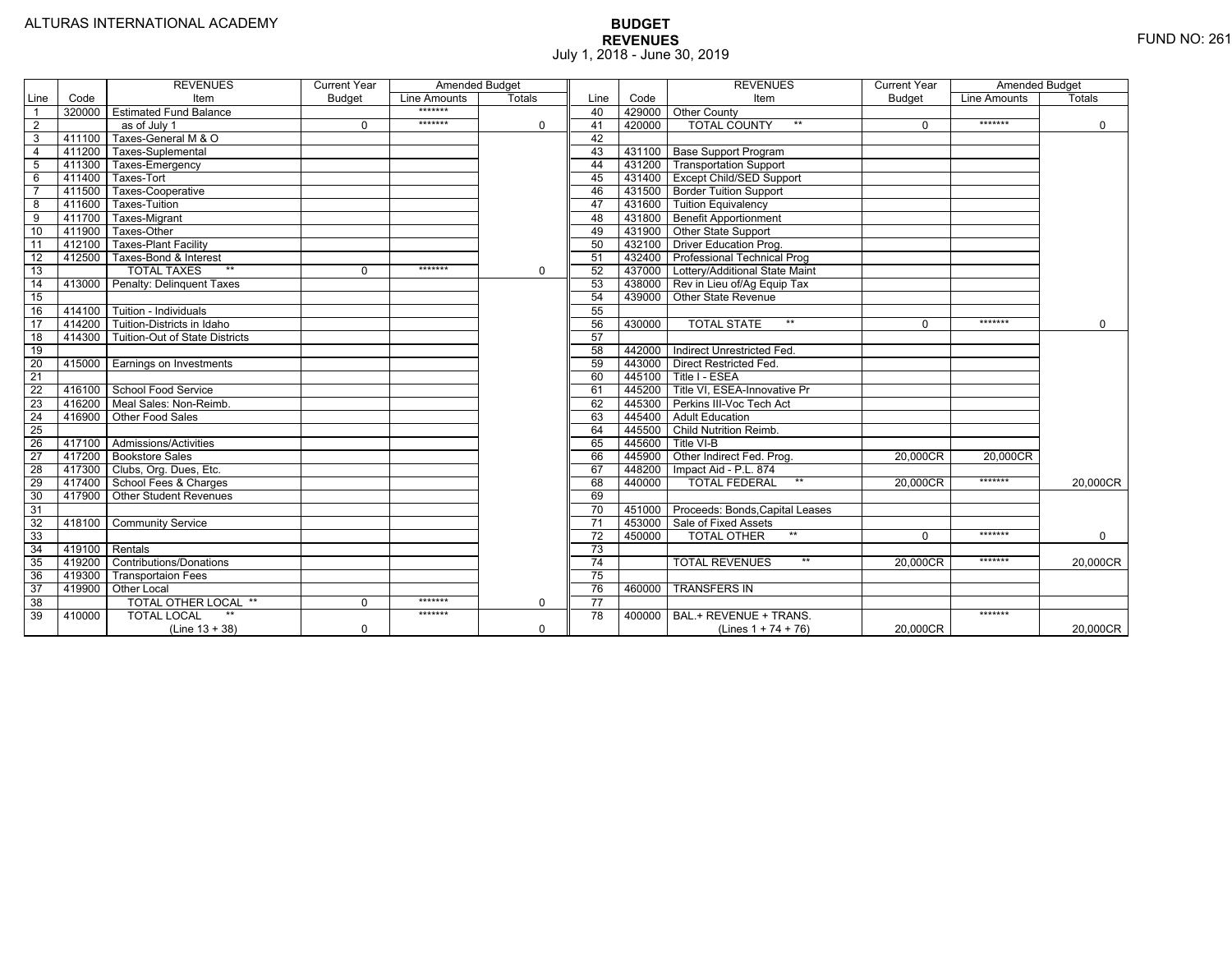|                         |      | <b>EXPENDITURES</b>             | <b>Current Year</b> | Amended | 100      | 200             | 300<br>Purchased | 400<br>Supplies | 500<br>Capital | 600<br>Debt | 700<br>Insurance- | 800         |
|-------------------------|------|---------------------------------|---------------------|---------|----------|-----------------|------------------|-----------------|----------------|-------------|-------------------|-------------|
| Line                    | Code | Functions/Programs              | Budget              | Budget  | Salaries | <b>Benefits</b> | Services         | Materials       | Objects        | Retirement  | Judgment          | Transfers   |
| $\overline{1}$          | 512  | Elemetary School Prog.          | 20,000              | 20,000  |          |                 | 18.500           | 1.500           |                |             |                   |             |
| $\overline{2}$          | 515  | Secondary School Prog.          |                     |         |          |                 |                  |                 |                |             |                   |             |
| 3                       | 517  | Alternative School Prog.        |                     |         |          |                 |                  |                 |                |             |                   |             |
| $\overline{4}$          | 519  | Vocational-Technical Prog.      |                     |         |          |                 |                  |                 |                |             |                   |             |
| 5                       | 521  | <b>Exceptional Child Prog.</b>  |                     |         |          |                 |                  |                 |                |             |                   |             |
| 6                       | 522  | Preschool Exceptional Prog.     |                     |         |          |                 |                  |                 |                |             |                   |             |
| $\overline{7}$          | 524  | Gifted & Talented Prog.         |                     |         |          |                 |                  |                 |                |             |                   |             |
| $\overline{\mathbf{8}}$ | 531  | Interscholastic Prog.           |                     |         |          |                 |                  |                 |                |             |                   |             |
| 9                       | 532  | School Activity Prog.           |                     |         |          |                 |                  |                 |                |             |                   |             |
| 10                      | 541  | Summer School Prog.             |                     |         |          |                 |                  |                 |                |             |                   |             |
| 11                      | 542  | Adult School Prog.              |                     |         |          |                 |                  |                 |                |             |                   |             |
| 12                      | 546  | Detention Center Prog.          |                     |         |          |                 |                  |                 |                |             |                   |             |
| 13                      |      |                                 |                     |         |          |                 |                  |                 |                |             |                   |             |
| 14                      | 500  | <b>TOTAL INSTRUCTION **</b>     | 20,000              | 20,000  | $\Omega$ | $\mathbf 0$     | 18,500           | 1,500           | $\mathbf 0$    | $\Omega$    | $\mathbf 0$       | $\mathbf 0$ |
| 15                      |      |                                 |                     |         |          |                 |                  |                 |                |             |                   |             |
| 16                      | 611  | Attend-Guidance-Health Prog     |                     |         |          |                 |                  |                 |                |             |                   |             |
| $\overline{17}$         | 616  | Special Services Prog.          |                     |         |          |                 |                  |                 |                |             |                   |             |
| 18                      |      |                                 |                     |         |          |                 |                  |                 |                |             |                   |             |
| 19                      | 621  | Instruction Improvement Prog    |                     |         |          |                 |                  |                 |                |             |                   |             |
| $\overline{20}$         | 622  | Educational Media Prog.         |                     |         |          |                 |                  |                 |                |             |                   |             |
| $\overline{21}$         | 623  | Instruction-Related Tech Prog   |                     |         |          |                 |                  |                 |                |             |                   |             |
| 22                      | 631  | Board of Education Prog.        |                     |         |          |                 |                  |                 |                |             |                   |             |
| $\overline{23}$         | 632  | District Admin Prog.            |                     |         |          |                 |                  |                 |                |             |                   |             |
| $\overline{24}$         |      |                                 |                     |         |          |                 |                  |                 |                |             |                   |             |
| $\overline{25}$         | 641  | School Administration Prog.     |                     |         |          |                 |                  |                 |                |             |                   |             |
| $\overline{26}$         |      |                                 |                     |         |          |                 |                  |                 |                |             |                   |             |
| $\overline{27}$         | 651  | <b>Business Operation Prog.</b> |                     |         |          |                 |                  |                 |                |             |                   |             |
| $\overline{28}$         | 655  | Central Service Prog.           |                     |         |          |                 |                  |                 |                |             |                   |             |
| 29                      | 656  | Admin Tech Services Prog.       |                     |         |          |                 |                  |                 |                |             |                   |             |
| 30                      | 661  | Bldg-Care Prog. (Custodial)     |                     |         |          |                 |                  |                 |                |             |                   |             |
| 31                      | 663  | Maint-Non Student Occupied      |                     |         |          |                 |                  |                 |                |             |                   |             |
| 32                      | 664  | Maint-Student Occupied Bldgs    |                     |         |          |                 |                  |                 |                |             |                   |             |
| 33                      | 665  | Maintenance - Grounds           |                     |         |          |                 |                  |                 |                |             |                   |             |
| 34                      | 667  | Security Program                |                     |         |          |                 |                  |                 |                |             |                   |             |
| 35                      |      |                                 |                     |         |          |                 |                  |                 |                |             |                   |             |
| 36                      | 681  | Pupil-To School Trans. Prog.    |                     |         |          |                 |                  |                 |                |             |                   |             |
| 37                      | 682  | Pupil-Activity Trans. Prog.     |                     |         |          |                 |                  |                 |                |             |                   |             |
| 38                      | 683  | General Transportation Prog.    |                     |         |          |                 |                  |                 |                |             |                   |             |
|                         |      |                                 |                     |         |          |                 |                  |                 |                |             |                   |             |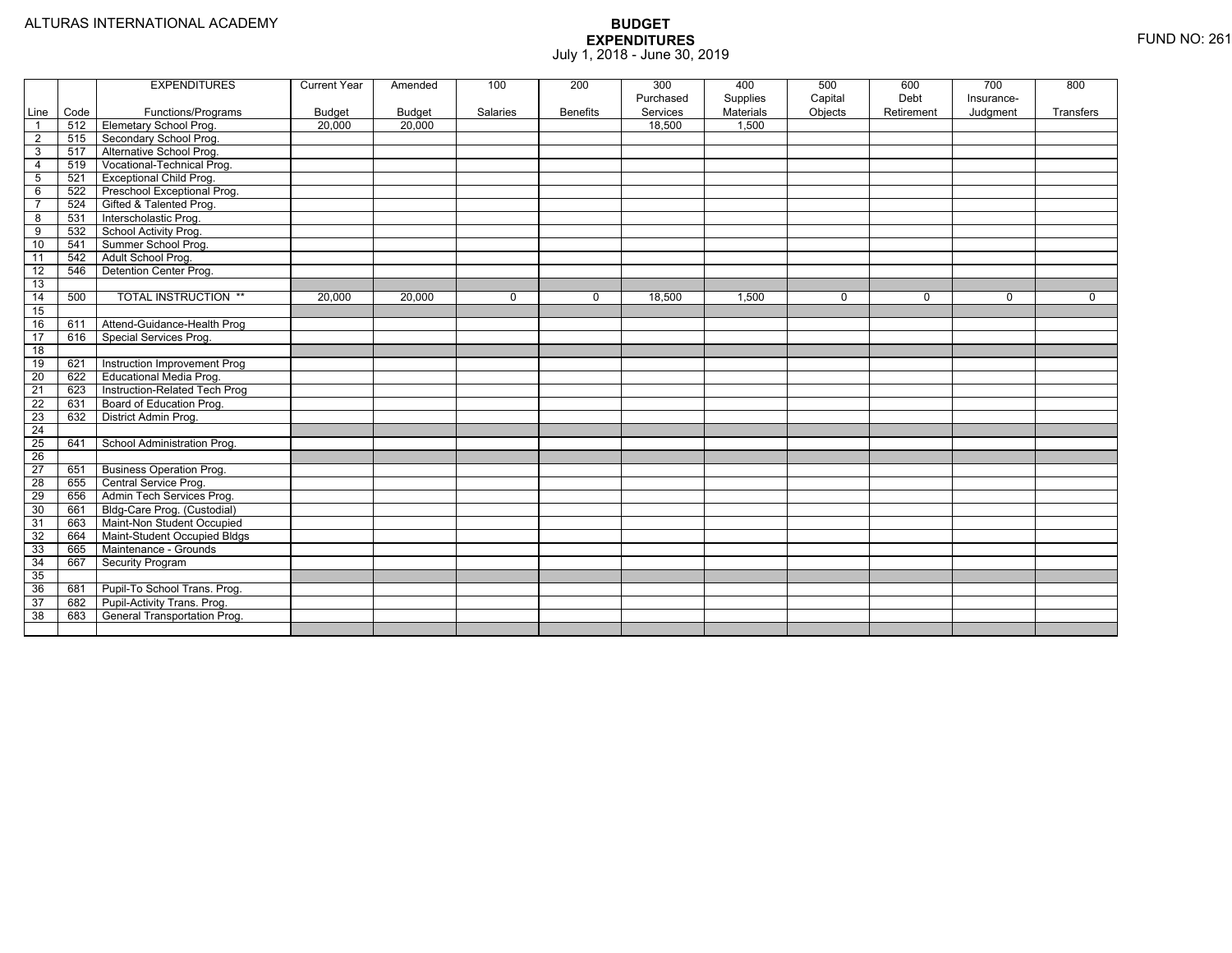TOTAL APPROPRIATION (72+73) 20,000 20,000

|      |      | <b>EXPENDITURES</b>                | <b>Current Year</b> | Amended       | 100                   | 200             | 300                                                  | 400                          | 500                | 600                | 700                    | 800         |  |  |
|------|------|------------------------------------|---------------------|---------------|-----------------------|-----------------|------------------------------------------------------|------------------------------|--------------------|--------------------|------------------------|-------------|--|--|
| Line | Code | Functions/Programs                 | <b>Budget</b>       | <b>Budget</b> | Salaries              | <b>Benefits</b> | Purchased<br>Services                                | Supplies<br><b>Materials</b> | Capital<br>Objects | Debt<br>Retirement | Insurance-<br>Judgment | Transfers   |  |  |
| 39   | 691  | Other Support Services Prog.       |                     |               |                       |                 |                                                      |                              |                    |                    |                        |             |  |  |
| 40   |      |                                    |                     |               |                       |                 |                                                      |                              |                    |                    |                        |             |  |  |
| 41   | 600  | <b>TOTAL SUPPORT SERV.**</b>       | $\mathbf 0$         | $\Omega$      | $\Omega$              | $\Omega$        | $\Omega$                                             | $\mathbf 0$                  | $\Omega$           | $\Omega$           | $\Omega$               | $\Omega$    |  |  |
| 42   |      |                                    |                     |               |                       |                 |                                                      |                              |                    |                    |                        |             |  |  |
| 43   | 710  | <b>Child Nutrition Program</b>     |                     |               |                       |                 |                                                      |                              |                    |                    |                        |             |  |  |
| 44   | 720  | <b>Community Services Program</b>  |                     |               |                       |                 |                                                      |                              |                    |                    |                        |             |  |  |
| 45   | 730  | <b>Enterprise Operations</b>       |                     |               |                       |                 |                                                      |                              |                    |                    |                        |             |  |  |
| 46   | 700  | TOTAL NON-INSTRUCTION**            | $\mathbf 0$         | $\Omega$      | $\Omega$              | $\Omega$        | 0                                                    | $\mathbf 0$                  | $\mathbf 0$        | $\Omega$           | $\Omega$               | $\mathbf 0$ |  |  |
| 47   |      |                                    |                     |               |                       |                 |                                                      |                              |                    |                    |                        |             |  |  |
| 48   | 810  | Capital Assets-Student Occ         |                     |               |                       |                 |                                                      |                              |                    |                    |                        |             |  |  |
| 49   | 811  | Capital Assets-Non Student Occ     |                     |               |                       |                 |                                                      |                              |                    |                    |                        |             |  |  |
| 50   | 800  | <b>TOTAL CAPITAL ASSETS PROG**</b> | $\mathbf 0$         | $\Omega$      | $\Omega$              | $\Omega$        | $\Omega$                                             | $\mathbf 0$                  | $\mathbf 0$        | $\Omega$           | $\Omega$               | $\Omega$    |  |  |
| 51   |      |                                    |                     |               |                       |                 |                                                      |                              |                    |                    |                        |             |  |  |
| 52   | 911  | Debt Services Prog.-Princ.         |                     |               |                       |                 |                                                      |                              |                    |                    |                        |             |  |  |
| 53   | 912  | Debt Services Prog.-Int.           |                     |               |                       |                 |                                                      |                              |                    |                    |                        |             |  |  |
| 54   | 913  | Debt Serv Prog-Refnded Debt        |                     |               |                       |                 |                                                      |                              |                    |                    |                        |             |  |  |
| 55   | 920  | <b>Transfers Out</b>               |                     |               |                       |                 |                                                      |                              |                    |                    |                        |             |  |  |
| 56   |      |                                    |                     |               |                       |                 |                                                      |                              |                    |                    |                        |             |  |  |
| 57   | 900  | <b>TOTAL OTHER SERVICES **</b>     | $\Omega$            | $\Omega$      | $\Omega$              | $\Omega$        | 0                                                    | $\mathbf 0$                  | $\Omega$           | $\Omega$           | $\Omega$               | $\mathbf 0$ |  |  |
| 58   |      |                                    |                     |               |                       |                 |                                                      |                              |                    |                    |                        |             |  |  |
| 59   |      |                                    |                     |               |                       |                 |                                                      |                              |                    |                    |                        |             |  |  |
| 60   |      | <b>TOTAL EXPENDITURES</b><br>$***$ |                     |               |                       |                 |                                                      |                              |                    |                    |                        |             |  |  |
|      |      | (Lines 14+41+47+49+57)**           | 20,000              | 20,000        | 0                     | $\Omega$        | 18,500                                               | 1,500                        | 0                  | $\mathbf 0$        | 0                      | $\mathbf 0$ |  |  |
| 61   |      |                                    |                     |               |                       |                 |                                                      |                              |                    |                    |                        |             |  |  |
| 62   | 950  | <b>Contingency Reserve</b>         |                     |               |                       |                 |                                                      |                              |                    |                    |                        |             |  |  |
|      |      | (5% of Line 60)                    |                     |               |                       |                 |                                                      |                              |                    |                    |                        |             |  |  |
| 63   |      |                                    |                     |               |                       |                 |                                                      |                              |                    |                    |                        |             |  |  |
| 64   |      | <b>TOTAL APPROPRIATION</b>         |                     |               |                       |                 |                                                      |                              |                    |                    |                        |             |  |  |
|      |      | $(Line 60 + Line 62)$              | 20,000              | 20,000        |                       |                 |                                                      |                              |                    |                    |                        |             |  |  |
| 65   |      |                                    |                     |               |                       |                 |                                                      |                              |                    |                    |                        |             |  |  |
| 66   |      | <b>BUDGET SUMMARY</b>              |                     |               | <b>BUDGET SUMMARY</b> |                 |                                                      |                              |                    |                    |                        |             |  |  |
| 67   |      |                                    |                     |               |                       |                 |                                                      |                              |                    |                    |                        |             |  |  |
| 68   |      | <b>Beginning Fund Balance</b>      |                     |               |                       |                 | The total on line 70 must equal the total on line 74 |                              |                    |                    |                        |             |  |  |
| 69   |      | Revenues + Transfers In            | 20,000CR            | 20,000CR      |                       |                 |                                                      |                              |                    |                    |                        |             |  |  |
| 70   |      | TOTAL REVENUE (68 + 69)            | 20,000CR            | 20,000CR      |                       |                 |                                                      |                              |                    |                    |                        |             |  |  |
| 71   |      |                                    |                     |               |                       |                 |                                                      |                              |                    |                    |                        |             |  |  |
| 72   |      | <b>Total Appropriation</b>         | 20,000              | 20,000        |                       |                 |                                                      |                              |                    |                    |                        |             |  |  |
| 73   |      | Unappropriated Balance             |                     |               |                       |                 |                                                      |                              |                    |                    |                        |             |  |  |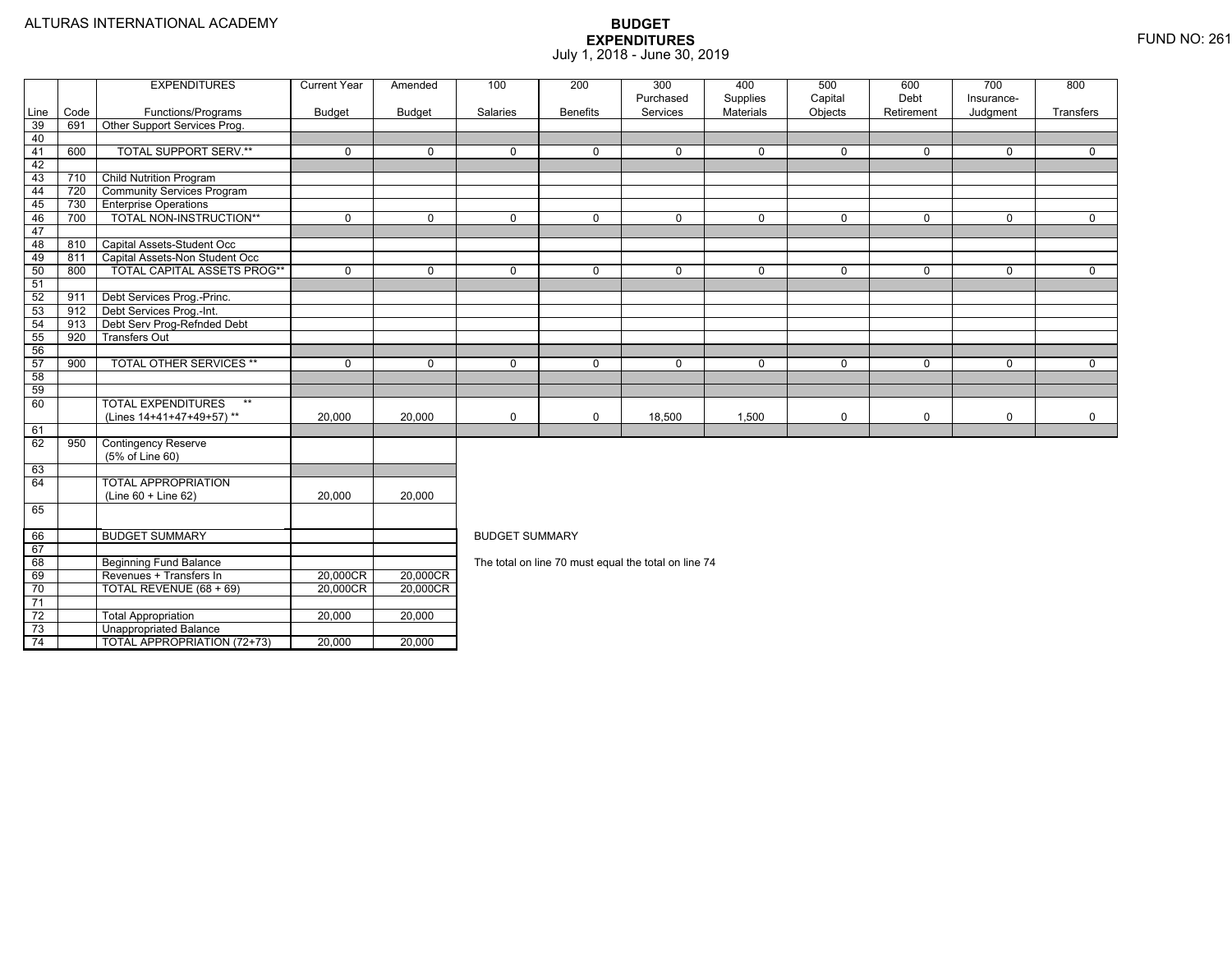|                 |                | <b>REVENUES</b>                         | <b>Current Year</b> | <b>Amended Budget</b> |             |                 |        | <b>REVENUES</b>                        | <b>Current Year</b> | <b>Amended Budget</b> |             |
|-----------------|----------------|-----------------------------------------|---------------------|-----------------------|-------------|-----------------|--------|----------------------------------------|---------------------|-----------------------|-------------|
| Line            | Code           | Item                                    | <b>Budget</b>       | Line Amounts          | Totals      | Line            | Code   | Item                                   | <b>Budget</b>       | Line Amounts          | Totals      |
|                 |                | 320000 Estimated Fund Balance           |                     | *******               |             | 40              |        | 429000 Other County                    |                     |                       |             |
| $\overline{2}$  |                | as of July 1                            | $\Omega$            | *******               | 0           | 41              | 420000 | <b>TOTAL COUNTY</b><br>$***$           | $\Omega$            | *******               | $\mathbf 0$ |
| 3               | 411100         | Taxes-General M & O                     |                     |                       |             | 42              |        |                                        |                     |                       |             |
| $\overline{4}$  | 411200         | Taxes-Suplemental                       |                     |                       |             | 43              |        | 431100 Base Support Program            |                     |                       |             |
| 5               |                | 411300 Taxes-Emergency                  |                     |                       |             | 44              |        | 431200 Transportation Support          |                     |                       |             |
| 6               | 411400         | Taxes-Tort                              |                     |                       |             | 45              |        | 431400 Except Child/SED Support        |                     |                       |             |
|                 | 411500         | Taxes-Cooperative                       |                     |                       |             | 46              |        | 431500 Border Tuition Support          |                     |                       |             |
| 8               | 411600         | Taxes-Tuition                           |                     |                       |             | 47              |        | 431600 Tuition Equivalency             |                     |                       |             |
| 9               | 411700         | Taxes-Migrant                           |                     |                       |             | 48              |        | 431800 Benefit Apportionment           |                     |                       |             |
| 10              | 411900         | Taxes-Other                             |                     |                       |             | 49              |        | 431900 Other State Support             |                     |                       |             |
| 11              | 412100         | <b>Taxes-Plant Facility</b>             |                     |                       |             | 50              |        | 432100 Driver Education Prog.          |                     |                       |             |
| 12              | 412500         | Taxes-Bond & Interest                   |                     |                       |             | 51              |        | 432400 Professional Technical Prog     |                     |                       |             |
| 13              |                | $**$<br><b>TOTAL TAXES</b>              | $\Omega$            | *******               | 0           | 52              |        | 437000 Lottery/Additional State Maint  |                     |                       |             |
| 14              |                | 413000 Penalty: Delinguent Taxes        |                     |                       |             | 53              |        | 438000 Rev in Lieu of/Ag Equip Tax     |                     |                       |             |
| 15              |                |                                         |                     |                       |             | 54              |        | 439000 Other State Revenue             |                     |                       |             |
| 16              |                | 414100 Tuition - Individuals            |                     |                       |             | 55              |        |                                        |                     |                       |             |
| 17              |                | 414200 Tuition-Districts in Idaho       |                     |                       |             | 56              | 430000 | $**$<br><b>TOTAL STATE</b>             | $\Omega$            | *******               | $\Omega$    |
| $\overline{18}$ |                | 414300   Tuition-Out of State Districts |                     |                       |             | 57              |        |                                        |                     |                       |             |
| 19              |                |                                         |                     |                       |             | 58              |        | 442000   Indirect Unrestricted Fed.    |                     |                       |             |
| 20              |                | 415000 Earnings on Investments          |                     |                       |             | 59              |        | 443000 Direct Restricted Fed.          |                     |                       |             |
| 21              |                |                                         |                     |                       |             | 60              |        | 445100 Title I - ESEA                  |                     |                       |             |
| 22              |                | 416100 School Food Service              |                     |                       |             | 61              | 445200 | Title VI. ESEA-Innovative Pr           |                     |                       |             |
| 23              |                | 416200   Meal Sales: Non-Reimb.         |                     |                       |             | 62              |        | 445300 Perkins III-Voc Tech Act        |                     |                       |             |
| 24              |                | 416900 Other Food Sales                 |                     |                       |             | 63              | 445400 | <b>Adult Education</b>                 |                     |                       |             |
| $\overline{25}$ |                |                                         |                     |                       |             | 64              | 445500 | Child Nutrition Reimb.                 |                     |                       |             |
| 26              |                | 417100 Admissions/Activities            |                     |                       |             | 65              | 445600 | Title VI-B                             |                     |                       |             |
| $\overline{27}$ |                | 417200 Bookstore Sales                  |                     |                       |             | 66              | 445900 | Other Indirect Fed. Prog.              | 8.675CR             | 8.730CR               |             |
| 28              |                | 417300 Clubs, Org. Dues, Etc.           |                     |                       |             | 67              | 448200 | Impact Aid - P.L. 874                  |                     |                       |             |
| $\overline{29}$ |                | 417400 School Fees & Charges            |                     |                       |             | 68              | 440000 | $***$<br><b>TOTAL FEDERAL</b>          | 8.675CR             | *******               | 8,730CR     |
| 30              |                | 417900 Other Student Revenues           |                     |                       |             | 69              |        |                                        |                     |                       |             |
| 31              |                |                                         |                     |                       |             | 70              |        | 451000 Proceeds: Bonds, Capital Leases |                     |                       |             |
| $\overline{32}$ | 418100         | <b>Community Service</b>                |                     |                       |             | $\overline{71}$ |        | 453000 Sale of Fixed Assets            |                     |                       |             |
| 33              |                |                                         |                     |                       |             | 72              | 450000 | $**$<br><b>TOTAL OTHER</b>             | $\Omega$            | *******               | $\Omega$    |
| 34              | 419100 Rentals |                                         |                     |                       |             | 73              |        |                                        |                     |                       |             |
| 35              |                | 419200 Contributions/Donations          |                     |                       |             | $\overline{74}$ |        | $**$<br><b>TOTAL REVENUES</b>          | 8.675CR             | *******               | 8,730CR     |
| 36              | 419300         | <b>Transportaion Fees</b>               |                     |                       |             | 75              |        |                                        |                     |                       |             |
| 37              |                | 419900 Other Local                      |                     |                       |             | 76              | 460000 | <b>TRANSFERS IN</b>                    |                     |                       |             |
| 38              |                | TOTAL OTHER LOCAL **                    | $\mathbf 0$         | *******               | $\mathbf 0$ | $\overline{77}$ |        |                                        |                     |                       |             |
| 39              | 410000         | <b>TOTAL LOCAL</b>                      |                     | *******               |             | 78              | 400000 | BAL.+ REVENUE + TRANS.                 |                     | *******               |             |
|                 |                | $(Line 13 + 38)$                        | $\Omega$            |                       | $\Omega$    |                 |        | (Lines $1 + 74 + 76$ )                 | 8.675CR             |                       | 8,730CR     |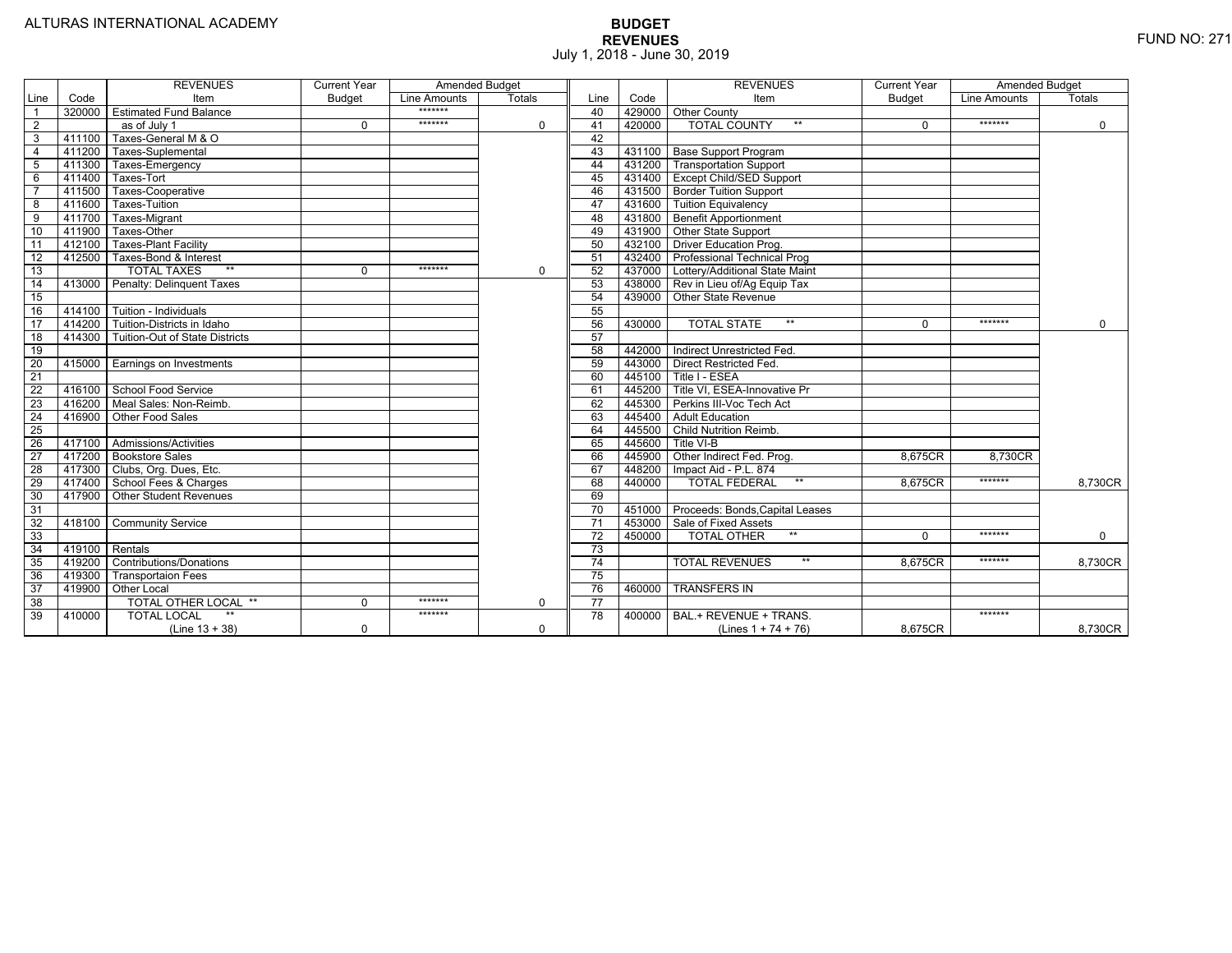|                 |      | <b>EXPENDITURES</b>             | <b>Current Year</b> | Amended       | 100      | 200             | 300<br>Purchased | 400<br>Supplies | 500<br>Capital | 600<br>Debt | 700<br>Insurance- | 800         |
|-----------------|------|---------------------------------|---------------------|---------------|----------|-----------------|------------------|-----------------|----------------|-------------|-------------------|-------------|
| Line            | Code | Functions/Programs              | <b>Budget</b>       | <b>Budget</b> | Salaries | <b>Benefits</b> | Services         | Materials       | Objects        | Retirement  | Judgment          | Transfers   |
| $\overline{1}$  | 512  | Elemetary School Prog.          |                     |               |          |                 |                  |                 |                |             |                   |             |
| $\overline{2}$  | 515  | Secondary School Prog.          |                     |               |          |                 |                  |                 |                |             |                   |             |
| $\overline{3}$  | 517  | Alternative School Prog.        |                     |               |          |                 |                  |                 |                |             |                   |             |
| $\overline{4}$  | 519  | Vocational-Technical Prog.      |                     |               |          |                 |                  |                 |                |             |                   |             |
| 5               | 521  | <b>Exceptional Child Prog.</b>  |                     |               |          |                 |                  |                 |                |             |                   |             |
| 6               | 522  | Preschool Exceptional Prog.     |                     |               |          |                 |                  |                 |                |             |                   |             |
| $\overline{7}$  | 524  | Gifted & Talented Prog.         |                     |               |          |                 |                  |                 |                |             |                   |             |
| 8               | 531  | Interscholastic Prog.           |                     |               |          |                 |                  |                 |                |             |                   |             |
| 9               | 532  | School Activity Prog.           |                     |               |          |                 |                  |                 |                |             |                   |             |
| 10              | 541  | Summer School Prog.             |                     |               |          |                 |                  |                 |                |             |                   |             |
| 11              | 542  | Adult School Prog.              |                     |               |          |                 |                  |                 |                |             |                   |             |
| $\overline{12}$ | 546  | Detention Center Prog.          |                     |               |          |                 |                  |                 |                |             |                   |             |
| 13              |      |                                 |                     |               |          |                 |                  |                 |                |             |                   |             |
| 14              | 500  | <b>TOTAL INSTRUCTION **</b>     | 0                   | $\mathbf 0$   | 0        | $\mathbf{0}$    | $\mathbf 0$      | $\mathbf 0$     | 0              | 0           | 0                 | $\mathbf 0$ |
| 15              |      |                                 |                     |               |          |                 |                  |                 |                |             |                   |             |
| 16              | 611  | Attend-Guidance-Health Prog     |                     |               |          |                 |                  |                 |                |             |                   |             |
| 17              | 616  | Special Services Prog.          |                     |               |          |                 |                  |                 |                |             |                   |             |
| $\overline{18}$ |      |                                 |                     |               |          |                 |                  |                 |                |             |                   |             |
| 19              | 621  | Instruction Improvement Prog    | 8,675               | 8,730         |          |                 | 8,730            |                 |                |             |                   |             |
| 20              | 622  | Educational Media Prog.         |                     |               |          |                 |                  |                 |                |             |                   |             |
| 21              | 623  | Instruction-Related Tech Prog   |                     |               |          |                 |                  |                 |                |             |                   |             |
| 22              | 631  | Board of Education Prog.        |                     |               |          |                 |                  |                 |                |             |                   |             |
| 23              | 632  | District Admin Prog.            |                     |               |          |                 |                  |                 |                |             |                   |             |
| $\overline{24}$ |      |                                 |                     |               |          |                 |                  |                 |                |             |                   |             |
| 25              | 641  | School Administration Prog.     |                     |               |          |                 |                  |                 |                |             |                   |             |
| 26              |      |                                 |                     |               |          |                 |                  |                 |                |             |                   |             |
| 27              | 651  | <b>Business Operation Prog.</b> |                     |               |          |                 |                  |                 |                |             |                   |             |
| $\overline{28}$ | 655  | Central Service Prog.           |                     |               |          |                 |                  |                 |                |             |                   |             |
| 29              | 656  | Admin Tech Services Prog.       |                     |               |          |                 |                  |                 |                |             |                   |             |
| 30              | 661  | Bldg-Care Prog. (Custodial)     |                     |               |          |                 |                  |                 |                |             |                   |             |
| 31              | 663  | Maint-Non Student Occupied      |                     |               |          |                 |                  |                 |                |             |                   |             |
| 32              | 664  | Maint-Student Occupied Bldgs    |                     |               |          |                 |                  |                 |                |             |                   |             |
| 33              | 665  | Maintenance - Grounds           |                     |               |          |                 |                  |                 |                |             |                   |             |
| 34              | 667  | Security Program                |                     |               |          |                 |                  |                 |                |             |                   |             |
| 35              |      |                                 |                     |               |          |                 |                  |                 |                |             |                   |             |
| 36              | 681  | Pupil-To School Trans. Prog.    |                     |               |          |                 |                  |                 |                |             |                   |             |
| 37              | 682  | Pupil-Activity Trans. Prog.     |                     |               |          |                 |                  |                 |                |             |                   |             |
| 38              | 683  | General Transportation Prog.    |                     |               |          |                 |                  |                 |                |             |                   |             |
|                 |      |                                 |                     |               |          |                 |                  |                 |                |             |                   |             |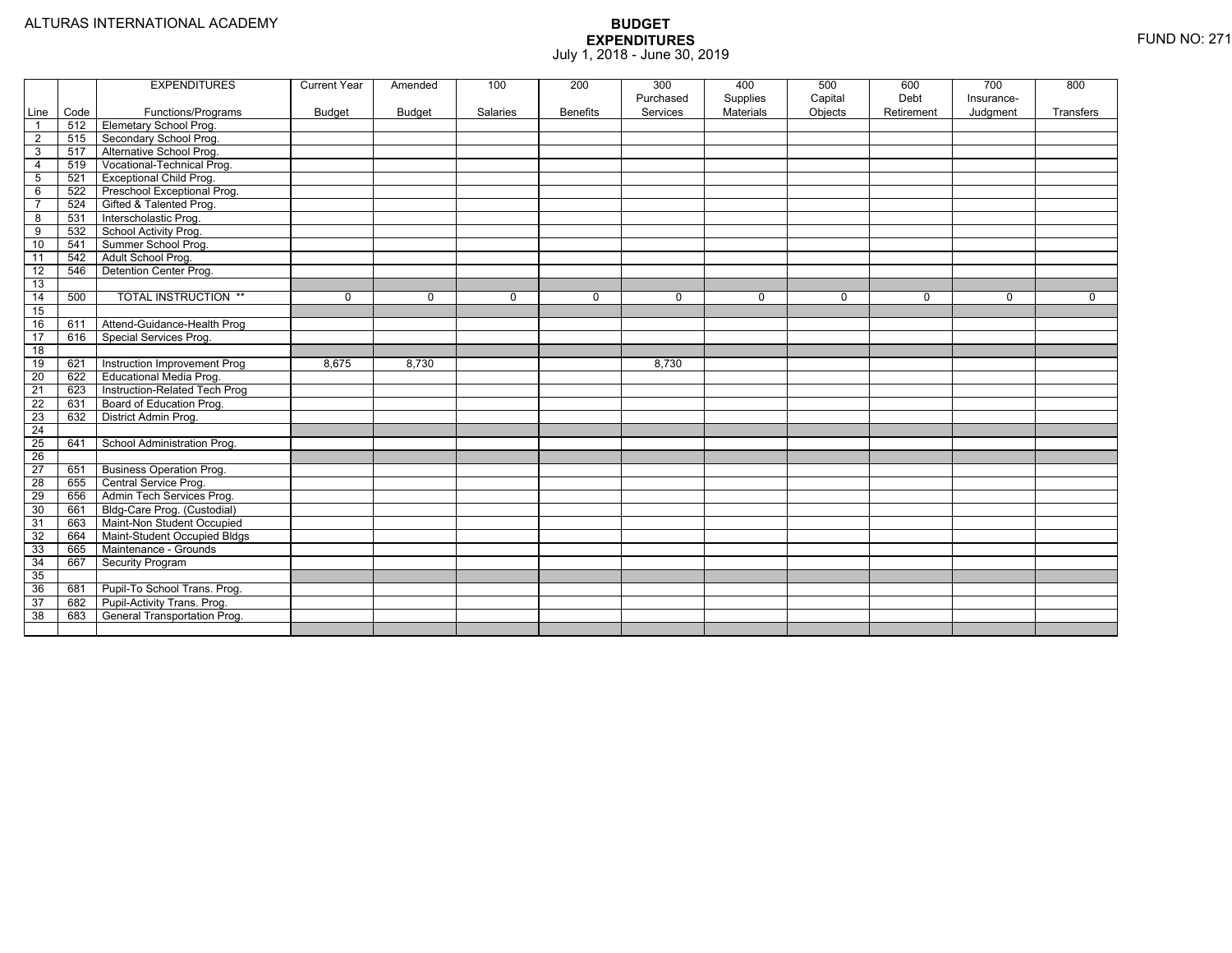74

Unappropriated Balance

TOTAL APPROPRIATION (72+73) 8,675 8,730

|                 |      | <b>EXPENDITURES</b>                                | <b>Current Year</b> | Amended       | 100                   | 200             | 300<br>Purchased                                     | 400<br>Supplies  | 500<br>Capital | 600<br>Debt | 700<br>Insurance- | 800         |  |  |  |
|-----------------|------|----------------------------------------------------|---------------------|---------------|-----------------------|-----------------|------------------------------------------------------|------------------|----------------|-------------|-------------------|-------------|--|--|--|
| Line            | Code | Functions/Programs                                 | <b>Budget</b>       | <b>Budget</b> | Salaries              | <b>Benefits</b> | Services                                             | <b>Materials</b> | Objects        | Retirement  | Judgment          | Transfers   |  |  |  |
| 39              | 691  | Other Support Services Prog.                       |                     |               |                       |                 |                                                      |                  |                |             |                   |             |  |  |  |
| 40              |      |                                                    |                     |               |                       |                 |                                                      |                  |                |             |                   |             |  |  |  |
| 41              | 600  | <b>TOTAL SUPPORT SERV.**</b>                       | 8,675               | 8,730         | $\mathbf 0$           | $\Omega$        | 8,730                                                | 0                | 0              | $\mathbf 0$ | $\Omega$          | $\Omega$    |  |  |  |
| 42              |      |                                                    |                     |               |                       |                 |                                                      |                  |                |             |                   |             |  |  |  |
| 43              | 710  | <b>Child Nutrition Program</b>                     |                     |               |                       |                 |                                                      |                  |                |             |                   |             |  |  |  |
| 44              | 720  | <b>Community Services Program</b>                  |                     |               |                       |                 |                                                      |                  |                |             |                   |             |  |  |  |
| 45              | 730  | <b>Enterprise Operations</b>                       |                     |               |                       |                 |                                                      |                  |                |             |                   |             |  |  |  |
| 46              | 700  | <b>TOTAL NON-INSTRUCTION**</b>                     | $\mathbf{0}$        | $\mathbf 0$   | $\mathbf 0$           | 0               | $\mathbf 0$                                          | $\mathbf 0$      | 0              | $\mathbf 0$ | 0                 | $\mathbf 0$ |  |  |  |
| 47              |      |                                                    |                     |               |                       |                 |                                                      |                  |                |             |                   |             |  |  |  |
| 48              | 810  | Capital Assets-Student Occ                         |                     |               |                       |                 |                                                      |                  |                |             |                   |             |  |  |  |
| 49              | 811  | Capital Assets-Non Student Occ                     |                     |               |                       |                 |                                                      |                  |                |             |                   |             |  |  |  |
| 50              | 800  | TOTAL CAPITAL ASSETS PROG**                        | $\mathbf 0$         | $\Omega$      | $\mathbf 0$           | $\Omega$        | $\mathbf 0$                                          | $\mathbf 0$      | $\mathbf 0$    | $\mathbf 0$ | $\mathbf{0}$      | $\mathbf 0$ |  |  |  |
| 51              |      |                                                    |                     |               |                       |                 |                                                      |                  |                |             |                   |             |  |  |  |
| 52              | 911  | Debt Services Prog.-Princ.                         |                     |               |                       |                 |                                                      |                  |                |             |                   |             |  |  |  |
| 53              | 912  | Debt Services Prog.-Int.                           |                     |               |                       |                 |                                                      |                  |                |             |                   |             |  |  |  |
| 54              | 913  | Debt Serv Prog-Refnded Debt                        |                     |               |                       |                 |                                                      |                  |                |             |                   |             |  |  |  |
| 55              | 920  | <b>Transfers Out</b>                               |                     |               |                       |                 |                                                      |                  |                |             |                   |             |  |  |  |
| 56              |      |                                                    |                     |               |                       |                 |                                                      |                  |                |             |                   |             |  |  |  |
| 57              | 900  | <b>TOTAL OTHER SERVICES **</b>                     | $\mathbf{0}$        | $\mathbf 0$   | $\mathbf 0$           | 0               | $\mathbf 0$                                          | $\mathbf 0$      | 0              | $\Omega$    | $\mathbf{0}$      | $\mathbf 0$ |  |  |  |
| 58              |      |                                                    |                     |               |                       |                 |                                                      |                  |                |             |                   |             |  |  |  |
| 59              |      |                                                    |                     |               |                       |                 |                                                      |                  |                |             |                   |             |  |  |  |
| 60              |      | <b>TOTAL EXPENDITURES</b><br>$***$                 |                     |               |                       |                 |                                                      |                  |                |             |                   |             |  |  |  |
|                 |      | (Lines 14+41+47+49+57)**                           | 8,675               | 8,730         | $\mathbf 0$           | 0               | 8,730                                                | 0                | 0              | 0           | 0                 | $\mathbf 0$ |  |  |  |
| 61              |      |                                                    |                     |               |                       |                 |                                                      |                  |                |             |                   |             |  |  |  |
| 62              | 950  | <b>Contingency Reserve</b>                         |                     |               |                       |                 |                                                      |                  |                |             |                   |             |  |  |  |
|                 |      | (5% of Line 60)                                    |                     |               |                       |                 |                                                      |                  |                |             |                   |             |  |  |  |
| 63              |      |                                                    |                     |               |                       |                 |                                                      |                  |                |             |                   |             |  |  |  |
| 64              |      | <b>TOTAL APPROPRIATION</b>                         |                     |               |                       |                 |                                                      |                  |                |             |                   |             |  |  |  |
|                 |      | (Line 60 + Line 62)                                | 8.675               | 8,730         |                       |                 |                                                      |                  |                |             |                   |             |  |  |  |
| 65              |      |                                                    |                     |               |                       |                 |                                                      |                  |                |             |                   |             |  |  |  |
|                 |      |                                                    |                     |               |                       |                 |                                                      |                  |                |             |                   |             |  |  |  |
| 66<br>67        |      | <b>BUDGET SUMMARY</b>                              |                     |               | <b>BUDGET SUMMARY</b> |                 |                                                      |                  |                |             |                   |             |  |  |  |
|                 |      |                                                    |                     |               |                       |                 |                                                      |                  |                |             |                   |             |  |  |  |
| 68              |      | <b>Beginning Fund Balance</b>                      |                     |               |                       |                 | The total on line 70 must equal the total on line 74 |                  |                |             |                   |             |  |  |  |
| 69<br>70        |      | Revenues + Transfers In<br>TOTAL REVENUE (68 + 69) | 8,675CR             | 8,730CR       |                       |                 |                                                      |                  |                |             |                   |             |  |  |  |
| 71              |      |                                                    | 8,675CR             | 8,730CR       |                       |                 |                                                      |                  |                |             |                   |             |  |  |  |
|                 |      |                                                    |                     |               |                       |                 |                                                      |                  |                |             |                   |             |  |  |  |
| $\overline{72}$ |      | <b>Total Appropriation</b>                         | 8,675               | 8,730         |                       |                 |                                                      |                  |                |             |                   |             |  |  |  |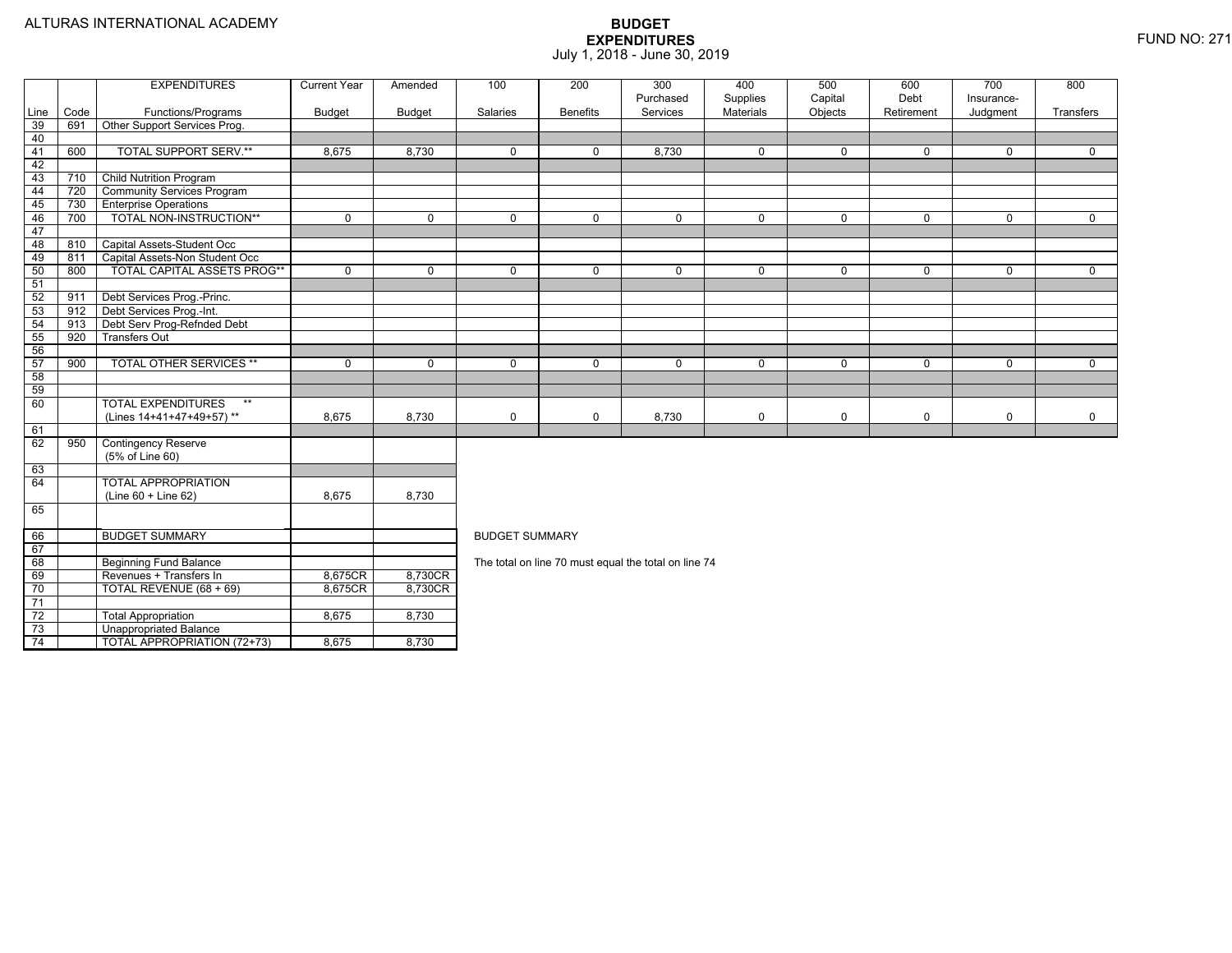|                         |        | <b>REVENUES</b>                 | <b>Current Year</b> | <b>Amended Budget</b> |               |                 |        | <b>REVENUES</b>                       | <b>Current Year</b> | <b>Amended Budget</b> |             |
|-------------------------|--------|---------------------------------|---------------------|-----------------------|---------------|-----------------|--------|---------------------------------------|---------------------|-----------------------|-------------|
| Line                    | Code   | Item                            | <b>Budget</b>       | <b>Line Amounts</b>   | <b>Totals</b> | Line            | Code   | Item                                  | <b>Budget</b>       | Line Amounts          | Totals      |
| $\overline{1}$          |        | 320000 Estimated Fund Balance   |                     | *******               |               | 40              |        | 429000 Other County                   |                     |                       |             |
| $\overline{2}$          |        | as of July 1                    | $\Omega$            | *******               | $\Omega$      | 41              | 420000 | <b>TOTAL COUNTY</b><br>$***$          | $\Omega$            | *******               | $\mathbf 0$ |
| $\overline{\mathbf{3}}$ | 411100 | Taxes-General M & O             |                     |                       |               | 42              |        |                                       |                     |                       |             |
| $\overline{4}$          | 411200 | Taxes-Suplemental               |                     |                       |               | 43              |        | 431100   Base Support Program         |                     |                       |             |
| $\overline{5}$          | 411300 | Taxes-Emergency                 |                     |                       |               | 44              |        | 431200   Transportation Support       |                     |                       |             |
| 6                       | 411400 | Taxes-Tort                      |                     |                       |               | 45              |        | 431400 Except Child/SED Support       |                     |                       |             |
| $\overline{7}$          | 411500 | Taxes-Cooperative               |                     |                       |               | 46              |        | 431500 Border Tuition Support         |                     |                       |             |
| - 8                     | 411600 | <b>Taxes-Tuition</b>            |                     |                       |               | 47              |        | 431600 Tuition Equivalency            |                     |                       |             |
| $\overline{9}$          | 411700 | Taxes-Migrant                   |                     |                       |               | 48              |        | 431800 Benefit Apportionment          |                     |                       |             |
| 10                      | 411900 | Taxes-Other                     |                     |                       |               | 49              |        | 431900 Other State Support            |                     |                       |             |
| 11                      | 412100 | <b>Taxes-Plant Facility</b>     |                     |                       |               | 50              |        | 432100 Driver Education Prog.         |                     |                       |             |
| 12                      | 412500 | Taxes-Bond & Interest           |                     |                       |               | 51              | 432400 | <b>Professional Technical Prog</b>    |                     |                       |             |
| 13                      |        | <b>TOTAL TAXES</b><br>$***$     | $\Omega$            | *******               | $\mathbf 0$   | 52              |        | 437000 Lottery/Additional State Maint |                     |                       |             |
| $\overline{14}$         | 413000 | Penalty: Delinguent Taxes       |                     |                       |               | 53              |        | 438000 Rev in Lieu of/Ag Equip Tax    |                     |                       |             |
| 15                      |        |                                 |                     |                       |               | 54              | 439000 | <b>Other State Revenue</b>            |                     |                       |             |
| 16                      | 414100 | Tuition - Individuals           |                     |                       |               | 55              |        |                                       |                     |                       |             |
| $\overline{17}$         | 414200 | Tuition-Districts in Idaho      |                     |                       |               | 56              | 430000 | $***$<br><b>TOTAL STATE</b>           | $\Omega$            | *******               | $\mathbf 0$ |
| $\overline{18}$         | 414300 | Tuition-Out of State Districts  |                     |                       |               | 57              |        |                                       |                     |                       |             |
| 19                      |        |                                 |                     |                       |               | 58              | 442000 | Indirect Unrestricted Fed.            |                     |                       |             |
| $\frac{20}{21}$         |        | 415000 Earnings on Investments  |                     |                       |               | 59              |        | 443000 Direct Restricted Fed          |                     |                       |             |
|                         |        |                                 |                     |                       |               | 60              | 445100 | Title I - ESEA                        |                     |                       |             |
| 22                      |        | 416100 School Food Service      |                     |                       |               | 61              |        | 445200   Title VI. ESEA-Innovative Pr |                     |                       |             |
| 23                      |        | 416200   Meal Sales: Non-Reimb. | 40,000CR            | 31,000CR              |               | 62              |        | 445300 Perkins III-Voc Tech Act       |                     |                       |             |
| 24                      |        | 416900 Other Food Sales         |                     |                       |               | 63              |        | 445400 Adult Education                |                     |                       |             |
| 25                      |        |                                 |                     |                       |               | 64              |        | 445500 Child Nutrition Reimb.         |                     |                       |             |
| 26                      |        | 417100 Admissions/Activities    |                     |                       |               | 65              | 445600 | Title VI-B                            |                     |                       |             |
| 27                      |        | 417200 Bookstore Sales          |                     |                       |               | 66              | 445900 | Other Indirect Fed. Prog.             |                     |                       |             |
| 28                      | 417300 | Clubs, Org. Dues, Etc.          |                     |                       |               | 67              | 448200 | Impact Aid - P.L. 874                 |                     |                       |             |
| 29                      |        | 417400 School Fees & Charges    |                     |                       |               | 68              | 440000 | <b>TOTAL FEDERAL</b><br>$***$         | $\Omega$            | *******               | $\mathbf 0$ |
| 30                      | 417900 | <b>Other Student Revenues</b>   |                     |                       |               | 69              |        |                                       |                     |                       |             |
| 31                      |        |                                 |                     |                       |               | 70              | 451000 | Proceeds: Bonds, Capital Leases       |                     |                       |             |
| 32                      | 418100 | <b>Community Service</b>        |                     |                       |               | $\overline{71}$ | 453000 | Sale of Fixed Assets                  |                     |                       |             |
| 33                      |        |                                 |                     |                       |               | 72              | 450000 | <b>TOTAL OTHER</b><br>$***$           | $\Omega$            | *******               | $\mathbf 0$ |
| $\overline{34}$         | 419100 | Rentals                         |                     |                       |               | 73              |        |                                       |                     |                       |             |
| 35                      | 419200 | <b>Contributions/Donations</b>  |                     |                       |               | 74              |        | <b>TOTAL REVENUES</b><br>$***$        | 40.000CR            | *******               | 31.000CR    |
| 36                      | 419300 | <b>Transportaion Fees</b>       |                     |                       |               | 75              |        |                                       |                     |                       |             |
| 37                      | 419900 | <b>Other Local</b>              |                     |                       |               | 76              | 460000 | <b>TRANSFERS IN</b>                   |                     | 10,000CR              |             |
| $\overline{38}$         |        | TOTAL OTHER LOCAL **            | 40,000CR            | *******               | 31,000CR      | $\overline{77}$ |        |                                       |                     |                       |             |
| 39                      | 410000 | <b>TOTAL LOCAL</b>              |                     | *******               |               | 78              | 400000 | BAL.+ REVENUE + TRANS.                |                     | *******               |             |
|                         |        | $(Line 13 + 38)$                | 40,000CR            |                       | 31,000CR      |                 |        | (Lines $1 + 74 + 76$ )                | 40,000CR            |                       | 41,000CR    |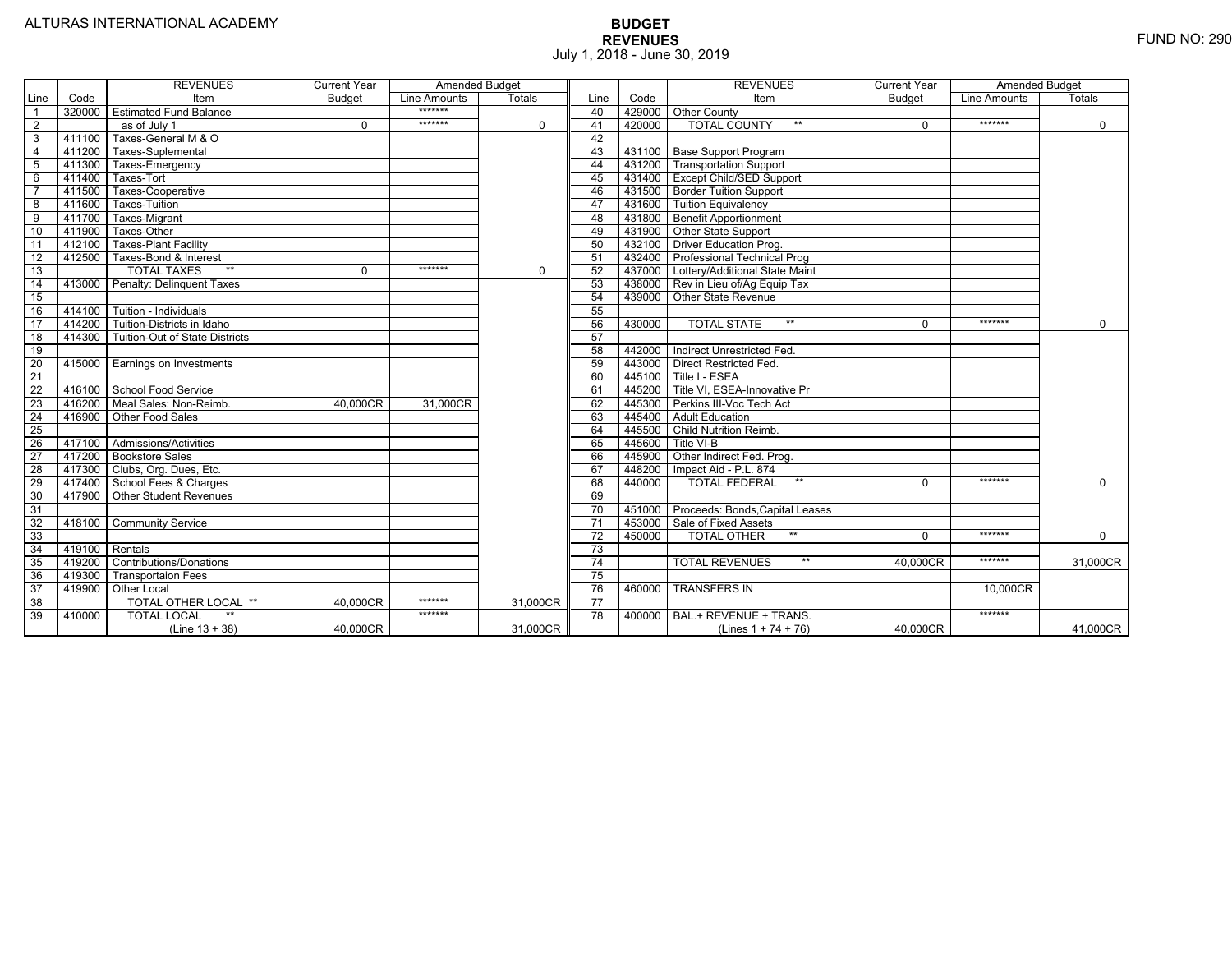|                 |      | <b>EXPENDITURES</b>             | <b>Current Year</b> | Amended  | 100      | 200             | 300<br>Purchased | 400<br>Supplies | 500<br>Capital | 600<br>Debt | 700<br>Insurance- | 800         |
|-----------------|------|---------------------------------|---------------------|----------|----------|-----------------|------------------|-----------------|----------------|-------------|-------------------|-------------|
| Line            | Code | Functions/Programs              | <b>Budget</b>       | Budget   | Salaries | <b>Benefits</b> | Services         | Materials       | Objects        | Retirement  | Judgment          | Transfers   |
| $\overline{1}$  | 512  | <b>Elemetary School Prog.</b>   |                     |          |          |                 |                  |                 |                |             |                   |             |
| $\overline{2}$  | 515  | Secondary School Prog.          |                     |          |          |                 |                  |                 |                |             |                   |             |
| 3               | 517  | Alternative School Prog.        |                     |          |          |                 |                  |                 |                |             |                   |             |
| $\overline{4}$  | 519  | Vocational-Technical Prog.      |                     |          |          |                 |                  |                 |                |             |                   |             |
| $\sqrt{5}$      | 521  | <b>Exceptional Child Prog.</b>  |                     |          |          |                 |                  |                 |                |             |                   |             |
| 6               | 522  | Preschool Exceptional Prog.     |                     |          |          |                 |                  |                 |                |             |                   |             |
| $\overline{7}$  | 524  | Gifted & Talented Prog.         |                     |          |          |                 |                  |                 |                |             |                   |             |
| 8               | 531  | Interscholastic Prog.           |                     |          |          |                 |                  |                 |                |             |                   |             |
| 9               | 532  | School Activity Prog.           |                     |          |          |                 |                  |                 |                |             |                   |             |
| 10              | 541  | Summer School Prog.             |                     |          |          |                 |                  |                 |                |             |                   |             |
| 11              | 542  | Adult School Prog.              |                     |          |          |                 |                  |                 |                |             |                   |             |
| $\overline{12}$ | 546  | <b>Detention Center Prog.</b>   |                     |          |          |                 |                  |                 |                |             |                   |             |
| 13              |      |                                 |                     |          |          |                 |                  |                 |                |             |                   |             |
| $\overline{14}$ | 500  | <b>TOTAL INSTRUCTION **</b>     | 0                   | $\Omega$ | $\Omega$ | 0               | $\Omega$         | 0               | $\mathbf 0$    | $\Omega$    | $\mathbf 0$       | $\mathbf 0$ |
| 15              |      |                                 |                     |          |          |                 |                  |                 |                |             |                   |             |
| 16              | 611  | Attend-Guidance-Health Prog     |                     |          |          |                 |                  |                 |                |             |                   |             |
| $\overline{17}$ | 616  | Special Services Prog.          |                     |          |          |                 |                  |                 |                |             |                   |             |
| $\overline{18}$ |      |                                 |                     |          |          |                 |                  |                 |                |             |                   |             |
| 19              | 621  | Instruction Improvement Prog    |                     |          |          |                 |                  |                 |                |             |                   |             |
| 20              | 622  | Educational Media Prog.         |                     |          |          |                 |                  |                 |                |             |                   |             |
| 21              | 623  | Instruction-Related Tech Prog   |                     |          |          |                 |                  |                 |                |             |                   |             |
| $\overline{22}$ | 631  | Board of Education Prog.        |                     |          |          |                 |                  |                 |                |             |                   |             |
| 23              | 632  | District Admin Prog.            |                     |          |          |                 |                  |                 |                |             |                   |             |
| $\overline{24}$ |      |                                 |                     |          |          |                 |                  |                 |                |             |                   |             |
| $\overline{25}$ | 641  | School Administration Prog.     |                     |          |          |                 |                  |                 |                |             |                   |             |
| $\overline{26}$ |      |                                 |                     |          |          |                 |                  |                 |                |             |                   |             |
| $\overline{27}$ | 651  | <b>Business Operation Prog.</b> |                     |          |          |                 |                  |                 |                |             |                   |             |
| $\overline{28}$ | 655  | Central Service Prog.           |                     |          |          |                 |                  |                 |                |             |                   |             |
| 29              | 656  | Admin Tech Services Prog.       |                     |          |          |                 |                  |                 |                |             |                   |             |
| 30              | 661  | Bldg-Care Prog. (Custodial)     |                     |          |          |                 |                  |                 |                |             |                   |             |
| 31              | 663  | Maint-Non Student Occupied      |                     |          |          |                 |                  |                 |                |             |                   |             |
| 32              | 664  | Maint-Student Occupied Bldgs    |                     |          |          |                 |                  |                 |                |             |                   |             |
| 33              | 665  | Maintenance - Grounds           |                     |          |          |                 |                  |                 |                |             |                   |             |
| 34              | 667  | Security Program                |                     |          |          |                 |                  |                 |                |             |                   |             |
| 35              |      |                                 |                     |          |          |                 |                  |                 |                |             |                   |             |
| 36              | 681  | Pupil-To School Trans. Prog.    |                     |          |          |                 |                  |                 |                |             |                   |             |
| 37              | 682  | Pupil-Activity Trans. Prog.     |                     |          |          |                 |                  |                 |                |             |                   |             |
| 38              | 683  | General Transportation Prog.    |                     |          |          |                 |                  |                 |                |             |                   |             |
|                 |      |                                 |                     |          |          |                 |                  |                 |                |             |                   |             |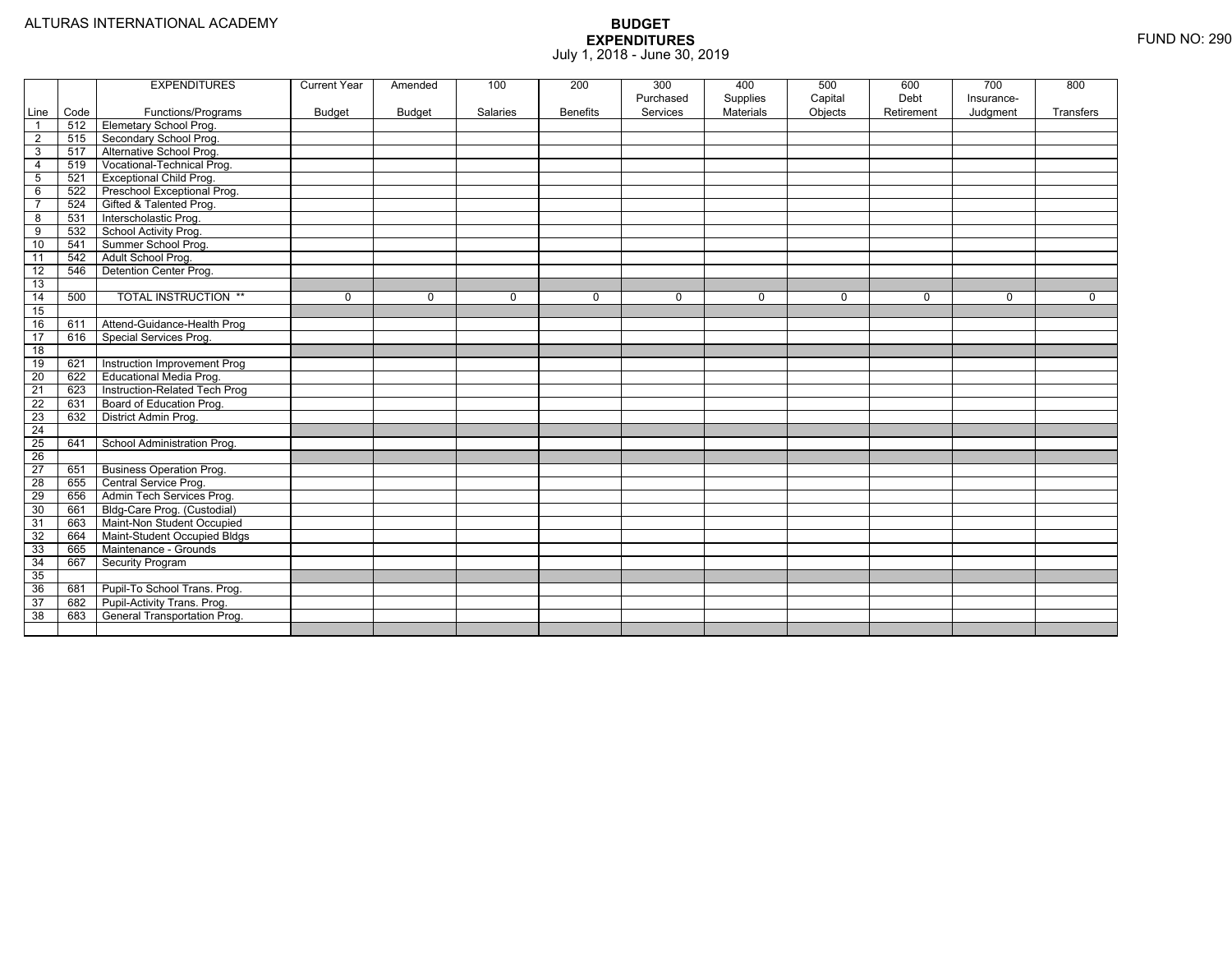74

Unappropriated Balance

TOTAL APPROPRIATION (72+73) 40,000 41,000

|                 |      | <b>EXPENDITURES</b>                 | <b>Current Year</b> | Amended     | 100                   | 200             | 300                                                  | 400                          | 500                | 600                | 700                    | 800         |  |  |
|-----------------|------|-------------------------------------|---------------------|-------------|-----------------------|-----------------|------------------------------------------------------|------------------------------|--------------------|--------------------|------------------------|-------------|--|--|
| Line            | Code | Functions/Programs                  | <b>Budget</b>       | Budget      | Salaries              | <b>Benefits</b> | Purchased<br>Services                                | Supplies<br><b>Materials</b> | Capital<br>Objects | Debt<br>Retirement | Insurance-<br>Judgment | Transfers   |  |  |
| 39              | 691  | Other Support Services Prog.        |                     |             |                       |                 |                                                      |                              |                    |                    |                        |             |  |  |
| 40              |      |                                     |                     |             |                       |                 |                                                      |                              |                    |                    |                        |             |  |  |
| 41              | 600  | <b>TOTAL SUPPORT SERV.**</b>        | $\Omega$            | $\Omega$    | $\Omega$              | $\Omega$        | $\Omega$                                             | $\mathbf 0$                  | $\Omega$           | $\Omega$           | $\Omega$               | $\Omega$    |  |  |
| 42              |      |                                     |                     |             |                       |                 |                                                      |                              |                    |                    |                        |             |  |  |
| 43              | 710  | <b>Child Nutrition Program</b>      | 40,000              | 41,000      |                       |                 | 41,000                                               |                              |                    |                    |                        |             |  |  |
| 44              | 720  | <b>Community Services Program</b>   |                     |             |                       |                 |                                                      |                              |                    |                    |                        |             |  |  |
| 45              | 730  | <b>Enterprise Operations</b>        |                     |             |                       |                 |                                                      |                              |                    |                    |                        |             |  |  |
| 46              | 700  | TOTAL NON-INSTRUCTION**             | 40,000              | 41,000      | $\Omega$              | $\Omega$        | 41,000                                               | $\mathbf 0$                  | $\mathbf{0}$       | $\Omega$           | $\Omega$               | $\mathbf 0$ |  |  |
| 47              |      |                                     |                     |             |                       |                 |                                                      |                              |                    |                    |                        |             |  |  |
| 48              | 810  | Capital Assets-Student Occ          |                     |             |                       |                 |                                                      |                              |                    |                    |                        |             |  |  |
| 49              | 811  | Capital Assets-Non Student Occ      |                     |             |                       |                 |                                                      |                              |                    |                    |                        |             |  |  |
| 50              | 800  | <b>TOTAL CAPITAL ASSETS PROG**</b>  | $\mathbf{0}$        | $\mathbf 0$ | $\Omega$              | $\Omega$        | 0                                                    | $\mathbf 0$                  | $\mathbf 0$        | $\mathbf 0$        | $\mathbf{0}$           | $\mathbf 0$ |  |  |
| 51              |      |                                     |                     |             |                       |                 |                                                      |                              |                    |                    |                        |             |  |  |
| 52              | 911  | Debt Services Prog.-Princ.          |                     |             |                       |                 |                                                      |                              |                    |                    |                        |             |  |  |
| 53              | 912  | Debt Services Prog.-Int.            |                     |             |                       |                 |                                                      |                              |                    |                    |                        |             |  |  |
| 54              | 913  | Debt Serv Prog-Refnded Debt         |                     |             |                       |                 |                                                      |                              |                    |                    |                        |             |  |  |
| 55              | 920  | <b>Transfers Out</b>                |                     |             |                       |                 |                                                      |                              |                    |                    |                        |             |  |  |
| 56              |      |                                     |                     |             |                       |                 |                                                      |                              |                    |                    |                        |             |  |  |
| 57              | 900  | <b>TOTAL OTHER SERVICES **</b>      | $\mathbf 0$         | $\mathbf 0$ | $\mathbf 0$           | $\mathbf 0$     | 0                                                    | $\mathbf 0$                  | $\mathbf 0$        | $\mathbf 0$        | $\mathbf 0$            | $\mathbf 0$ |  |  |
| 58              |      |                                     |                     |             |                       |                 |                                                      |                              |                    |                    |                        |             |  |  |
| 59              |      |                                     |                     |             |                       |                 |                                                      |                              |                    |                    |                        |             |  |  |
| 60              |      | <b>TOTAL EXPENDITURES</b><br>$\ast$ |                     |             |                       |                 |                                                      |                              |                    |                    |                        |             |  |  |
|                 |      | (Lines 14+41+47+49+57)**            | 40,000              | 41,000      | $\mathbf 0$           | $\Omega$        | 41,000                                               | $\mathbf 0$                  | $\mathbf 0$        | $\mathbf 0$        | $\mathbf 0$            | $\mathbf 0$ |  |  |
| 61              |      |                                     |                     |             |                       |                 |                                                      |                              |                    |                    |                        |             |  |  |
| 62              | 950  | <b>Contingency Reserve</b>          |                     |             |                       |                 |                                                      |                              |                    |                    |                        |             |  |  |
|                 |      | (5% of Line 60)                     |                     |             |                       |                 |                                                      |                              |                    |                    |                        |             |  |  |
| 63              |      |                                     |                     |             |                       |                 |                                                      |                              |                    |                    |                        |             |  |  |
| 64              |      | <b>TOTAL APPROPRIATION</b>          |                     |             |                       |                 |                                                      |                              |                    |                    |                        |             |  |  |
|                 |      | $(Line 60 + Line 62)$               | 40,000              | 41,000      |                       |                 |                                                      |                              |                    |                    |                        |             |  |  |
| 65              |      |                                     |                     |             |                       |                 |                                                      |                              |                    |                    |                        |             |  |  |
| 66              |      | <b>BUDGET SUMMARY</b>               |                     |             | <b>BUDGET SUMMARY</b> |                 |                                                      |                              |                    |                    |                        |             |  |  |
| 67              |      |                                     |                     |             |                       |                 |                                                      |                              |                    |                    |                        |             |  |  |
| 68              |      | <b>Beginning Fund Balance</b>       |                     |             |                       |                 | The total on line 70 must equal the total on line 74 |                              |                    |                    |                        |             |  |  |
| 69              |      | Revenues + Transfers In             | 40,000CR            | 41,000CR    |                       |                 |                                                      |                              |                    |                    |                        |             |  |  |
| 70              |      | TOTAL REVENUE (68 + 69)             | 40,000CR            | 41,000CR    |                       |                 |                                                      |                              |                    |                    |                        |             |  |  |
| $\overline{71}$ |      |                                     |                     |             |                       |                 |                                                      |                              |                    |                    |                        |             |  |  |
| $\overline{72}$ |      | <b>Total Appropriation</b>          | 40,000              | 41,000      |                       |                 |                                                      |                              |                    |                    |                        |             |  |  |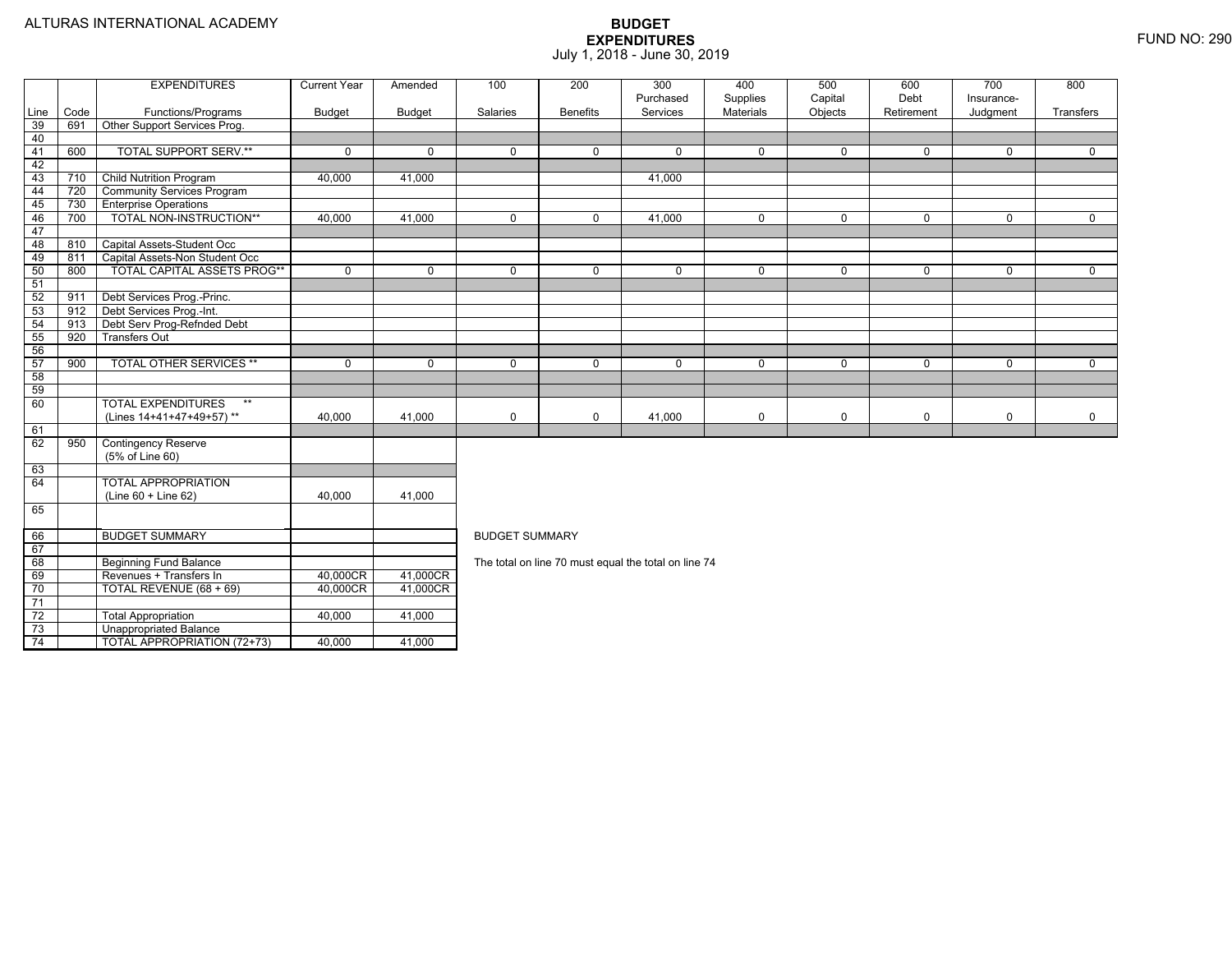|                 |                | <b>REVENUES</b>                         | <b>Current Year</b> | <b>Amended Budget</b> |             |                 |        | <b>REVENUES</b>                        | <b>Current Year</b> | <b>Amended Budget</b> |             |
|-----------------|----------------|-----------------------------------------|---------------------|-----------------------|-------------|-----------------|--------|----------------------------------------|---------------------|-----------------------|-------------|
| Line            | Code           | Item                                    | <b>Budget</b>       | Line Amounts          | Totals      | Line            | Code   | Item                                   | <b>Budget</b>       | Line Amounts          | Totals      |
|                 |                | 320000 Estimated Fund Balance           |                     | *******               |             | 40              |        | 429000 Other County                    |                     |                       |             |
| $\overline{2}$  |                | as of July 1                            | $\Omega$            | *******               | 0           | 41              | 420000 | <b>TOTAL COUNTY</b><br>$***$           | $\Omega$            | *******               | $\mathbf 0$ |
| 3               | 411100         | Taxes-General M & O                     |                     |                       |             | 42              |        |                                        |                     |                       |             |
| $\overline{4}$  | 411200         | Taxes-Suplemental                       |                     |                       |             | 43              |        | 431100 Base Support Program            |                     |                       |             |
| 5               |                | 411300 Taxes-Emergency                  |                     |                       |             | 44              |        | 431200 Transportation Support          |                     |                       |             |
| 6               | 411400         | Taxes-Tort                              |                     |                       |             | 45              |        | 431400 Except Child/SED Support        |                     |                       |             |
|                 | 411500         | Taxes-Cooperative                       |                     |                       |             | 46              |        | 431500 Border Tuition Support          |                     |                       |             |
| 8               | 411600         | Taxes-Tuition                           |                     |                       |             | 47              |        | 431600 Tuition Equivalency             |                     |                       |             |
| 9               |                | 411700 Taxes-Migrant                    |                     |                       |             | 48              |        | 431800 Benefit Apportionment           |                     |                       |             |
| 10              | 411900         | Taxes-Other                             |                     |                       |             | 49              |        | 431900 Other State Support             |                     |                       |             |
| 11              |                | 412100 Taxes-Plant Facility             |                     |                       |             | 50              |        | 432100 Driver Education Prog.          |                     |                       |             |
| 12              | 412500         | Taxes-Bond & Interest                   |                     |                       |             | 51              |        | 432400 Professional Technical Prog     |                     |                       |             |
| 13              |                | $**$<br><b>TOTAL TAXES</b>              | $\Omega$            | *******               | 0           | 52              |        | 437000 Lottery/Additional State Maint  |                     |                       |             |
| 14              |                | 413000 Penalty: Delinguent Taxes        |                     |                       |             | 53              |        | 438000 Rev in Lieu of/Ag Equip Tax     |                     |                       |             |
| 15              |                |                                         |                     |                       |             | 54              |        | 439000 Other State Revenue             |                     |                       |             |
| 16              |                | 414100 Tuition - Individuals            |                     |                       |             | 55              |        |                                        |                     |                       |             |
| 17              |                | 414200 Tuition-Districts in Idaho       |                     |                       |             | 56              | 430000 | $**$<br><b>TOTAL STATE</b>             | $\Omega$            | *******               | $\Omega$    |
| $\overline{18}$ |                | 414300   Tuition-Out of State Districts |                     |                       |             | 57              |        |                                        |                     |                       |             |
| 19              |                |                                         |                     |                       |             | 58              |        | 442000   Indirect Unrestricted Fed.    |                     |                       |             |
| 20              |                | 415000 Earnings on Investments          |                     |                       |             | 59              |        | 443000 Direct Restricted Fed.          |                     |                       |             |
| 21              |                |                                         |                     |                       |             | 60              |        | 445100 Title I - ESEA                  |                     |                       |             |
| 22              |                | 416100 School Food Service              |                     |                       |             | 61              |        | 445200 Title VI. ESEA-Innovative Pr    |                     |                       |             |
| 23              |                | 416200   Meal Sales: Non-Reimb.         |                     |                       |             | 62              |        | 445300 Perkins III-Voc Tech Act        |                     |                       |             |
| 24              |                | 416900 Other Food Sales                 |                     |                       |             | 63              |        | 445400 Adult Education                 |                     |                       |             |
| $\overline{25}$ |                |                                         |                     |                       |             | 64              |        | 445500 Child Nutrition Reimb.          |                     |                       |             |
| 26              |                | 417100 Admissions/Activities            |                     |                       |             | 65              | 445600 | Title VI-B                             |                     |                       |             |
| $\overline{27}$ |                | 417200 Bookstore Sales                  |                     |                       |             | 66              | 445900 | Other Indirect Fed. Prog.              |                     |                       |             |
| 28              |                | 417300 Clubs, Org. Dues, Etc.           |                     |                       |             | 67              | 448200 | Impact Aid - P.L. 874                  |                     |                       |             |
| $\overline{29}$ |                | 417400 School Fees & Charges            |                     |                       |             | 68              | 440000 | <b>TOTAL FEDERAL</b><br>$***$          | $\Omega$            | *******               | $\mathbf 0$ |
| 30              |                | 417900 Other Student Revenues           |                     |                       |             | 69              |        |                                        |                     |                       |             |
| 31              |                |                                         |                     |                       |             | 70              |        | 451000 Proceeds: Bonds, Capital Leases |                     |                       |             |
| $\overline{32}$ |                | 418100 Community Service                |                     |                       |             | $\overline{71}$ |        | 453000 Sale of Fixed Assets            |                     |                       |             |
| 33              |                |                                         |                     |                       |             | 72              | 450000 | $**$<br><b>TOTAL OTHER</b>             | $\Omega$            | *******               | $\mathbf 0$ |
| 34              | 419100 Rentals |                                         |                     |                       |             | 73              |        |                                        |                     |                       |             |
| 35              |                | 419200 Contributions/Donations          |                     |                       |             | $\overline{74}$ |        | $**$<br><b>TOTAL REVENUES</b>          | $\Omega$            | *******               | $\Omega$    |
| 36              | 419300         | <b>Transportaion Fees</b>               |                     |                       |             | 75              |        |                                        |                     |                       |             |
| 37              |                | 419900 Other Local                      |                     |                       |             | 76              | 460000 | <b>TRANSFERS IN</b>                    |                     |                       |             |
| 38              |                | TOTAL OTHER LOCAL **                    | $\mathbf 0$         | *******               | $\mathbf 0$ | $\overline{77}$ |        |                                        |                     |                       |             |
| 39              | 410000         | <b>TOTAL LOCAL</b>                      |                     | *******               |             | 78              | 400000 | BAL.+ REVENUE + TRANS.                 |                     | *******               |             |
|                 |                | $(Line 13 + 38)$                        | $\Omega$            |                       | $\Omega$    |                 |        | (Lines $1 + 74 + 76$ )                 | $\mathbf 0$         |                       | $\Omega$    |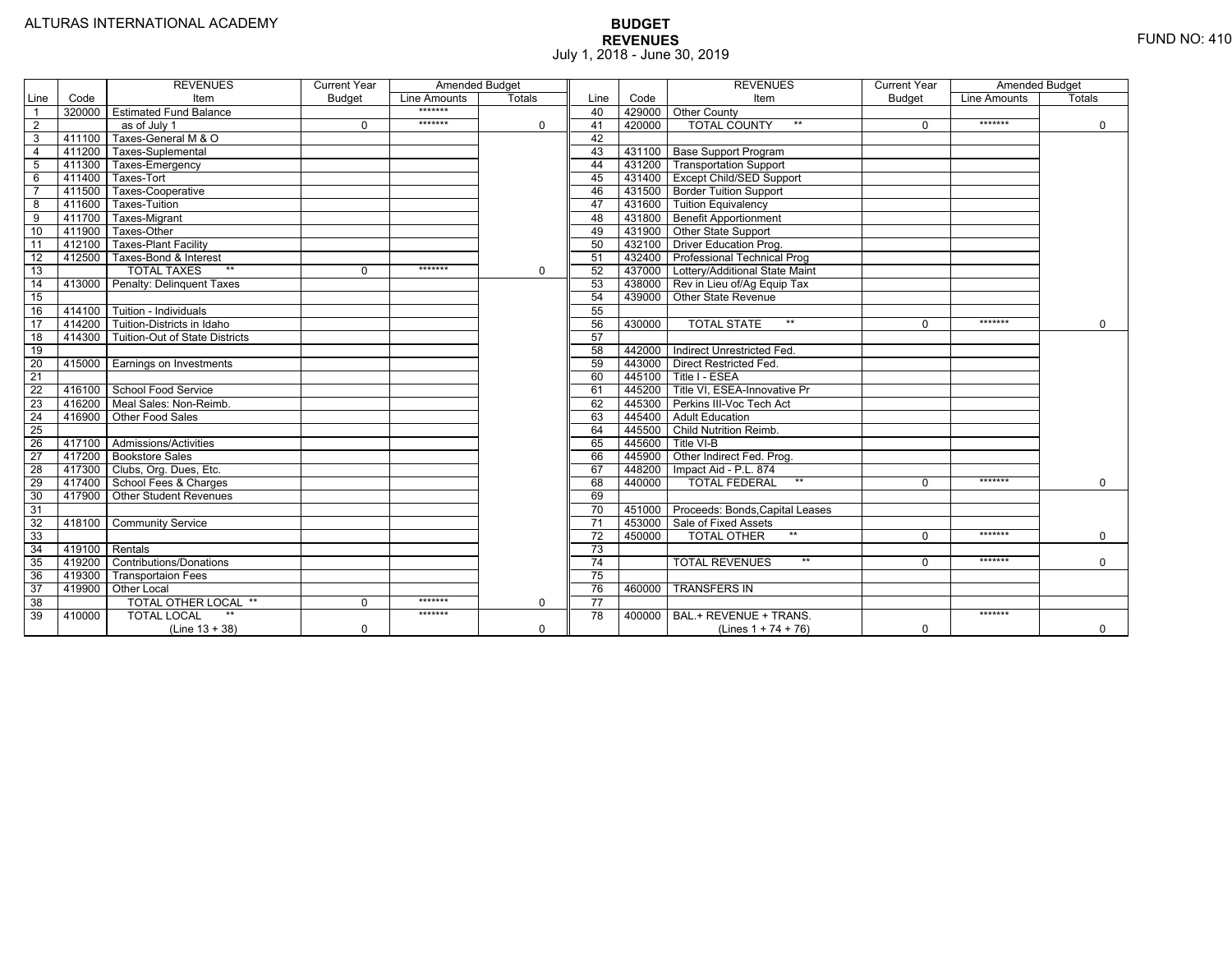|                 |      | <b>EXPENDITURES</b>             | <b>Current Year</b> | Amended  | 100      | 200             | 300<br>Purchased | 400<br>Supplies | 500<br>Capital | 600<br>Debt | 700<br>Insurance- | 800         |
|-----------------|------|---------------------------------|---------------------|----------|----------|-----------------|------------------|-----------------|----------------|-------------|-------------------|-------------|
| Line            | Code | Functions/Programs              | <b>Budget</b>       | Budget   | Salaries | <b>Benefits</b> | Services         | Materials       | Objects        | Retirement  | Judgment          | Transfers   |
| $\overline{1}$  | 512  | <b>Elemetary School Prog.</b>   |                     |          |          |                 |                  |                 |                |             |                   |             |
| $\overline{2}$  | 515  | Secondary School Prog.          |                     |          |          |                 |                  |                 |                |             |                   |             |
| 3               | 517  | Alternative School Prog.        |                     |          |          |                 |                  |                 |                |             |                   |             |
| $\overline{4}$  | 519  | Vocational-Technical Prog.      |                     |          |          |                 |                  |                 |                |             |                   |             |
| $\sqrt{5}$      | 521  | <b>Exceptional Child Prog.</b>  |                     |          |          |                 |                  |                 |                |             |                   |             |
| 6               | 522  | Preschool Exceptional Prog.     |                     |          |          |                 |                  |                 |                |             |                   |             |
| $\overline{7}$  | 524  | Gifted & Talented Prog.         |                     |          |          |                 |                  |                 |                |             |                   |             |
| 8               | 531  | Interscholastic Prog.           |                     |          |          |                 |                  |                 |                |             |                   |             |
| 9               | 532  | School Activity Prog.           |                     |          |          |                 |                  |                 |                |             |                   |             |
| 10              | 541  | Summer School Prog.             |                     |          |          |                 |                  |                 |                |             |                   |             |
| 11              | 542  | Adult School Prog.              |                     |          |          |                 |                  |                 |                |             |                   |             |
| $\overline{12}$ | 546  | <b>Detention Center Prog.</b>   |                     |          |          |                 |                  |                 |                |             |                   |             |
| 13              |      |                                 |                     |          |          |                 |                  |                 |                |             |                   |             |
| $\overline{14}$ | 500  | <b>TOTAL INSTRUCTION **</b>     | 0                   | $\Omega$ | $\Omega$ | 0               | $\Omega$         | 0               | $\mathbf 0$    | $\Omega$    | $\mathbf 0$       | $\mathbf 0$ |
| 15              |      |                                 |                     |          |          |                 |                  |                 |                |             |                   |             |
| 16              | 611  | Attend-Guidance-Health Prog     |                     |          |          |                 |                  |                 |                |             |                   |             |
| $\overline{17}$ | 616  | Special Services Prog.          |                     |          |          |                 |                  |                 |                |             |                   |             |
| $\overline{18}$ |      |                                 |                     |          |          |                 |                  |                 |                |             |                   |             |
| 19              | 621  | Instruction Improvement Prog    |                     |          |          |                 |                  |                 |                |             |                   |             |
| 20              | 622  | Educational Media Prog.         |                     |          |          |                 |                  |                 |                |             |                   |             |
| 21              | 623  | Instruction-Related Tech Prog   |                     |          |          |                 |                  |                 |                |             |                   |             |
| $\overline{22}$ | 631  | Board of Education Prog.        |                     |          |          |                 |                  |                 |                |             |                   |             |
| 23              | 632  | District Admin Prog.            |                     |          |          |                 |                  |                 |                |             |                   |             |
| $\overline{24}$ |      |                                 |                     |          |          |                 |                  |                 |                |             |                   |             |
| $\overline{25}$ | 641  | School Administration Prog.     |                     |          |          |                 |                  |                 |                |             |                   |             |
| $\overline{26}$ |      |                                 |                     |          |          |                 |                  |                 |                |             |                   |             |
| $\overline{27}$ | 651  | <b>Business Operation Prog.</b> |                     |          |          |                 |                  |                 |                |             |                   |             |
| $\overline{28}$ | 655  | Central Service Prog.           |                     |          |          |                 |                  |                 |                |             |                   |             |
| 29              | 656  | Admin Tech Services Prog.       |                     |          |          |                 |                  |                 |                |             |                   |             |
| 30              | 661  | Bldg-Care Prog. (Custodial)     |                     |          |          |                 |                  |                 |                |             |                   |             |
| 31              | 663  | Maint-Non Student Occupied      |                     |          |          |                 |                  |                 |                |             |                   |             |
| 32              | 664  | Maint-Student Occupied Bldgs    |                     |          |          |                 |                  |                 |                |             |                   |             |
| 33              | 665  | Maintenance - Grounds           |                     |          |          |                 |                  |                 |                |             |                   |             |
| 34              | 667  | Security Program                |                     |          |          |                 |                  |                 |                |             |                   |             |
| 35              |      |                                 |                     |          |          |                 |                  |                 |                |             |                   |             |
| 36              | 681  | Pupil-To School Trans. Prog.    |                     |          |          |                 |                  |                 |                |             |                   |             |
| 37              | 682  | Pupil-Activity Trans. Prog.     |                     |          |          |                 |                  |                 |                |             |                   |             |
| 38              | 683  | General Transportation Prog.    |                     |          |          |                 |                  |                 |                |             |                   |             |
|                 |      |                                 |                     |          |          |                 |                  |                 |                |             |                   |             |